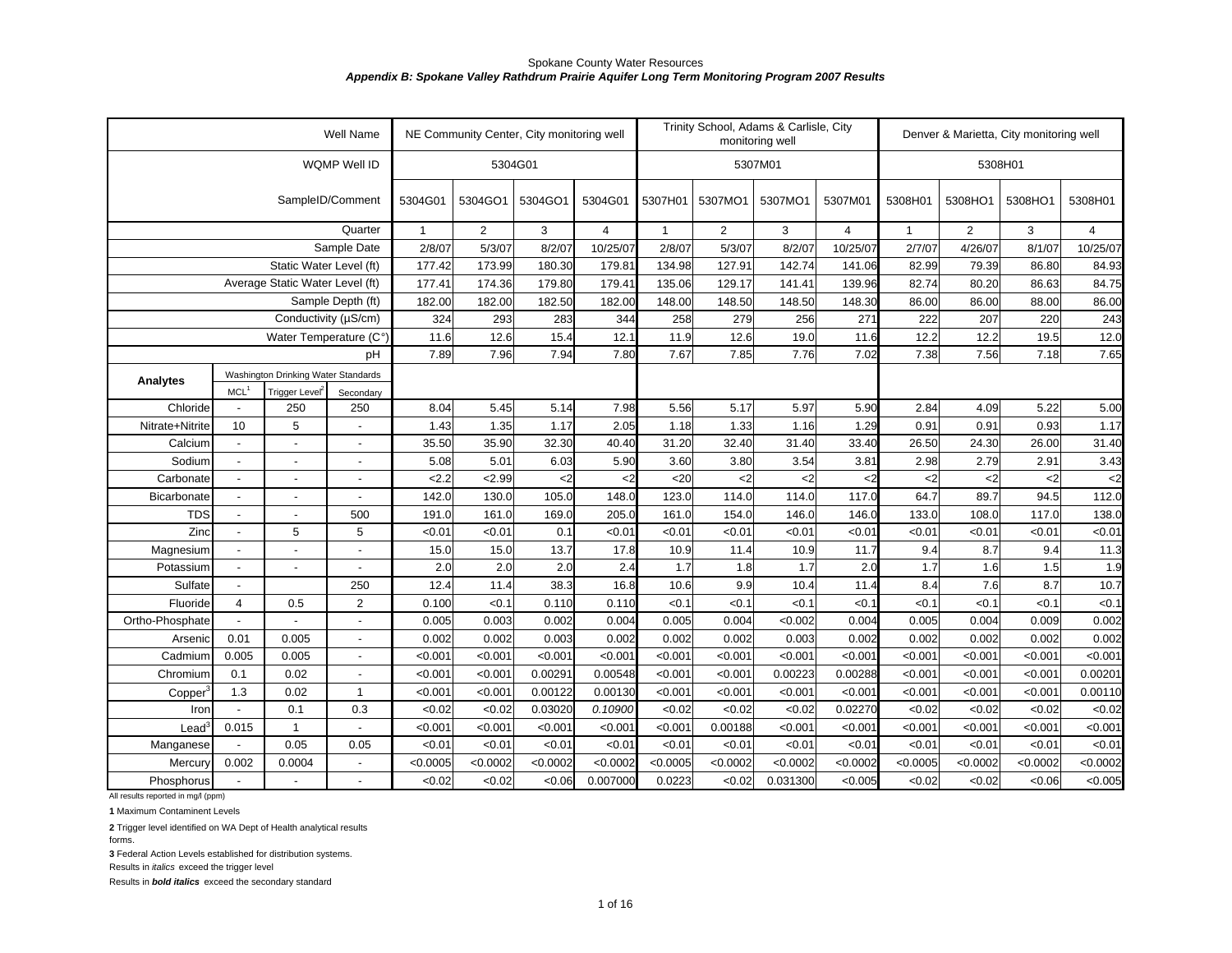| WQMP Well ID<br>5310Q01<br>5311J05<br>5311J07<br>SampleID/Comment<br>5310QO1<br>5311J05<br>5311J07<br>5310Q01<br>5310QO1<br>5310Q01<br>5311J05<br>5311JO5<br>5311JO5<br>5311JO7<br>5311JO7<br>5311JO7a<br>5311J07<br>Quarter<br>$\overline{2}$<br>$\overline{2}$<br>3<br>$\overline{4}$<br>3<br>$\overline{4}$<br>$\overline{2}$<br>3<br>3<br>$\mathbf{1}$<br>$\mathbf{1}$<br>4<br>$\mathbf 1$<br>Sample Date<br>2/7/07<br>4/26/07<br>8/1/07<br>10/23/07<br>2/7/07<br>4/26/07<br>8/1/07<br>10/23/07<br>2/7/07<br>4/26/07<br>8/1/07<br>8/1/07<br>10/23/07<br>Static Water Level (ft)<br>60.55<br>37.87<br>32.85<br>40.64<br>39.46<br>65.50<br>68.79<br>67.40<br>65.54<br>60.60<br>68.85<br>68.85<br>67.47<br>Average Static Water Level (ft)<br>35.65<br>33.41<br>40.71<br>38.80<br>63.32<br>59.09<br>68.14<br>66.73<br>58.93<br>67.95<br>67.95<br>66.77<br>63.36<br>Sample Depth (ft)<br>41.50<br>66.50<br>70.00<br>41.00<br>41.00<br>40.50<br>63.00<br>68.50<br>105.00<br>105.00<br>105.00<br>105.00<br>105.00<br>Conductivity (µS/cm)<br>236<br>268<br>212<br>332<br>328<br>323<br>223<br>332<br>311<br>327<br>314<br>314<br>12.3<br>12.7<br>15.9<br>12.2<br>11.1<br>17.1<br>12.3<br>12.1<br>15.2<br>11.8<br>Water Temperature (C°)<br>12.4<br>11.0<br>7.88<br>7.95<br>7.99<br>7.93<br>7.84<br>7.89<br>8.05<br>8.00<br>7.83<br>7.89<br>8.01<br>8.04<br>pH<br>Washington Drinking Water Standards<br>Analytes<br>MCL <sup>1</sup><br>Trigger Level <sup>2</sup><br>Secondary<br>Chloride<br>250<br>250<br>4.60<br>10.30<br>4.12<br>3.23<br>5.77<br>6.68<br>6.35<br>5.33<br>4.25<br>5.81<br>5.28<br>6.72<br>4.93<br>$\blacksquare$<br>0.75<br>1.73<br>1.37<br>1.39<br>10<br>5<br>0.94<br>1.88<br>0.79<br>1.58<br>1.95<br>1.39<br>0.80<br>1.36<br>Nitrate+Nitrite<br>1.44<br>32.80<br>25.70<br>26.80<br>38.30<br>38.00<br>37.30<br>38.10<br>37.30<br>37.90<br>37.00<br>36.60<br>37.10<br>Calcium<br>28.60<br>$\blacksquare$<br>$\blacksquare$<br>3.75<br>2.75<br>2.67<br>2.69<br>3.99<br>3.84<br>3.74<br>3.87<br>3.86<br>3.78<br>3.70<br>3.69<br>Sodium<br>2.81<br>$\blacksquare$<br>$\overline{a}$<br>$\overline{a}$<br>2.12<br>Carbonate<br>$2$<br>$2$<br>2.19<br>$2$<br>$<$ 2<br><2<br>$<$ 2<br>$\mathsf{<}2$<br>$<$ 2<br>$<$ 2<br>$2$<br>$<$ 2<br>$\blacksquare$<br>52.0<br>99.7<br>104.0<br>76.6<br>152.0<br>149.0<br>150.0<br>152.0<br>154.0<br>153.0<br>Bicarbonate<br>110.0<br>146.0<br>154.0<br>$\overline{a}$<br>$\overline{a}$<br>$\overline{a}$<br>204.0<br>172.0<br><b>TDS</b><br>500<br>149.0<br>157.0<br>120.0<br>133.0<br>186.0<br>194.0<br>183.0<br>191.0<br>180.0<br>198.0<br>184.0<br>$\overline{a}$<br>$\overline{a}$<br>Zinc<br>5<br>5<br>< 0.01<br>< 0.01<br>< 0.01<br>< 0.01<br>< 0.01<br>< 0.01<br>< 0.01<br><0.01<br>< 0.01<br>< 0.01<br>< 0.01<br>< 0.01<br>0.0<br>$\overline{\phantom{a}}$<br>17.2<br>10.1<br>11.6<br>9.1<br>9.5<br>17.4<br>17.2<br>17.1<br>17.4<br>17.3<br>17.5<br>17.2<br>17.1<br>Magnesium<br>$\overline{\phantom{a}}$<br>$\overline{a}$<br>$\overline{2.3}$<br>2.1<br>2.0<br>2.3<br>2.1<br>1.7<br>1.5<br>1.8<br>2.2<br>2.1<br>2.0<br>2.0<br>Potassium<br>1.8<br>$\blacksquare$<br>$\blacksquare$<br>$\overline{a}$<br>8.2<br>7.8<br>8.2<br>14.2<br>14.7<br>15.2<br>14.6<br>15.3<br>15.5<br>Sulfate<br>250<br>11.0<br>15.5<br>14.4<br>15.7<br>$\overline{\phantom{a}}$<br>Fluoride<br>$\overline{2}$<br>< 0.1<br>< 0.1<br>< 0.1<br>< 0.1<br><0.1<br>< 0.1<br>< 0.1<br>< 0.1<br><0.1<br>< 0.1<br><0.1<br>< 0.1<br>< 0.1<br>$\overline{4}$<br>0.5<br>0.005<br>0.010<br>0.003<br>0.007<br>0.004<br>0.007<br>0.010 0.005/0.027<br>0.007<br>0.005<br>Ortho-Phosphate<br>0.002<br>0.006<br>0.004<br>0.003<br>0.01<br>0.005<br>0.003<br>0.002<br>0.002<br>0.002<br>0.003<br>0.003<br>0.003<br>0.003<br>0.003<br>0.003<br>0.003<br>0.003<br>Arsenic<br>< 0.001<br>< 0.001<br>< 0.001<br>< 0.001<br>< 0.001<br>< 0.001<br>Cadmium<br>0.005<br>0.005<br>< 0.001<br>< 0.001<br>< 0.001<br>< 0.001<br>< 0.001<br>< 0.001<br>< 0.001<br>$\overline{a}$<br>0.02<br>< 0.001<br>< 0.001<br>< 0.001<br>0.00161<br>< 0.001<br>Chromium<br>0.1<br>< 0.001<br>< 0.001<br>0.00169<br>< 0.001<br>< 0.001<br>< 0.001<br>0.00132<br>0.00130<br>$\overline{a}$<br>1.3<br>0.02<br>< 0.001<br>< 0.001<br>< 0.001<br>< 0.001<br>< 0.001<br>< 0.001<br>< 0.001<br>< 0.001<br>< 0.001<br>< 0.001<br>0.00109<br>$\mathbf{1}$<br>< 0.001<br>< 0.001<br>Copper<br>0.3<br>0.170<br>0.459<br>0.712<br>0.589<br>< 0.02<br>< 0.02<br><0.02<br><0.02<br><0.02<br>< 0.02<br><0.02<br><0.02<br>Iron<br>0.1<br><0.02<br>< 0.001<br>< 0.001<br>< 0.001<br>< 0.001<br>< 0.001<br>< 0.001<br>< 0.001<br>< 0.001<br>0.015<br>$\mathbf{1}$<br>< 0.001<br>< 0.001<br>< 0.001<br>< 0.001<br>< 0.001<br>$\text{Lead}^3$<br>0.05<br>0.05<br>< 0.01<br>< 0.01<br>0.02490<br>< 0.01<br>< 0.01<br>< 0.01<br>< 0.01<br>< 0.01<br>< 0.01<br>< 0.01<br>< 0.01<br>< 0.01<br>< 0.01<br>Manganese<br>$\overline{\phantom{a}}$<br><0.0002<br>< 0.0005<br>< 0.0002<br>< 0.0002<br>< 0.0002<br><0.0002<br>< 0.0002<br>0.002<br>0.0004<br>< 0.0005<br>< 0.0002<br>< 0.0002<br>< 0.0005<br>< 0.0002<br>< 0.0002<br>Mercury<br>< 0.02<br><0.02<br><0.02<br><0.02<br><0.06<br>< 0.005<br><0.06<br>0.007000<br>< 0.02<br>< 0.02<br>&0.06<br>0.076300<br>0.009000<br>Phosphorus |  | Well Name | monitoring well at SCC |  |  | Hale's Ale Nested Site, east |  | Hale's Ale Nested Site, mid |  |
|----------------------------------------------------------------------------------------------------------------------------------------------------------------------------------------------------------------------------------------------------------------------------------------------------------------------------------------------------------------------------------------------------------------------------------------------------------------------------------------------------------------------------------------------------------------------------------------------------------------------------------------------------------------------------------------------------------------------------------------------------------------------------------------------------------------------------------------------------------------------------------------------------------------------------------------------------------------------------------------------------------------------------------------------------------------------------------------------------------------------------------------------------------------------------------------------------------------------------------------------------------------------------------------------------------------------------------------------------------------------------------------------------------------------------------------------------------------------------------------------------------------------------------------------------------------------------------------------------------------------------------------------------------------------------------------------------------------------------------------------------------------------------------------------------------------------------------------------------------------------------------------------------------------------------------------------------------------------------------------------------------------------------------------------------------------------------------------------------------------------------------------------------------------------------------------------------------------------------------------------------------------------------------------------------------------------------------------------------------------------------------------------------------------------------------------------------------------------------------------------------------------------------------------------------------------------------------------------------------------------------------------------------------------------------------------------------------------------------------------------------------------------------------------------------------------------------------------------------------------------------------------------------------------------------------------------------------------------------------------------------------------------------------------------------------------------------------------------------------------------------------------------------------------------------------------------------------------------------------------------------------------------------------------------------------------------------------------------------------------------------------------------------------------------------------------------------------------------------------------------------------------------------------------------------------------------------------------------------------------------------------------------------------------------------------------------------------------------------------------------------------------------------------------------------------------------------------------------------------------------------------------------------------------------------------------------------------------------------------------------------------------------------------------------------------------------------------------------------------------------------------------------------------------------------------------------------------------------------------------------------------------------------------------------------------------------------------------------------------------------------------------------------------------------------------------------------------------------------------------------------------------------------------------------------------------------------------------------------------------------------------------------------------------------------------------------------------------------------------------------------------------------------------------------------------------------------------------------------------------------------------------------------------------------------------------------------------------------------------------------------------------------------------------------------------------------------------------------------------------------------------------------------------------------------------------------------------------------------------------------------------|--|-----------|------------------------|--|--|------------------------------|--|-----------------------------|--|
|                                                                                                                                                                                                                                                                                                                                                                                                                                                                                                                                                                                                                                                                                                                                                                                                                                                                                                                                                                                                                                                                                                                                                                                                                                                                                                                                                                                                                                                                                                                                                                                                                                                                                                                                                                                                                                                                                                                                                                                                                                                                                                                                                                                                                                                                                                                                                                                                                                                                                                                                                                                                                                                                                                                                                                                                                                                                                                                                                                                                                                                                                                                                                                                                                                                                                                                                                                                                                                                                                                                                                                                                                                                                                                                                                                                                                                                                                                                                                                                                                                                                                                                                                                                                                                                                                                                                                                                                                                                                                                                                                                                                                                                                                                                                                                                                                                                                                                                                                                                                                                                                                                                                                                                                                                                          |  |           |                        |  |  |                              |  |                             |  |
|                                                                                                                                                                                                                                                                                                                                                                                                                                                                                                                                                                                                                                                                                                                                                                                                                                                                                                                                                                                                                                                                                                                                                                                                                                                                                                                                                                                                                                                                                                                                                                                                                                                                                                                                                                                                                                                                                                                                                                                                                                                                                                                                                                                                                                                                                                                                                                                                                                                                                                                                                                                                                                                                                                                                                                                                                                                                                                                                                                                                                                                                                                                                                                                                                                                                                                                                                                                                                                                                                                                                                                                                                                                                                                                                                                                                                                                                                                                                                                                                                                                                                                                                                                                                                                                                                                                                                                                                                                                                                                                                                                                                                                                                                                                                                                                                                                                                                                                                                                                                                                                                                                                                                                                                                                                          |  |           |                        |  |  |                              |  |                             |  |
|                                                                                                                                                                                                                                                                                                                                                                                                                                                                                                                                                                                                                                                                                                                                                                                                                                                                                                                                                                                                                                                                                                                                                                                                                                                                                                                                                                                                                                                                                                                                                                                                                                                                                                                                                                                                                                                                                                                                                                                                                                                                                                                                                                                                                                                                                                                                                                                                                                                                                                                                                                                                                                                                                                                                                                                                                                                                                                                                                                                                                                                                                                                                                                                                                                                                                                                                                                                                                                                                                                                                                                                                                                                                                                                                                                                                                                                                                                                                                                                                                                                                                                                                                                                                                                                                                                                                                                                                                                                                                                                                                                                                                                                                                                                                                                                                                                                                                                                                                                                                                                                                                                                                                                                                                                                          |  |           |                        |  |  |                              |  |                             |  |
|                                                                                                                                                                                                                                                                                                                                                                                                                                                                                                                                                                                                                                                                                                                                                                                                                                                                                                                                                                                                                                                                                                                                                                                                                                                                                                                                                                                                                                                                                                                                                                                                                                                                                                                                                                                                                                                                                                                                                                                                                                                                                                                                                                                                                                                                                                                                                                                                                                                                                                                                                                                                                                                                                                                                                                                                                                                                                                                                                                                                                                                                                                                                                                                                                                                                                                                                                                                                                                                                                                                                                                                                                                                                                                                                                                                                                                                                                                                                                                                                                                                                                                                                                                                                                                                                                                                                                                                                                                                                                                                                                                                                                                                                                                                                                                                                                                                                                                                                                                                                                                                                                                                                                                                                                                                          |  |           |                        |  |  |                              |  |                             |  |
|                                                                                                                                                                                                                                                                                                                                                                                                                                                                                                                                                                                                                                                                                                                                                                                                                                                                                                                                                                                                                                                                                                                                                                                                                                                                                                                                                                                                                                                                                                                                                                                                                                                                                                                                                                                                                                                                                                                                                                                                                                                                                                                                                                                                                                                                                                                                                                                                                                                                                                                                                                                                                                                                                                                                                                                                                                                                                                                                                                                                                                                                                                                                                                                                                                                                                                                                                                                                                                                                                                                                                                                                                                                                                                                                                                                                                                                                                                                                                                                                                                                                                                                                                                                                                                                                                                                                                                                                                                                                                                                                                                                                                                                                                                                                                                                                                                                                                                                                                                                                                                                                                                                                                                                                                                                          |  |           |                        |  |  |                              |  |                             |  |
|                                                                                                                                                                                                                                                                                                                                                                                                                                                                                                                                                                                                                                                                                                                                                                                                                                                                                                                                                                                                                                                                                                                                                                                                                                                                                                                                                                                                                                                                                                                                                                                                                                                                                                                                                                                                                                                                                                                                                                                                                                                                                                                                                                                                                                                                                                                                                                                                                                                                                                                                                                                                                                                                                                                                                                                                                                                                                                                                                                                                                                                                                                                                                                                                                                                                                                                                                                                                                                                                                                                                                                                                                                                                                                                                                                                                                                                                                                                                                                                                                                                                                                                                                                                                                                                                                                                                                                                                                                                                                                                                                                                                                                                                                                                                                                                                                                                                                                                                                                                                                                                                                                                                                                                                                                                          |  |           |                        |  |  |                              |  |                             |  |
|                                                                                                                                                                                                                                                                                                                                                                                                                                                                                                                                                                                                                                                                                                                                                                                                                                                                                                                                                                                                                                                                                                                                                                                                                                                                                                                                                                                                                                                                                                                                                                                                                                                                                                                                                                                                                                                                                                                                                                                                                                                                                                                                                                                                                                                                                                                                                                                                                                                                                                                                                                                                                                                                                                                                                                                                                                                                                                                                                                                                                                                                                                                                                                                                                                                                                                                                                                                                                                                                                                                                                                                                                                                                                                                                                                                                                                                                                                                                                                                                                                                                                                                                                                                                                                                                                                                                                                                                                                                                                                                                                                                                                                                                                                                                                                                                                                                                                                                                                                                                                                                                                                                                                                                                                                                          |  |           |                        |  |  |                              |  |                             |  |
|                                                                                                                                                                                                                                                                                                                                                                                                                                                                                                                                                                                                                                                                                                                                                                                                                                                                                                                                                                                                                                                                                                                                                                                                                                                                                                                                                                                                                                                                                                                                                                                                                                                                                                                                                                                                                                                                                                                                                                                                                                                                                                                                                                                                                                                                                                                                                                                                                                                                                                                                                                                                                                                                                                                                                                                                                                                                                                                                                                                                                                                                                                                                                                                                                                                                                                                                                                                                                                                                                                                                                                                                                                                                                                                                                                                                                                                                                                                                                                                                                                                                                                                                                                                                                                                                                                                                                                                                                                                                                                                                                                                                                                                                                                                                                                                                                                                                                                                                                                                                                                                                                                                                                                                                                                                          |  |           |                        |  |  |                              |  |                             |  |
|                                                                                                                                                                                                                                                                                                                                                                                                                                                                                                                                                                                                                                                                                                                                                                                                                                                                                                                                                                                                                                                                                                                                                                                                                                                                                                                                                                                                                                                                                                                                                                                                                                                                                                                                                                                                                                                                                                                                                                                                                                                                                                                                                                                                                                                                                                                                                                                                                                                                                                                                                                                                                                                                                                                                                                                                                                                                                                                                                                                                                                                                                                                                                                                                                                                                                                                                                                                                                                                                                                                                                                                                                                                                                                                                                                                                                                                                                                                                                                                                                                                                                                                                                                                                                                                                                                                                                                                                                                                                                                                                                                                                                                                                                                                                                                                                                                                                                                                                                                                                                                                                                                                                                                                                                                                          |  |           |                        |  |  |                              |  |                             |  |
|                                                                                                                                                                                                                                                                                                                                                                                                                                                                                                                                                                                                                                                                                                                                                                                                                                                                                                                                                                                                                                                                                                                                                                                                                                                                                                                                                                                                                                                                                                                                                                                                                                                                                                                                                                                                                                                                                                                                                                                                                                                                                                                                                                                                                                                                                                                                                                                                                                                                                                                                                                                                                                                                                                                                                                                                                                                                                                                                                                                                                                                                                                                                                                                                                                                                                                                                                                                                                                                                                                                                                                                                                                                                                                                                                                                                                                                                                                                                                                                                                                                                                                                                                                                                                                                                                                                                                                                                                                                                                                                                                                                                                                                                                                                                                                                                                                                                                                                                                                                                                                                                                                                                                                                                                                                          |  |           |                        |  |  |                              |  |                             |  |
|                                                                                                                                                                                                                                                                                                                                                                                                                                                                                                                                                                                                                                                                                                                                                                                                                                                                                                                                                                                                                                                                                                                                                                                                                                                                                                                                                                                                                                                                                                                                                                                                                                                                                                                                                                                                                                                                                                                                                                                                                                                                                                                                                                                                                                                                                                                                                                                                                                                                                                                                                                                                                                                                                                                                                                                                                                                                                                                                                                                                                                                                                                                                                                                                                                                                                                                                                                                                                                                                                                                                                                                                                                                                                                                                                                                                                                                                                                                                                                                                                                                                                                                                                                                                                                                                                                                                                                                                                                                                                                                                                                                                                                                                                                                                                                                                                                                                                                                                                                                                                                                                                                                                                                                                                                                          |  |           |                        |  |  |                              |  |                             |  |
|                                                                                                                                                                                                                                                                                                                                                                                                                                                                                                                                                                                                                                                                                                                                                                                                                                                                                                                                                                                                                                                                                                                                                                                                                                                                                                                                                                                                                                                                                                                                                                                                                                                                                                                                                                                                                                                                                                                                                                                                                                                                                                                                                                                                                                                                                                                                                                                                                                                                                                                                                                                                                                                                                                                                                                                                                                                                                                                                                                                                                                                                                                                                                                                                                                                                                                                                                                                                                                                                                                                                                                                                                                                                                                                                                                                                                                                                                                                                                                                                                                                                                                                                                                                                                                                                                                                                                                                                                                                                                                                                                                                                                                                                                                                                                                                                                                                                                                                                                                                                                                                                                                                                                                                                                                                          |  |           |                        |  |  |                              |  |                             |  |
|                                                                                                                                                                                                                                                                                                                                                                                                                                                                                                                                                                                                                                                                                                                                                                                                                                                                                                                                                                                                                                                                                                                                                                                                                                                                                                                                                                                                                                                                                                                                                                                                                                                                                                                                                                                                                                                                                                                                                                                                                                                                                                                                                                                                                                                                                                                                                                                                                                                                                                                                                                                                                                                                                                                                                                                                                                                                                                                                                                                                                                                                                                                                                                                                                                                                                                                                                                                                                                                                                                                                                                                                                                                                                                                                                                                                                                                                                                                                                                                                                                                                                                                                                                                                                                                                                                                                                                                                                                                                                                                                                                                                                                                                                                                                                                                                                                                                                                                                                                                                                                                                                                                                                                                                                                                          |  |           |                        |  |  |                              |  |                             |  |
|                                                                                                                                                                                                                                                                                                                                                                                                                                                                                                                                                                                                                                                                                                                                                                                                                                                                                                                                                                                                                                                                                                                                                                                                                                                                                                                                                                                                                                                                                                                                                                                                                                                                                                                                                                                                                                                                                                                                                                                                                                                                                                                                                                                                                                                                                                                                                                                                                                                                                                                                                                                                                                                                                                                                                                                                                                                                                                                                                                                                                                                                                                                                                                                                                                                                                                                                                                                                                                                                                                                                                                                                                                                                                                                                                                                                                                                                                                                                                                                                                                                                                                                                                                                                                                                                                                                                                                                                                                                                                                                                                                                                                                                                                                                                                                                                                                                                                                                                                                                                                                                                                                                                                                                                                                                          |  |           |                        |  |  |                              |  |                             |  |
|                                                                                                                                                                                                                                                                                                                                                                                                                                                                                                                                                                                                                                                                                                                                                                                                                                                                                                                                                                                                                                                                                                                                                                                                                                                                                                                                                                                                                                                                                                                                                                                                                                                                                                                                                                                                                                                                                                                                                                                                                                                                                                                                                                                                                                                                                                                                                                                                                                                                                                                                                                                                                                                                                                                                                                                                                                                                                                                                                                                                                                                                                                                                                                                                                                                                                                                                                                                                                                                                                                                                                                                                                                                                                                                                                                                                                                                                                                                                                                                                                                                                                                                                                                                                                                                                                                                                                                                                                                                                                                                                                                                                                                                                                                                                                                                                                                                                                                                                                                                                                                                                                                                                                                                                                                                          |  |           |                        |  |  |                              |  |                             |  |
|                                                                                                                                                                                                                                                                                                                                                                                                                                                                                                                                                                                                                                                                                                                                                                                                                                                                                                                                                                                                                                                                                                                                                                                                                                                                                                                                                                                                                                                                                                                                                                                                                                                                                                                                                                                                                                                                                                                                                                                                                                                                                                                                                                                                                                                                                                                                                                                                                                                                                                                                                                                                                                                                                                                                                                                                                                                                                                                                                                                                                                                                                                                                                                                                                                                                                                                                                                                                                                                                                                                                                                                                                                                                                                                                                                                                                                                                                                                                                                                                                                                                                                                                                                                                                                                                                                                                                                                                                                                                                                                                                                                                                                                                                                                                                                                                                                                                                                                                                                                                                                                                                                                                                                                                                                                          |  |           |                        |  |  |                              |  |                             |  |
|                                                                                                                                                                                                                                                                                                                                                                                                                                                                                                                                                                                                                                                                                                                                                                                                                                                                                                                                                                                                                                                                                                                                                                                                                                                                                                                                                                                                                                                                                                                                                                                                                                                                                                                                                                                                                                                                                                                                                                                                                                                                                                                                                                                                                                                                                                                                                                                                                                                                                                                                                                                                                                                                                                                                                                                                                                                                                                                                                                                                                                                                                                                                                                                                                                                                                                                                                                                                                                                                                                                                                                                                                                                                                                                                                                                                                                                                                                                                                                                                                                                                                                                                                                                                                                                                                                                                                                                                                                                                                                                                                                                                                                                                                                                                                                                                                                                                                                                                                                                                                                                                                                                                                                                                                                                          |  |           |                        |  |  |                              |  |                             |  |
|                                                                                                                                                                                                                                                                                                                                                                                                                                                                                                                                                                                                                                                                                                                                                                                                                                                                                                                                                                                                                                                                                                                                                                                                                                                                                                                                                                                                                                                                                                                                                                                                                                                                                                                                                                                                                                                                                                                                                                                                                                                                                                                                                                                                                                                                                                                                                                                                                                                                                                                                                                                                                                                                                                                                                                                                                                                                                                                                                                                                                                                                                                                                                                                                                                                                                                                                                                                                                                                                                                                                                                                                                                                                                                                                                                                                                                                                                                                                                                                                                                                                                                                                                                                                                                                                                                                                                                                                                                                                                                                                                                                                                                                                                                                                                                                                                                                                                                                                                                                                                                                                                                                                                                                                                                                          |  |           |                        |  |  |                              |  |                             |  |
|                                                                                                                                                                                                                                                                                                                                                                                                                                                                                                                                                                                                                                                                                                                                                                                                                                                                                                                                                                                                                                                                                                                                                                                                                                                                                                                                                                                                                                                                                                                                                                                                                                                                                                                                                                                                                                                                                                                                                                                                                                                                                                                                                                                                                                                                                                                                                                                                                                                                                                                                                                                                                                                                                                                                                                                                                                                                                                                                                                                                                                                                                                                                                                                                                                                                                                                                                                                                                                                                                                                                                                                                                                                                                                                                                                                                                                                                                                                                                                                                                                                                                                                                                                                                                                                                                                                                                                                                                                                                                                                                                                                                                                                                                                                                                                                                                                                                                                                                                                                                                                                                                                                                                                                                                                                          |  |           |                        |  |  |                              |  |                             |  |
|                                                                                                                                                                                                                                                                                                                                                                                                                                                                                                                                                                                                                                                                                                                                                                                                                                                                                                                                                                                                                                                                                                                                                                                                                                                                                                                                                                                                                                                                                                                                                                                                                                                                                                                                                                                                                                                                                                                                                                                                                                                                                                                                                                                                                                                                                                                                                                                                                                                                                                                                                                                                                                                                                                                                                                                                                                                                                                                                                                                                                                                                                                                                                                                                                                                                                                                                                                                                                                                                                                                                                                                                                                                                                                                                                                                                                                                                                                                                                                                                                                                                                                                                                                                                                                                                                                                                                                                                                                                                                                                                                                                                                                                                                                                                                                                                                                                                                                                                                                                                                                                                                                                                                                                                                                                          |  |           |                        |  |  |                              |  |                             |  |
|                                                                                                                                                                                                                                                                                                                                                                                                                                                                                                                                                                                                                                                                                                                                                                                                                                                                                                                                                                                                                                                                                                                                                                                                                                                                                                                                                                                                                                                                                                                                                                                                                                                                                                                                                                                                                                                                                                                                                                                                                                                                                                                                                                                                                                                                                                                                                                                                                                                                                                                                                                                                                                                                                                                                                                                                                                                                                                                                                                                                                                                                                                                                                                                                                                                                                                                                                                                                                                                                                                                                                                                                                                                                                                                                                                                                                                                                                                                                                                                                                                                                                                                                                                                                                                                                                                                                                                                                                                                                                                                                                                                                                                                                                                                                                                                                                                                                                                                                                                                                                                                                                                                                                                                                                                                          |  |           |                        |  |  |                              |  |                             |  |
|                                                                                                                                                                                                                                                                                                                                                                                                                                                                                                                                                                                                                                                                                                                                                                                                                                                                                                                                                                                                                                                                                                                                                                                                                                                                                                                                                                                                                                                                                                                                                                                                                                                                                                                                                                                                                                                                                                                                                                                                                                                                                                                                                                                                                                                                                                                                                                                                                                                                                                                                                                                                                                                                                                                                                                                                                                                                                                                                                                                                                                                                                                                                                                                                                                                                                                                                                                                                                                                                                                                                                                                                                                                                                                                                                                                                                                                                                                                                                                                                                                                                                                                                                                                                                                                                                                                                                                                                                                                                                                                                                                                                                                                                                                                                                                                                                                                                                                                                                                                                                                                                                                                                                                                                                                                          |  |           |                        |  |  |                              |  |                             |  |
|                                                                                                                                                                                                                                                                                                                                                                                                                                                                                                                                                                                                                                                                                                                                                                                                                                                                                                                                                                                                                                                                                                                                                                                                                                                                                                                                                                                                                                                                                                                                                                                                                                                                                                                                                                                                                                                                                                                                                                                                                                                                                                                                                                                                                                                                                                                                                                                                                                                                                                                                                                                                                                                                                                                                                                                                                                                                                                                                                                                                                                                                                                                                                                                                                                                                                                                                                                                                                                                                                                                                                                                                                                                                                                                                                                                                                                                                                                                                                                                                                                                                                                                                                                                                                                                                                                                                                                                                                                                                                                                                                                                                                                                                                                                                                                                                                                                                                                                                                                                                                                                                                                                                                                                                                                                          |  |           |                        |  |  |                              |  |                             |  |
|                                                                                                                                                                                                                                                                                                                                                                                                                                                                                                                                                                                                                                                                                                                                                                                                                                                                                                                                                                                                                                                                                                                                                                                                                                                                                                                                                                                                                                                                                                                                                                                                                                                                                                                                                                                                                                                                                                                                                                                                                                                                                                                                                                                                                                                                                                                                                                                                                                                                                                                                                                                                                                                                                                                                                                                                                                                                                                                                                                                                                                                                                                                                                                                                                                                                                                                                                                                                                                                                                                                                                                                                                                                                                                                                                                                                                                                                                                                                                                                                                                                                                                                                                                                                                                                                                                                                                                                                                                                                                                                                                                                                                                                                                                                                                                                                                                                                                                                                                                                                                                                                                                                                                                                                                                                          |  |           |                        |  |  |                              |  |                             |  |
|                                                                                                                                                                                                                                                                                                                                                                                                                                                                                                                                                                                                                                                                                                                                                                                                                                                                                                                                                                                                                                                                                                                                                                                                                                                                                                                                                                                                                                                                                                                                                                                                                                                                                                                                                                                                                                                                                                                                                                                                                                                                                                                                                                                                                                                                                                                                                                                                                                                                                                                                                                                                                                                                                                                                                                                                                                                                                                                                                                                                                                                                                                                                                                                                                                                                                                                                                                                                                                                                                                                                                                                                                                                                                                                                                                                                                                                                                                                                                                                                                                                                                                                                                                                                                                                                                                                                                                                                                                                                                                                                                                                                                                                                                                                                                                                                                                                                                                                                                                                                                                                                                                                                                                                                                                                          |  |           |                        |  |  |                              |  |                             |  |
|                                                                                                                                                                                                                                                                                                                                                                                                                                                                                                                                                                                                                                                                                                                                                                                                                                                                                                                                                                                                                                                                                                                                                                                                                                                                                                                                                                                                                                                                                                                                                                                                                                                                                                                                                                                                                                                                                                                                                                                                                                                                                                                                                                                                                                                                                                                                                                                                                                                                                                                                                                                                                                                                                                                                                                                                                                                                                                                                                                                                                                                                                                                                                                                                                                                                                                                                                                                                                                                                                                                                                                                                                                                                                                                                                                                                                                                                                                                                                                                                                                                                                                                                                                                                                                                                                                                                                                                                                                                                                                                                                                                                                                                                                                                                                                                                                                                                                                                                                                                                                                                                                                                                                                                                                                                          |  |           |                        |  |  |                              |  |                             |  |
|                                                                                                                                                                                                                                                                                                                                                                                                                                                                                                                                                                                                                                                                                                                                                                                                                                                                                                                                                                                                                                                                                                                                                                                                                                                                                                                                                                                                                                                                                                                                                                                                                                                                                                                                                                                                                                                                                                                                                                                                                                                                                                                                                                                                                                                                                                                                                                                                                                                                                                                                                                                                                                                                                                                                                                                                                                                                                                                                                                                                                                                                                                                                                                                                                                                                                                                                                                                                                                                                                                                                                                                                                                                                                                                                                                                                                                                                                                                                                                                                                                                                                                                                                                                                                                                                                                                                                                                                                                                                                                                                                                                                                                                                                                                                                                                                                                                                                                                                                                                                                                                                                                                                                                                                                                                          |  |           |                        |  |  |                              |  |                             |  |
|                                                                                                                                                                                                                                                                                                                                                                                                                                                                                                                                                                                                                                                                                                                                                                                                                                                                                                                                                                                                                                                                                                                                                                                                                                                                                                                                                                                                                                                                                                                                                                                                                                                                                                                                                                                                                                                                                                                                                                                                                                                                                                                                                                                                                                                                                                                                                                                                                                                                                                                                                                                                                                                                                                                                                                                                                                                                                                                                                                                                                                                                                                                                                                                                                                                                                                                                                                                                                                                                                                                                                                                                                                                                                                                                                                                                                                                                                                                                                                                                                                                                                                                                                                                                                                                                                                                                                                                                                                                                                                                                                                                                                                                                                                                                                                                                                                                                                                                                                                                                                                                                                                                                                                                                                                                          |  |           |                        |  |  |                              |  |                             |  |
|                                                                                                                                                                                                                                                                                                                                                                                                                                                                                                                                                                                                                                                                                                                                                                                                                                                                                                                                                                                                                                                                                                                                                                                                                                                                                                                                                                                                                                                                                                                                                                                                                                                                                                                                                                                                                                                                                                                                                                                                                                                                                                                                                                                                                                                                                                                                                                                                                                                                                                                                                                                                                                                                                                                                                                                                                                                                                                                                                                                                                                                                                                                                                                                                                                                                                                                                                                                                                                                                                                                                                                                                                                                                                                                                                                                                                                                                                                                                                                                                                                                                                                                                                                                                                                                                                                                                                                                                                                                                                                                                                                                                                                                                                                                                                                                                                                                                                                                                                                                                                                                                                                                                                                                                                                                          |  |           |                        |  |  |                              |  |                             |  |
|                                                                                                                                                                                                                                                                                                                                                                                                                                                                                                                                                                                                                                                                                                                                                                                                                                                                                                                                                                                                                                                                                                                                                                                                                                                                                                                                                                                                                                                                                                                                                                                                                                                                                                                                                                                                                                                                                                                                                                                                                                                                                                                                                                                                                                                                                                                                                                                                                                                                                                                                                                                                                                                                                                                                                                                                                                                                                                                                                                                                                                                                                                                                                                                                                                                                                                                                                                                                                                                                                                                                                                                                                                                                                                                                                                                                                                                                                                                                                                                                                                                                                                                                                                                                                                                                                                                                                                                                                                                                                                                                                                                                                                                                                                                                                                                                                                                                                                                                                                                                                                                                                                                                                                                                                                                          |  |           |                        |  |  |                              |  |                             |  |
|                                                                                                                                                                                                                                                                                                                                                                                                                                                                                                                                                                                                                                                                                                                                                                                                                                                                                                                                                                                                                                                                                                                                                                                                                                                                                                                                                                                                                                                                                                                                                                                                                                                                                                                                                                                                                                                                                                                                                                                                                                                                                                                                                                                                                                                                                                                                                                                                                                                                                                                                                                                                                                                                                                                                                                                                                                                                                                                                                                                                                                                                                                                                                                                                                                                                                                                                                                                                                                                                                                                                                                                                                                                                                                                                                                                                                                                                                                                                                                                                                                                                                                                                                                                                                                                                                                                                                                                                                                                                                                                                                                                                                                                                                                                                                                                                                                                                                                                                                                                                                                                                                                                                                                                                                                                          |  |           |                        |  |  |                              |  |                             |  |
|                                                                                                                                                                                                                                                                                                                                                                                                                                                                                                                                                                                                                                                                                                                                                                                                                                                                                                                                                                                                                                                                                                                                                                                                                                                                                                                                                                                                                                                                                                                                                                                                                                                                                                                                                                                                                                                                                                                                                                                                                                                                                                                                                                                                                                                                                                                                                                                                                                                                                                                                                                                                                                                                                                                                                                                                                                                                                                                                                                                                                                                                                                                                                                                                                                                                                                                                                                                                                                                                                                                                                                                                                                                                                                                                                                                                                                                                                                                                                                                                                                                                                                                                                                                                                                                                                                                                                                                                                                                                                                                                                                                                                                                                                                                                                                                                                                                                                                                                                                                                                                                                                                                                                                                                                                                          |  |           |                        |  |  |                              |  |                             |  |
|                                                                                                                                                                                                                                                                                                                                                                                                                                                                                                                                                                                                                                                                                                                                                                                                                                                                                                                                                                                                                                                                                                                                                                                                                                                                                                                                                                                                                                                                                                                                                                                                                                                                                                                                                                                                                                                                                                                                                                                                                                                                                                                                                                                                                                                                                                                                                                                                                                                                                                                                                                                                                                                                                                                                                                                                                                                                                                                                                                                                                                                                                                                                                                                                                                                                                                                                                                                                                                                                                                                                                                                                                                                                                                                                                                                                                                                                                                                                                                                                                                                                                                                                                                                                                                                                                                                                                                                                                                                                                                                                                                                                                                                                                                                                                                                                                                                                                                                                                                                                                                                                                                                                                                                                                                                          |  |           |                        |  |  |                              |  |                             |  |
|                                                                                                                                                                                                                                                                                                                                                                                                                                                                                                                                                                                                                                                                                                                                                                                                                                                                                                                                                                                                                                                                                                                                                                                                                                                                                                                                                                                                                                                                                                                                                                                                                                                                                                                                                                                                                                                                                                                                                                                                                                                                                                                                                                                                                                                                                                                                                                                                                                                                                                                                                                                                                                                                                                                                                                                                                                                                                                                                                                                                                                                                                                                                                                                                                                                                                                                                                                                                                                                                                                                                                                                                                                                                                                                                                                                                                                                                                                                                                                                                                                                                                                                                                                                                                                                                                                                                                                                                                                                                                                                                                                                                                                                                                                                                                                                                                                                                                                                                                                                                                                                                                                                                                                                                                                                          |  |           |                        |  |  |                              |  |                             |  |

**1** Maximum Contaminent Levels

**2** Trigger level identified on WA Dept of Health analytical results

forms.

**3** Federal Action Levels established for distribution systems.

Results in *italics* exceed the trigger level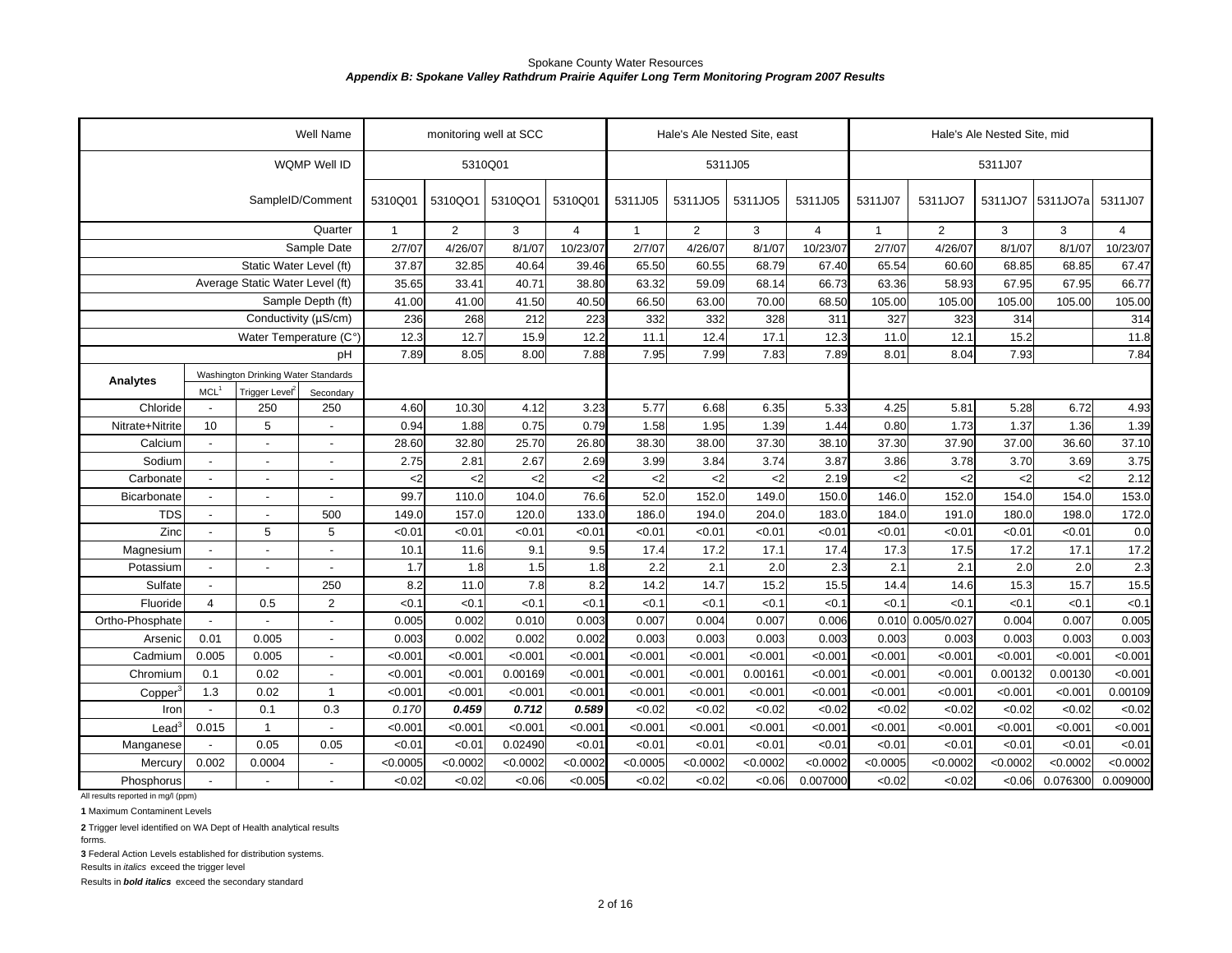|                                                  |                                    |                                     | Well Name         |               |                | Felts Field City monitoring well |                |                       |               | Olive & Fiske monitoring well |          |                |              | Third & Havana Nested Site, east |          |                |
|--------------------------------------------------|------------------------------------|-------------------------------------|-------------------|---------------|----------------|----------------------------------|----------------|-----------------------|---------------|-------------------------------|----------|----------------|--------------|----------------------------------|----------|----------------|
|                                                  |                                    |                                     | WQMP Well ID      |               |                | 5312C01                          |                |                       |               | 5315L01                       |          |                |              |                                  | 5322A01  |                |
|                                                  |                                    |                                     | SampleID/Comment  | 5312C01       | 5312CO1        | 5312CO1                          | 5312C01        | 5312C01a<br>duplicate | 5315L01       | 5315LO1                       | 5315LO1  | 5315L01        | 5322A01      | 5322AO1                          | 5322AO1  | 5323A01        |
|                                                  |                                    |                                     | Quarter           | $\mathbf{1}$  | $\overline{2}$ | 3                                | $\overline{4}$ | $\overline{4}$        | $\mathbf{1}$  | $\overline{2}$                | 3        | $\overline{4}$ | $\mathbf{1}$ | $\overline{2}$                   | 3        | $\overline{4}$ |
|                                                  |                                    |                                     | Sample Date       | 2/7/07        | 4/26/07        | 8/1/07                           | 10/23/07       | 10/23/07              | 2/7/07        | 4/26/07                       | 8/1/07   | 10/23/07       | 2/7/07       | 4/26/07                          | 8/1/07   | 10/23/07       |
|                                                  |                                    | Static Water Level (ft)             |                   | 61.59         | 56.75          | 64.07                            | 63.29          |                       | 67.37         | 62.89                         | 70.28    | 69.16          | 49.81        | 44.98                            | 53.01    | 51.74          |
|                                                  |                                    | Average Static Water Level (ft)     |                   | 60.76         | 56.82          | 63.79                            | 62.89          |                       | 66.58         | 62.78                         | 70.09    | 68.83          | 48.00        | 44.31                            | 52.22    | 51.33          |
|                                                  |                                    |                                     | Sample Depth (ft) | 68.00         | 68.00          | 68.00                            | 68.00          |                       | 68.50         | 68.00                         | 71.50    | 70.00          | 51.00        | 47.00                            | 54.00    | 52.50          |
|                                                  |                                    | Conductivity (µS/cm)                |                   | 212           | 199            | 184                              | 203            |                       | 285           | 274                           | 245      | 230            | 268          | 272                              | 273      | 261            |
|                                                  |                                    | Water Temperature (C°)              |                   | 12.5          | 14.7           | 17.4                             | 14.8           |                       | 11.8          | 13.4                          | 17.4     | 12.0           | 12.0         | 13.7                             | 16.1     | 13.1           |
|                                                  |                                    |                                     | рH                | 8.16          | 8.21           | 8.21                             | 8.06           |                       | 7.89          | 8.04                          | 8.02     | 7.99           | 7.88         | 8.00                             | 7.88     | 7.85           |
| Analytes                                         |                                    | Washington Drinking Water Standards |                   |               |                |                                  |                |                       |               |                               |          |                |              |                                  |          |                |
|                                                  | <b>MCL</b>                         | Trigger Level <sup>2</sup>          | Secondary         |               |                |                                  |                |                       |               |                               |          |                |              |                                  |          |                |
| Chloride                                         |                                    | 250                                 | 250               | 2.66          | 2.51           | 3.30                             | 3.32           | 3.46                  | 18.60         | 17.00                         | 9.65     | 4.54           | 7.23         | 7.88                             | 7.18     | 6.04           |
| Nitrate+Nitrite                                  | 10                                 | 5                                   |                   | 1.41          | 0.79           | 0.92                             | 1.19           | 1.18                  | 1.00          | 1.42                          | 0.93     | 1.02           | 0.14         | 1.69                             | 1.31     | 1.40           |
| Calcium                                          |                                    | $\overline{\phantom{a}}$            |                   | 28.80         | 26.60          | 24.60                            | 29.60          | 29.00                 | 34.20         | 33.30                         | 29.30    | 29.50          | 33.40        | 33.90                            | 32.90    | 34.50          |
| Sodium                                           |                                    | $\blacksquare$                      |                   | 3.81          | 3.38           | 3.26                             | 3.58           | 3.53                  | 3.55          | 3.46                          | 3.11     | 3.24           | 4.79         | 4.91                             | 4.31     | 4.55           |
| Carbonate                                        | $\sim$                             | $\overline{\phantom{a}}$            | $\overline{a}$    | $\mathsf{C}2$ | $\mathsf{<}2$  | $<$ 2                            | $2$            | <2                    | $\mathsf{c}2$ | $\leq$                        | $<$ 2    | $<$ 2          | $2$          | $2$                              | $2$      | $\leq$         |
| Bicarbonate                                      | $\overline{a}$                     | $\overline{\phantom{a}}$            | $\blacksquare$    | 96.8          | 91.9           | 89.1                             | 98.3           | 98.2                  | 107.0         | 109.0                         | 104.0    | 109.0          | 117.0        | 119.0                            | 124.0    | 101.0          |
| <b>TDS</b>                                       | $\overline{\phantom{0}}$           | $\overline{\phantom{a}}$            | 500               | 134.0         | 113.0          | 104.0                            | 115.0          | 126.0                 | 162.0         | 157.0                         | 145.0    | 144.0          | 156.0        | 156.0                            | 161.0    | 162.0          |
| Zinc                                             | $\overline{\phantom{a}}$           | 5                                   | 5                 | < 0.01        | < 0.0          | < 0.01                           | <0.01          | < 0.0                 | < 0.01        | < 0.01                        | <0.01    | < 0.01         | < 0.01       | < 0.01                           | < 0.01   | <0.01          |
| Magnesium                                        | ÷,                                 | $\overline{\phantom{a}}$            |                   | 7.8           | 7.1            | 6.6                              | 8.0            | 7.9                   | 11.6          | 11.2                          | 10.0     | 10.1           | 10.9         | 11.0                             | 11.0     | 11.6           |
| Potassium                                        | $\blacksquare$                     | $\blacksquare$                      | $\blacksquare$    | 1.6           | 1.5            | 1.4                              | 1.7            | 1.6                   | 1.8           | 1.9                           | 1.7      | 1.8            | 1.9          | 2.0                              | 1.8      | 2.1            |
| Sulfate                                          |                                    |                                     | 250               | 9.7           | 7.3            | 7.8                              | 10.6           | 10.7                  | 8.8           | 9.2                           | 8.0      | 9.3            | 9.0          | 9.0                              | 8.9      | 9.7            |
| Fluoride                                         | $\overline{4}$                     | 0.5                                 | $\sqrt{2}$        | < 0.1         | < 0.1          | < 0.1                            | <0.1           | < 0.1                 | < 0.1         | <0.1                          | < 0.1    | < 0.1          | <0.1         | < 0.1<br>0.014/0.0               | < 0.1    | < 0.1          |
| Ortho-Phosphate                                  |                                    |                                     |                   | 0.022         | 0.017          | 0.015                            | 0.016          | 0.014                 | 0.006         | 0.004                         | 0.006    | 0.005          | 0.011        |                                  | 0.008    | 0.008          |
| Arsenic                                          | 0.01                               | 0.005                               |                   | 0.006         | 0.007          | 0.007                            | 0.006          | 0.007                 | 0.002         | 0.002                         | 0.002    | 0.002          | 0.003        | 0.003                            | 0.002    | 0.002          |
| Cadmium                                          | 0.005                              | 0.005                               | $\overline{a}$    | < 0.001       | < 0.001        | < 0.001                          | < 0.001        | < 0.001               | < 0.001       | < 0.001                       | < 0.001  | < 0.001        | < 0.001      | < 0.001                          | < 0.001  | < 0.001        |
| Chromium                                         | 0.1<br>0.02                        |                                     |                   | < 0.001       | < 0.001        | 0.00122                          | < 0.001        | < 0.001               | < 0.001       | < 0.001                       | < 0.001  | < 0.001        | < 0.001      | < 0.001                          | 0.00101  | 0.00559        |
| Copper                                           | 1.3<br>0.02<br>$\mathbf{1}$<br>0.3 |                                     |                   | 0.00211       | 0.00160        | < 0.001                          | 0.00209        | 0.0020'               | < 0.001       | < 0.001                       | < 0.001  | < 0.001        | < 0.001      | 0.00100                          | < 0.001  | < 0.001        |
| Iron                                             | 0.1<br>0.015<br>$\mathbf{1}$       |                                     |                   | 0.02750       | <0.02          | < 0.02                           | <0.02          | <0.02                 | 0.02690       | 0.03870                       | <0.02    | < 0.02         | < 0.02       | <0.02                            | < 0.02   | <0.02          |
| $\text{Lead}^3$                                  | 0.05                               |                                     |                   | < 0.001       | < 0.001        | < 0.001                          | < 0.001        | < 0.001               | < 0.001       | < 0.001                       | < 0.001  | < 0.001        | < 0.001      | 0.00141                          | < 0.001  | < 0.001        |
| Manganese                                        |                                    |                                     | 0.05              | < 0.01        | < 0.01         | < 0.01                           | < 0.01         | < 0.01                | < 0.01        | < 0.01                        | < 0.01   | < 0.01         | < 0.01       | < 0.01                           | < 0.01   | < 0.01         |
| Mercury                                          | 0.002                              | 0.0004                              | $\blacksquare$    | < 0.0005      | < 0.0002       | < 0.0002                         | <0.0002        | < 0.0002              | < 0.0005      | < 0.0002                      | < 0.0002 | < 0.0002       | < 0.0005     | < 0.0002                         | < 0.0002 | < 0.0002       |
| Phosphorus<br>All results reported in mg/l (ppm) | $\overline{a}$                     |                                     |                   | 0.026000      | < 0.02         | 0.044400                         | 0.023000       | 0.039000              | < 0.02        | < 0.02                        | < 0.06   | 0.012000       | 0.018600     | <0.02                            | <0.06    | 0.019000       |

**1** Maximum Contaminent Levels

**2** Trigger level identified on WA Dept of Health analytical results

forms.

**3** Federal Action Levels established for distribution systems.

Results in *italics* exceed the trigger level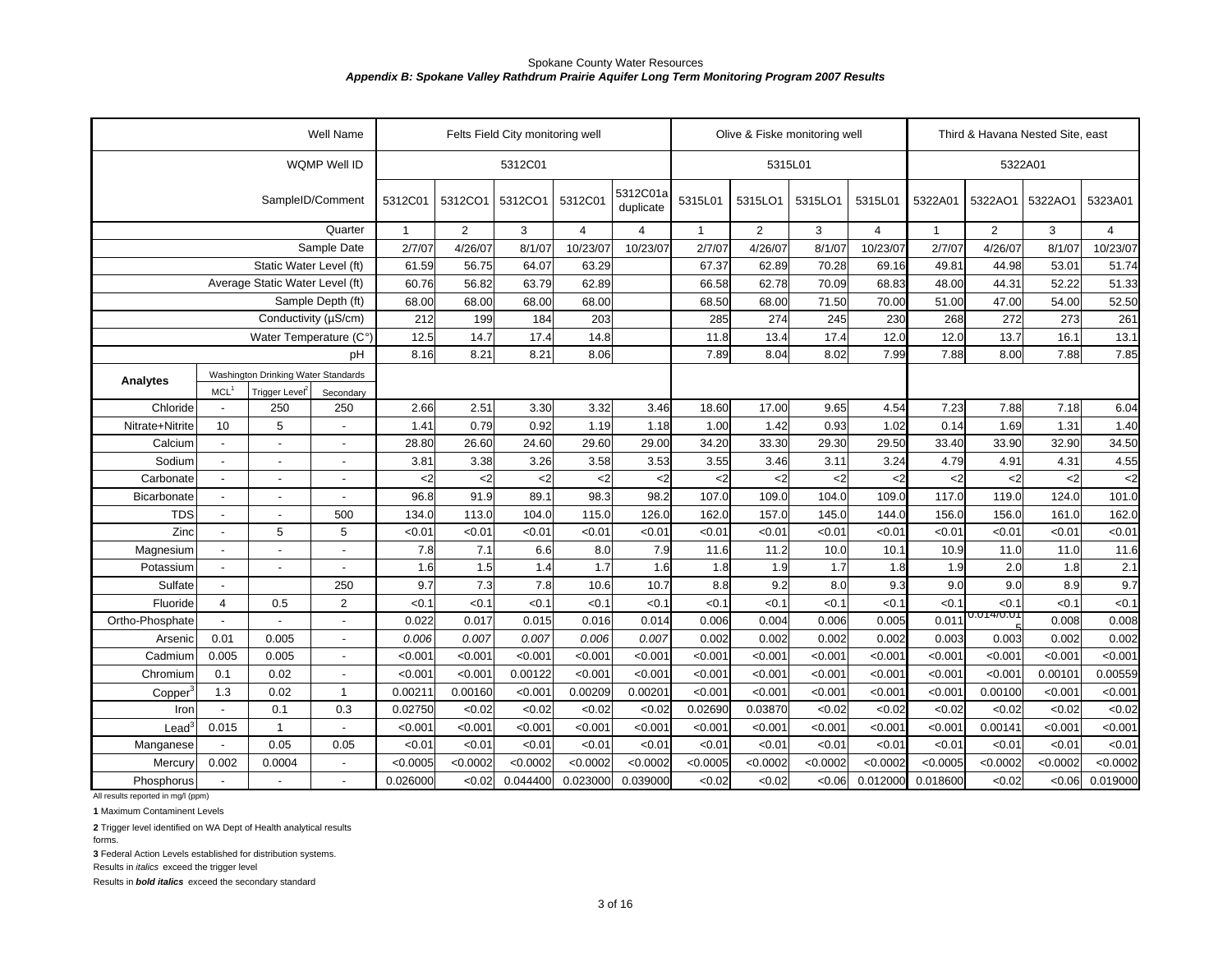|                                    |                          |                                     | <b>Well Name</b>  |              | Third & Havana Nested Site, mid |          |                |          |                       | Plantes Ferry Park monitoring well |               |          |              | monitoring well Frederick & Bowdish |               |          |
|------------------------------------|--------------------------|-------------------------------------|-------------------|--------------|---------------------------------|----------|----------------|----------|-----------------------|------------------------------------|---------------|----------|--------------|-------------------------------------|---------------|----------|
|                                    |                          |                                     | WQMP Well ID      |              | 5322A03                         |          |                |          |                       | 5404A01                            |               |          |              | 5409C02                             |               |          |
|                                    |                          |                                     | SampleID/Comment  | 5322A03      | 5322AO3                         | 5322AO3  | 5323A03        | 5404A01  | 5404A01A<br>duplicate | 5404AO1                            | 5404AO1       | 5404A01  | 5409C02      | 5409CO2                             | 5409CO2       | 5409C02  |
|                                    |                          |                                     | Quarter           | $\mathbf{1}$ | 2                               | 3        | $\overline{4}$ | 1.000    | $\mathbf{1}$          | $\overline{2}$                     | 3             | 4        | $\mathbf{1}$ | $\overline{2}$                      | 3             | 4        |
|                                    |                          |                                     | Sample Date       | 2/7/07       | 4/26/07                         | 8/1/07   | 10/23/07       | 2/7/2007 | 2/7/07                | 4/26/07                            | 7/31/07       | 10/24/07 | 2/7/07       | 4/26/07                             | 7/31/07       | 10/24/07 |
|                                    |                          | Static Water Level (ft)             |                   | 49.76        | 44.94                           | 52.97    | 51.70          | 47.28    |                       | 44.34                              | 50.21         | 49.99    | 91.36        | 86.90                               | 93.33         | 93.24    |
|                                    |                          | Average Static Water Level (ft)     |                   | 48.04        | 44.29                           | 52.15    | 51.26          | 47.28    |                       | 44.34                              | 50.33         | 49.56    | 90.70        | 87.52                               | 93.17         | 93.00    |
|                                    |                          |                                     | Sample Depth (ft) | 90.00        | 90.00                           | 90.00    | 90.00          | 109.50   |                       | 109.50                             | 110.50        | 109.50   | 92.50        | 88.00                               | 94.00         | 94.50    |
|                                    |                          | Conductivity (µS/cm)                |                   | 276          | 274                             | 274      | 260            | 318      |                       | 309                                | 312           | 310      | 282          | 285                                 | 290           | 311      |
|                                    |                          | Water Temperature (C°)              |                   | 12.1         | 13.9                            | 16.8     | 13.7           | 13.20    |                       | 14.1                               |               | 13.7     | 11.3         | 11.9                                | 17.1          | 10.9     |
|                                    |                          |                                     | pH                | 8.01         | 8.08                            | 7.93     | 7.96           | 6.96     |                       | 7.02                               |               | 6.80     | 7.91         | 8.18                                | 7.23          | 7.84     |
| Analytes                           |                          | Washington Drinking Water Standards |                   |              |                                 |          |                |          |                       |                                    |               |          |              |                                     |               |          |
|                                    | MCL <sup>1</sup>         | <b>Trigger Level</b>                | Secondary         |              |                                 |          |                |          |                       |                                    |               |          |              |                                     |               |          |
| Chloride                           | $\blacksquare$           | 250                                 | 250               | 7.15         | 8.61                            | 7.99     | 6.83           | 2.64     | 2.84                  | 2.54                               | 2.60          | 2.48     | 3.13         | 3.47                                | 4.13          | 3.45     |
| Nitrate+Nitrite                    | 10                       | 5                                   | $\overline{a}$    | 1.42         | 1.73                            | 1.40     | 1.44           | < 0.001  | < 0.01                | 0.02                               | 0.10          | 0.01     | 1.38         | 1.60                                | 1.34          | 1.59     |
| Calcium                            | $\blacksquare$           | $\blacksquare$                      |                   | 33.80        | 33.50                           | 33.90    | 34.40          | 25.50    | 25.70                 | 25.60                              | 27.30         | 27.00    | 35.50        | 34.70                               | 36.00         | 37.40    |
| Sodium                             | $\overline{a}$           | $\overline{a}$                      | $\overline{a}$    | 5.09         | 4.99                            | 4.58     | 4.84           | 12.90    | 12.90                 | 11.30                              | 11.20         | 11.30    | 3.67         | 3.48                                | 3.48          | 3.69     |
| Carbonate                          |                          |                                     |                   | <2           | $<$ 2                           | $<$ 2    | <2             | $<$ 2    | $2$                   | $<$ 2                              | $\mathbf{<}2$ | $<$ 2    | $2$          | $<$ 2                               | $\mathsf{<}2$ | $<$ 2    |
| Bicarbonate                        |                          | $\overline{a}$                      |                   | 115.0        | 119.0                           | 129.0    | 93.7           | 135.00   | 130.0                 | 130.0                              | 132.0         | 145.0    | 134.0        | 129.0                               | 136.0         | 143.0    |
| <b>TDS</b>                         |                          |                                     | 500               | 160.0        | 155.0                           | 145.0    | 163.0          | 222.00   | 221.0                 | 207.0                              | 221.0         | 208.0    | 163.0        | 166.0                               | 164.0         | 173.0    |
| Zinc                               | $\blacksquare$           | 5                                   | 5                 | < 0.01       | < 0.01                          | < 0.01   | < 0.0          | < 0.01   | < 0.01                | < 0.01                             |               | <0.01    | < 0.01       | < 0.01                              |               | < 0.01   |
| Magnesium                          | $\mathbf{r}$             | $\overline{a}$                      |                   | 11.5         | 11.2                            | 11.4     | 11.7           | 13.20    | 13.3                  | 13.3                               | 12.9          | 13.5     | 13.2         | 12.8                                | 13.5          | 14.0     |
| Potassium                          | $\blacksquare$           | $\blacksquare$                      | L,                | 2.0          | 2.0                             | 1.9      | 2.1            | 5.09     | 5.1                   | 5.0                                | 5.2           | 5.5      | 1.9          | 1.9                                 | 1.8           | 2.1      |
| Sulfate                            | $\overline{\phantom{a}}$ |                                     | 250               | 9.2          | 9.4                             | 9.1      | 9.8            | 19.30    | 19.5                  | 18.2                               | 21.1          | 25.0     | 10.9         | 10.0                                | 11.5          | 12.0     |
| Fluoride                           | 4                        | 0.5                                 | 2                 | < 0.1        | <0.1                            | <0.1     | <0.            | 0.32     | 0.329                 | 0.311                              | 0.270         | 0.300    | < 0.1        | < 0.1                               | < 0.1         | < 0.1    |
| Ortho-Phosphate                    |                          |                                     |                   | 0.011        | 0.008                           | 0.008    | 0.008          | 0.04     | 0.027                 | 0.007/0.008                        | 0.242         | 0.187    | 0.012        | 0.007                               | 0.005         | <0.002   |
| Arsenic                            | 0.01                     | 0.005                               |                   | 0.002        | 0.003                           | 0.002    | 0.003          | < 0.001  | < 0.001               | < 0.001                            | < 0.001       | 0.001    | 0.005        | 0.005                               | 0.004         | 0.005    |
| Cadmium                            | 0.005                    | 0.005                               |                   | < 0.001      | < 0.001                         | < 0.001  | < 0.001        | < 0.001  | < 0.001               | < 0.001                            | < 0.001       | < 0.001  | < 0.001      | < 0.001                             | < 0.001       | < 0.001  |
| Chromium                           | 0.1                      | 0.02                                |                   | < 0.001      | < 0.001                         | 0.00111  | 0.00109        | < 0.001  | < 0.001               | < 0.001                            | < 0.001       | < 0.001  | < 0.001      | < 0.001                             | 0.00129       | 0.00102  |
| Copper                             | 1.3                      | 0.02                                | $\overline{1}$    | < 0.001      | 0.00350                         | < 0.001  | < 0.00         | < 0.001  | < 0.001               | < 0.001                            | < 0.001       | < 0.001  | < 0.001      | < 0.001                             | < 0.001       | < 0.001  |
| Iron                               |                          | 0.1                                 | 0.3               | <0.02        | <0.02                           | <0.02    | < 0.02         | 7.38     | 7.37                  | 6.92                               | 6.30          | 6.08     | 0.23600      | 0.30600                             | 0.06040       | 0.0385   |
| $\text{Lead}^3$                    | 0.015                    | $\overline{1}$                      |                   | < 0.001      | 0.00156                         | < 0.001  | < 0.001        | < 0.001  | < 0.001               | < 0.001                            | < 0.001       | < 0.001  | < 0.001      | < 0.001                             | < 0.001       | < 0.001  |
| Manganese                          | $\overline{\phantom{a}}$ | 0.05                                | 0.05              | < 0.01       | < 0.01                          | < 0.01   | < 0.01         | 0.41     | 0.44700               | 0.42900                            | 0.38200       | 0.35900  | 0.01000      | < 0.01                              | < 0.01        | < 0.01   |
| Mercury                            | 0.002                    | 0.0004                              | $\blacksquare$    | < 0.0005     | < 0.0002                        | < 0.0002 | < 0.0002       | < 0.0005 | < 0.0005              | < 0.0002                           | < 0.0002      | < 0.0002 | < 0.0005     | < 0.0002                            | < 0.0002      | < 0.0002 |
| Phosphorus                         |                          |                                     |                   | <0.02        | <0.02                           | < 0.06   | 0.016000       | 0.29     | 0.292000              | 0.285000                           | 0.320000      | 0.280000 | 0.031500     | < 0.02                              | <0.06         | 0.009    |
| All results reported in mg/l (ppm) |                          |                                     |                   |              |                                 |          |                |          |                       |                                    |               |          |              |                                     |               |          |

**1** Maximum Contaminent Levels

**2** Trigger level identified on WA Dept of Health analytical results

forms.

**3** Federal Action Levels established for distribution systems.

Results in *italics* exceed the trigger level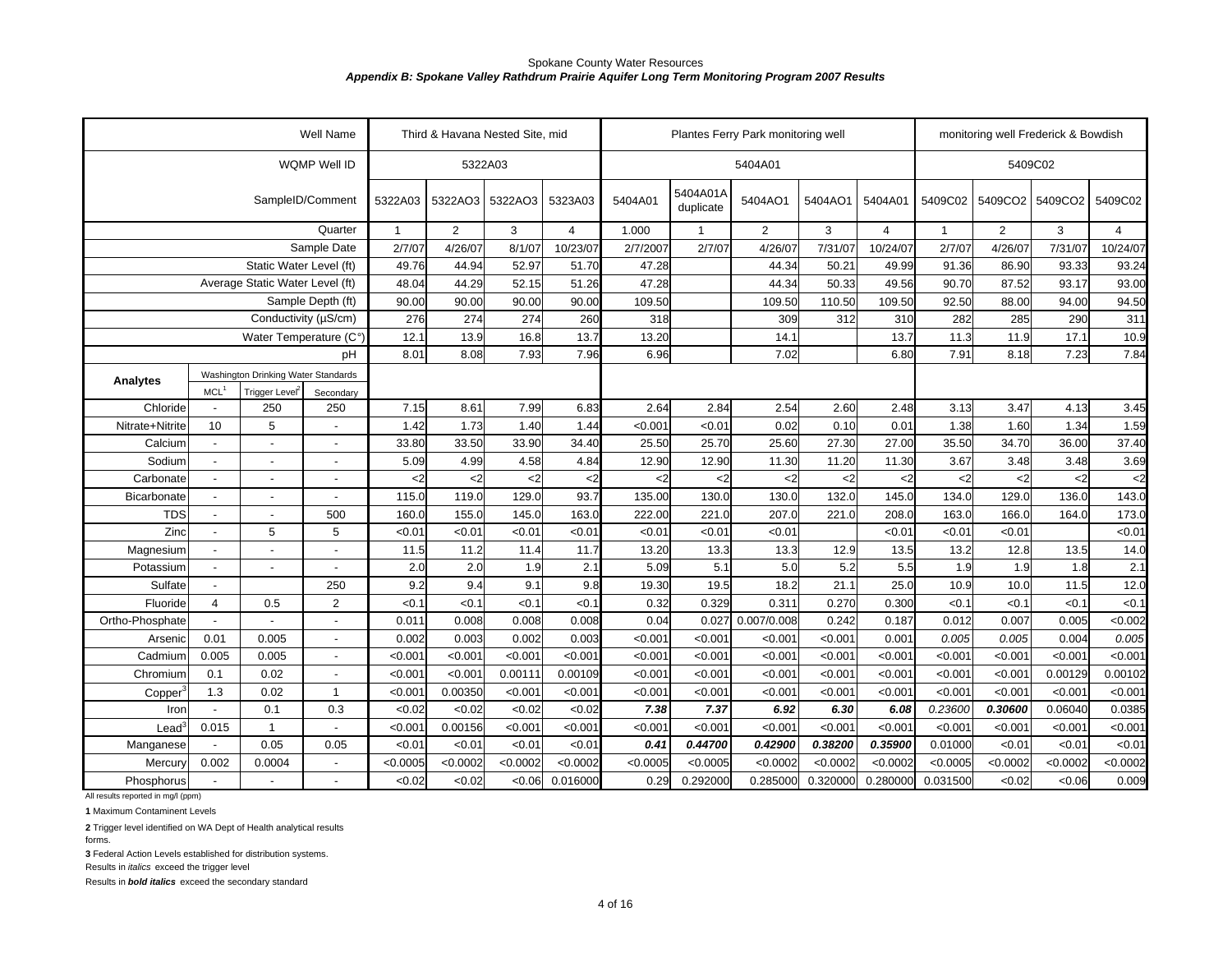| WQMP Well ID<br>5411R04<br>5411R02<br>5411R03<br>5411RO2<br>5411RO3<br>5411R03A<br>SampleID/Comment<br>5411R02<br>5411R02 5411R03<br>5411R03<br>5411R03<br>5411R04<br>5411R04<br>5411RO4<br>5411R04<br>5411R02<br>check<br>check<br>duplicate<br>w/Rob<br>w/Rob<br>2<br>2<br>$\overline{4}$<br>$\overline{2}$<br>3<br>Quarter<br>$\mathbf{1}$<br>3<br>$\overline{4}$<br>3<br>$\mathbf{1}$<br>4<br>$\mathbf{1}$<br>$\mathbf 1$<br>10/24/07<br>2/6/07<br>7/31/07<br>10/24/07<br>Sample Date<br>2/6/07<br>4/25/07<br>7/31/07<br>2/6/07<br>4/25/07<br>7/31/07<br>10/24/07<br>2/6/07<br>4/25/07<br>Static Water Level (ft)<br>27.15<br>54.12<br>55.79<br>33.27<br>34.95<br>32.51<br>26.67<br>34.18<br>48.49<br>57.13<br>26.33<br>55.04<br>55.38<br>Average Static Water Level (ft)<br>30.84<br>33.92<br>34.44<br>30.51<br>25.34<br>33.18<br>33.65<br>52.98<br>48.65<br>Sample Depth (ft)<br>34.50<br>28.00<br>36.00<br>33.50<br>27.00<br>35.00<br>55.00<br>49.50<br>57.00<br>59.00<br>Conductivity (µS/cm)<br>235<br>223<br>201<br>236<br>238<br>201<br>228<br>195<br>249<br>10.5<br>12.3<br>13.2<br>11.9<br>13.8<br>11.5<br>9.6<br>13.8<br>Water Temperature (C°<br>10.6<br>7.83<br>7.89<br>7.98<br>7.94<br>7.95<br>pH<br>7.96<br>7.99<br>8.03<br>8.08<br>Washington Drinking Water Standards<br>Analytes<br>MCL <sup>1</sup><br>Trigger Level<br>Secondary<br>250<br>250<br>2.56<br>3.47<br>2.63<br>2.34<br>2.62<br>2.35<br>2.75<br>2.80<br>Chloride<br>2.38<br>2.41<br>3.29<br>2.84<br>2.15<br>$\overline{\phantom{a}}$<br>5<br>0.75<br>0.71<br>0.99<br>10<br>0.84<br>0.84<br>0.93<br>0.84<br>0.84<br>0.86<br>0.98<br>0.83<br>0.83<br>0.80<br>Nitrate+Nitrite<br>$\overline{a}$<br>22.30<br>26.40<br>27.70<br>27.40<br>26.90<br>23.00<br>28.10<br>25.60<br>26.10<br>31.20<br>Calcium<br>26.30<br>26.90<br>22.40<br>÷.<br>$\overline{\phantom{a}}$<br>2.72<br>2.67<br>2.62<br>2.61<br>2.90<br>Sodium<br>2.64<br>2.81<br>2.64<br>2.60<br>2.72<br>2.59<br>2.64<br>2.50<br>$\overline{\phantom{a}}$<br>$\overline{\phantom{a}}$<br>$\overline{\phantom{a}}$<br>$\lt$ 2<br>$\mathsf{<}2$<br>$2$<br>Carbonate<br>$\mathsf{<}2$<br>$2$<br>$\mathsf{<}2$<br>$\mathsf{<}2$<br>$\mathsf{<}2$<br><2<br>$2$<br>$2$<br>$2$<br>$<$ 2<br>$\overline{a}$<br>$\blacksquare$<br>$\overline{a}$<br>92.1<br>121.0<br>107.0<br>102.0<br>113.0<br>107.0<br>107.0<br>94.5<br>107.0<br>99.6<br>89.5<br>109.0<br>111.0<br>Bicarbonate<br>$\overline{a}$<br>$\mathbf{r}$<br>143.0<br><b>TDS</b><br>500<br>133.0<br>134.0<br>127.0<br>129.0<br>140.0<br>146.0<br>128.0<br>136.0<br>138.0<br>150.0<br>126.0<br>134.0<br>$\blacksquare$<br>$\blacksquare$<br>Zinc<br>5<br>5<br>0.0<br>< 0.01<br>< 0.01<br>< 0.01<br>< 0.01<br>0.0<br>< 0.01<br>0.0<br>< 0.01<br>< 0.01<br>< 0.01<br>< 0.01<br>< 0.01<br>$\blacksquare$<br>11.5<br>9.5<br>11.4<br>12.2<br>12.0<br>11.8<br>9.9<br>12.4<br>11.6<br>14.0<br>Magnesium<br>11.7<br>11.4<br>10.0<br>$\overline{a}$<br>L,<br>$\blacksquare$<br>1.7<br>1.9<br>1.5<br>1.8<br>1.6<br>1.5<br>1.5<br>1.7<br>1.8<br>1.5<br>1.4<br>1.6<br>Potassium<br>1.4<br>$\overline{a}$<br>L,<br>$\blacksquare$<br>8.9<br>12.3<br>Sulfate<br>250<br>11.0<br>9.1<br>10.4<br>11.5<br>11.1<br>11.0<br>11.1<br>11.5<br>10.6<br>8.8<br>11.4<br>$\overline{\phantom{a}}$<br>$\overline{2}$<br><0.1<br>< 0.1<br><0.1<br><0.1<br>< 0.1<br>< 0.1<br>Fluoride<br>0.5<br>< 0.1<br><0.1<br>< 0.1<br>< 0.1<br>< 0.1<br><0.1<br><0.1<br>$\overline{4}$<br>0.007<br>Ortho-Phosphate<br>0.009<br>0.026<br>0.009<br>0.004<br>0.006<br>0.005<br>0.004/0.005<br>0.009<br>0.012<br>0.006<br>0.006<br>0.003<br>$\overline{a}$<br>0.005<br>0.003<br>0.003<br>0.002<br>0.002<br>0.003<br>0.002<br>0.002<br>0.002<br>0.001<br>0.002<br>0.002<br>0.01<br>0.003<br>0.003<br>Arsenic<br>$\blacksquare$<br>0.005<br>0.005<br>< 0.001<br>< 0.001<br>< 0.001<br>< 0.001<br>< 0.001<br>< 0.001<br>< 0.001<br>< 0.001<br>< 0.001<br>< 0.001<br>< 0.001<br>< 0.001<br>< 0.001<br>Cadmium<br>$\overline{\phantom{a}}$<br>0.1<br>0.02<br>< 0.001<br>0.00112<br>< 0.001<br>0.00129<br>< 0.001<br>< 0.001<br>< 0.001<br>< 0.001<br>0.00120<br>< 0.001<br>< 0.001<br>0.00113<br>0.00634<br>Chromium<br>$\overline{a}$<br>0.02<br>< 0.001<br>< 0.001<br>< 0.001<br>< 0.001<br>< 0.001<br>< 0.001<br>< 0.001<br>< 0.001<br>< 0.001<br>< 0.001<br>< 0.001<br>< 0.001<br>< 0.001<br>1.3<br>$\mathbf{1}$<br>Copper<br>0.02270<br>< 0.02<br>< 0.02<br>0.02210<br>< 0.02<br>< 0.02<br>< 0.02<br>0.09150<br>0.03970<br>0.05820<br>0.1<br>0.3<br><0.02<br><0.02<br>< 0.02<br>Iron<br>< 0.001<br>< 0.001<br>0.015<br>$\mathbf{1}$<br>< 0.001<br>0.00184<br>< 0.001<br>< 0.001<br>0.00146<br>< 0.001<br>< 0.001<br>< 0.001<br>< 0.001<br>< 0.001<br>< 0.001<br>$\text{Lead}^3$<br>0.05<br>0.05<br>< 0.01<br>< 0.01<br>< 0.01<br>< 0.01<br>< 0.01<br>< 0.01<br>< 0.01<br>< 0.01<br>< 0.01<br>< 0.01<br>< 0.01<br>< 0.01<br>< 0.01<br>Manganese<br>< 0.0002<br>< 0.0002<br>< 0.0005<br>< 0.0005<br>< 0.0002<br>< 0.0002<br>< 0.0002<br>0.002<br>0.0004<br>< 0.0005<br>< 0.0002<br>< 0.0002<br>< 0.0005<br>< 0.0002<br>< 0.0002<br>Mercury<br>$\blacksquare$<br>0.009000<br>< 0.02<br>< 0.02<br>< 0.02<br><0.02<br>< 0.02<br>&0.06<br>< 0.02<br><0.06<br>< 0.02<br><0.06<br>$\overline{a}$ |            |  |  | Well Name | Sullivan Park North, monitoring well |  |  | Sullivan Park South, monitoring well |          | Sullivan Road and Centennial Trail,<br>monitoring well |          |
|-------------------------------------------------------------------------------------------------------------------------------------------------------------------------------------------------------------------------------------------------------------------------------------------------------------------------------------------------------------------------------------------------------------------------------------------------------------------------------------------------------------------------------------------------------------------------------------------------------------------------------------------------------------------------------------------------------------------------------------------------------------------------------------------------------------------------------------------------------------------------------------------------------------------------------------------------------------------------------------------------------------------------------------------------------------------------------------------------------------------------------------------------------------------------------------------------------------------------------------------------------------------------------------------------------------------------------------------------------------------------------------------------------------------------------------------------------------------------------------------------------------------------------------------------------------------------------------------------------------------------------------------------------------------------------------------------------------------------------------------------------------------------------------------------------------------------------------------------------------------------------------------------------------------------------------------------------------------------------------------------------------------------------------------------------------------------------------------------------------------------------------------------------------------------------------------------------------------------------------------------------------------------------------------------------------------------------------------------------------------------------------------------------------------------------------------------------------------------------------------------------------------------------------------------------------------------------------------------------------------------------------------------------------------------------------------------------------------------------------------------------------------------------------------------------------------------------------------------------------------------------------------------------------------------------------------------------------------------------------------------------------------------------------------------------------------------------------------------------------------------------------------------------------------------------------------------------------------------------------------------------------------------------------------------------------------------------------------------------------------------------------------------------------------------------------------------------------------------------------------------------------------------------------------------------------------------------------------------------------------------------------------------------------------------------------------------------------------------------------------------------------------------------------------------------------------------------------------------------------------------------------------------------------------------------------------------------------------------------------------------------------------------------------------------------------------------------------------------------------------------------------------------------------------------------------------------------------------------------------------------------------------------------------------------------------------------------------------------------------------------------------------------------------------------------------------------------------------------------------------------------------------------------------------------------------------------------------------------------------------------------------------------------------------------------------------------------------------------------------------------------------------------------------------------------------------------------------------------------------------------------------------------------------------------------------------------------------------------------------------------------------------------------------------------------------------------------------------------------------------------------------------------------------------------------------------------------------------------------|------------|--|--|-----------|--------------------------------------|--|--|--------------------------------------|----------|--------------------------------------------------------|----------|
|                                                                                                                                                                                                                                                                                                                                                                                                                                                                                                                                                                                                                                                                                                                                                                                                                                                                                                                                                                                                                                                                                                                                                                                                                                                                                                                                                                                                                                                                                                                                                                                                                                                                                                                                                                                                                                                                                                                                                                                                                                                                                                                                                                                                                                                                                                                                                                                                                                                                                                                                                                                                                                                                                                                                                                                                                                                                                                                                                                                                                                                                                                                                                                                                                                                                                                                                                                                                                                                                                                                                                                                                                                                                                                                                                                                                                                                                                                                                                                                                                                                                                                                                                                                                                                                                                                                                                                                                                                                                                                                                                                                                                                                                                                                                                                                                                                                                                                                                                                                                                                                                                                                                                                                                                               |            |  |  |           |                                      |  |  |                                      |          |                                                        |          |
|                                                                                                                                                                                                                                                                                                                                                                                                                                                                                                                                                                                                                                                                                                                                                                                                                                                                                                                                                                                                                                                                                                                                                                                                                                                                                                                                                                                                                                                                                                                                                                                                                                                                                                                                                                                                                                                                                                                                                                                                                                                                                                                                                                                                                                                                                                                                                                                                                                                                                                                                                                                                                                                                                                                                                                                                                                                                                                                                                                                                                                                                                                                                                                                                                                                                                                                                                                                                                                                                                                                                                                                                                                                                                                                                                                                                                                                                                                                                                                                                                                                                                                                                                                                                                                                                                                                                                                                                                                                                                                                                                                                                                                                                                                                                                                                                                                                                                                                                                                                                                                                                                                                                                                                                                               |            |  |  |           |                                      |  |  |                                      |          |                                                        |          |
|                                                                                                                                                                                                                                                                                                                                                                                                                                                                                                                                                                                                                                                                                                                                                                                                                                                                                                                                                                                                                                                                                                                                                                                                                                                                                                                                                                                                                                                                                                                                                                                                                                                                                                                                                                                                                                                                                                                                                                                                                                                                                                                                                                                                                                                                                                                                                                                                                                                                                                                                                                                                                                                                                                                                                                                                                                                                                                                                                                                                                                                                                                                                                                                                                                                                                                                                                                                                                                                                                                                                                                                                                                                                                                                                                                                                                                                                                                                                                                                                                                                                                                                                                                                                                                                                                                                                                                                                                                                                                                                                                                                                                                                                                                                                                                                                                                                                                                                                                                                                                                                                                                                                                                                                                               |            |  |  |           |                                      |  |  |                                      |          |                                                        |          |
|                                                                                                                                                                                                                                                                                                                                                                                                                                                                                                                                                                                                                                                                                                                                                                                                                                                                                                                                                                                                                                                                                                                                                                                                                                                                                                                                                                                                                                                                                                                                                                                                                                                                                                                                                                                                                                                                                                                                                                                                                                                                                                                                                                                                                                                                                                                                                                                                                                                                                                                                                                                                                                                                                                                                                                                                                                                                                                                                                                                                                                                                                                                                                                                                                                                                                                                                                                                                                                                                                                                                                                                                                                                                                                                                                                                                                                                                                                                                                                                                                                                                                                                                                                                                                                                                                                                                                                                                                                                                                                                                                                                                                                                                                                                                                                                                                                                                                                                                                                                                                                                                                                                                                                                                                               |            |  |  |           |                                      |  |  |                                      |          |                                                        |          |
|                                                                                                                                                                                                                                                                                                                                                                                                                                                                                                                                                                                                                                                                                                                                                                                                                                                                                                                                                                                                                                                                                                                                                                                                                                                                                                                                                                                                                                                                                                                                                                                                                                                                                                                                                                                                                                                                                                                                                                                                                                                                                                                                                                                                                                                                                                                                                                                                                                                                                                                                                                                                                                                                                                                                                                                                                                                                                                                                                                                                                                                                                                                                                                                                                                                                                                                                                                                                                                                                                                                                                                                                                                                                                                                                                                                                                                                                                                                                                                                                                                                                                                                                                                                                                                                                                                                                                                                                                                                                                                                                                                                                                                                                                                                                                                                                                                                                                                                                                                                                                                                                                                                                                                                                                               |            |  |  |           |                                      |  |  |                                      |          |                                                        |          |
|                                                                                                                                                                                                                                                                                                                                                                                                                                                                                                                                                                                                                                                                                                                                                                                                                                                                                                                                                                                                                                                                                                                                                                                                                                                                                                                                                                                                                                                                                                                                                                                                                                                                                                                                                                                                                                                                                                                                                                                                                                                                                                                                                                                                                                                                                                                                                                                                                                                                                                                                                                                                                                                                                                                                                                                                                                                                                                                                                                                                                                                                                                                                                                                                                                                                                                                                                                                                                                                                                                                                                                                                                                                                                                                                                                                                                                                                                                                                                                                                                                                                                                                                                                                                                                                                                                                                                                                                                                                                                                                                                                                                                                                                                                                                                                                                                                                                                                                                                                                                                                                                                                                                                                                                                               |            |  |  |           |                                      |  |  |                                      |          |                                                        |          |
|                                                                                                                                                                                                                                                                                                                                                                                                                                                                                                                                                                                                                                                                                                                                                                                                                                                                                                                                                                                                                                                                                                                                                                                                                                                                                                                                                                                                                                                                                                                                                                                                                                                                                                                                                                                                                                                                                                                                                                                                                                                                                                                                                                                                                                                                                                                                                                                                                                                                                                                                                                                                                                                                                                                                                                                                                                                                                                                                                                                                                                                                                                                                                                                                                                                                                                                                                                                                                                                                                                                                                                                                                                                                                                                                                                                                                                                                                                                                                                                                                                                                                                                                                                                                                                                                                                                                                                                                                                                                                                                                                                                                                                                                                                                                                                                                                                                                                                                                                                                                                                                                                                                                                                                                                               |            |  |  |           |                                      |  |  |                                      |          |                                                        |          |
|                                                                                                                                                                                                                                                                                                                                                                                                                                                                                                                                                                                                                                                                                                                                                                                                                                                                                                                                                                                                                                                                                                                                                                                                                                                                                                                                                                                                                                                                                                                                                                                                                                                                                                                                                                                                                                                                                                                                                                                                                                                                                                                                                                                                                                                                                                                                                                                                                                                                                                                                                                                                                                                                                                                                                                                                                                                                                                                                                                                                                                                                                                                                                                                                                                                                                                                                                                                                                                                                                                                                                                                                                                                                                                                                                                                                                                                                                                                                                                                                                                                                                                                                                                                                                                                                                                                                                                                                                                                                                                                                                                                                                                                                                                                                                                                                                                                                                                                                                                                                                                                                                                                                                                                                                               |            |  |  |           |                                      |  |  |                                      |          |                                                        |          |
|                                                                                                                                                                                                                                                                                                                                                                                                                                                                                                                                                                                                                                                                                                                                                                                                                                                                                                                                                                                                                                                                                                                                                                                                                                                                                                                                                                                                                                                                                                                                                                                                                                                                                                                                                                                                                                                                                                                                                                                                                                                                                                                                                                                                                                                                                                                                                                                                                                                                                                                                                                                                                                                                                                                                                                                                                                                                                                                                                                                                                                                                                                                                                                                                                                                                                                                                                                                                                                                                                                                                                                                                                                                                                                                                                                                                                                                                                                                                                                                                                                                                                                                                                                                                                                                                                                                                                                                                                                                                                                                                                                                                                                                                                                                                                                                                                                                                                                                                                                                                                                                                                                                                                                                                                               |            |  |  |           |                                      |  |  |                                      |          |                                                        |          |
|                                                                                                                                                                                                                                                                                                                                                                                                                                                                                                                                                                                                                                                                                                                                                                                                                                                                                                                                                                                                                                                                                                                                                                                                                                                                                                                                                                                                                                                                                                                                                                                                                                                                                                                                                                                                                                                                                                                                                                                                                                                                                                                                                                                                                                                                                                                                                                                                                                                                                                                                                                                                                                                                                                                                                                                                                                                                                                                                                                                                                                                                                                                                                                                                                                                                                                                                                                                                                                                                                                                                                                                                                                                                                                                                                                                                                                                                                                                                                                                                                                                                                                                                                                                                                                                                                                                                                                                                                                                                                                                                                                                                                                                                                                                                                                                                                                                                                                                                                                                                                                                                                                                                                                                                                               |            |  |  |           |                                      |  |  |                                      |          |                                                        |          |
|                                                                                                                                                                                                                                                                                                                                                                                                                                                                                                                                                                                                                                                                                                                                                                                                                                                                                                                                                                                                                                                                                                                                                                                                                                                                                                                                                                                                                                                                                                                                                                                                                                                                                                                                                                                                                                                                                                                                                                                                                                                                                                                                                                                                                                                                                                                                                                                                                                                                                                                                                                                                                                                                                                                                                                                                                                                                                                                                                                                                                                                                                                                                                                                                                                                                                                                                                                                                                                                                                                                                                                                                                                                                                                                                                                                                                                                                                                                                                                                                                                                                                                                                                                                                                                                                                                                                                                                                                                                                                                                                                                                                                                                                                                                                                                                                                                                                                                                                                                                                                                                                                                                                                                                                                               |            |  |  |           |                                      |  |  |                                      |          |                                                        |          |
|                                                                                                                                                                                                                                                                                                                                                                                                                                                                                                                                                                                                                                                                                                                                                                                                                                                                                                                                                                                                                                                                                                                                                                                                                                                                                                                                                                                                                                                                                                                                                                                                                                                                                                                                                                                                                                                                                                                                                                                                                                                                                                                                                                                                                                                                                                                                                                                                                                                                                                                                                                                                                                                                                                                                                                                                                                                                                                                                                                                                                                                                                                                                                                                                                                                                                                                                                                                                                                                                                                                                                                                                                                                                                                                                                                                                                                                                                                                                                                                                                                                                                                                                                                                                                                                                                                                                                                                                                                                                                                                                                                                                                                                                                                                                                                                                                                                                                                                                                                                                                                                                                                                                                                                                                               |            |  |  |           |                                      |  |  |                                      |          |                                                        |          |
|                                                                                                                                                                                                                                                                                                                                                                                                                                                                                                                                                                                                                                                                                                                                                                                                                                                                                                                                                                                                                                                                                                                                                                                                                                                                                                                                                                                                                                                                                                                                                                                                                                                                                                                                                                                                                                                                                                                                                                                                                                                                                                                                                                                                                                                                                                                                                                                                                                                                                                                                                                                                                                                                                                                                                                                                                                                                                                                                                                                                                                                                                                                                                                                                                                                                                                                                                                                                                                                                                                                                                                                                                                                                                                                                                                                                                                                                                                                                                                                                                                                                                                                                                                                                                                                                                                                                                                                                                                                                                                                                                                                                                                                                                                                                                                                                                                                                                                                                                                                                                                                                                                                                                                                                                               |            |  |  |           |                                      |  |  |                                      |          |                                                        |          |
|                                                                                                                                                                                                                                                                                                                                                                                                                                                                                                                                                                                                                                                                                                                                                                                                                                                                                                                                                                                                                                                                                                                                                                                                                                                                                                                                                                                                                                                                                                                                                                                                                                                                                                                                                                                                                                                                                                                                                                                                                                                                                                                                                                                                                                                                                                                                                                                                                                                                                                                                                                                                                                                                                                                                                                                                                                                                                                                                                                                                                                                                                                                                                                                                                                                                                                                                                                                                                                                                                                                                                                                                                                                                                                                                                                                                                                                                                                                                                                                                                                                                                                                                                                                                                                                                                                                                                                                                                                                                                                                                                                                                                                                                                                                                                                                                                                                                                                                                                                                                                                                                                                                                                                                                                               |            |  |  |           |                                      |  |  |                                      |          |                                                        |          |
|                                                                                                                                                                                                                                                                                                                                                                                                                                                                                                                                                                                                                                                                                                                                                                                                                                                                                                                                                                                                                                                                                                                                                                                                                                                                                                                                                                                                                                                                                                                                                                                                                                                                                                                                                                                                                                                                                                                                                                                                                                                                                                                                                                                                                                                                                                                                                                                                                                                                                                                                                                                                                                                                                                                                                                                                                                                                                                                                                                                                                                                                                                                                                                                                                                                                                                                                                                                                                                                                                                                                                                                                                                                                                                                                                                                                                                                                                                                                                                                                                                                                                                                                                                                                                                                                                                                                                                                                                                                                                                                                                                                                                                                                                                                                                                                                                                                                                                                                                                                                                                                                                                                                                                                                                               |            |  |  |           |                                      |  |  |                                      |          |                                                        |          |
|                                                                                                                                                                                                                                                                                                                                                                                                                                                                                                                                                                                                                                                                                                                                                                                                                                                                                                                                                                                                                                                                                                                                                                                                                                                                                                                                                                                                                                                                                                                                                                                                                                                                                                                                                                                                                                                                                                                                                                                                                                                                                                                                                                                                                                                                                                                                                                                                                                                                                                                                                                                                                                                                                                                                                                                                                                                                                                                                                                                                                                                                                                                                                                                                                                                                                                                                                                                                                                                                                                                                                                                                                                                                                                                                                                                                                                                                                                                                                                                                                                                                                                                                                                                                                                                                                                                                                                                                                                                                                                                                                                                                                                                                                                                                                                                                                                                                                                                                                                                                                                                                                                                                                                                                                               |            |  |  |           |                                      |  |  |                                      |          |                                                        |          |
|                                                                                                                                                                                                                                                                                                                                                                                                                                                                                                                                                                                                                                                                                                                                                                                                                                                                                                                                                                                                                                                                                                                                                                                                                                                                                                                                                                                                                                                                                                                                                                                                                                                                                                                                                                                                                                                                                                                                                                                                                                                                                                                                                                                                                                                                                                                                                                                                                                                                                                                                                                                                                                                                                                                                                                                                                                                                                                                                                                                                                                                                                                                                                                                                                                                                                                                                                                                                                                                                                                                                                                                                                                                                                                                                                                                                                                                                                                                                                                                                                                                                                                                                                                                                                                                                                                                                                                                                                                                                                                                                                                                                                                                                                                                                                                                                                                                                                                                                                                                                                                                                                                                                                                                                                               |            |  |  |           |                                      |  |  |                                      |          |                                                        |          |
|                                                                                                                                                                                                                                                                                                                                                                                                                                                                                                                                                                                                                                                                                                                                                                                                                                                                                                                                                                                                                                                                                                                                                                                                                                                                                                                                                                                                                                                                                                                                                                                                                                                                                                                                                                                                                                                                                                                                                                                                                                                                                                                                                                                                                                                                                                                                                                                                                                                                                                                                                                                                                                                                                                                                                                                                                                                                                                                                                                                                                                                                                                                                                                                                                                                                                                                                                                                                                                                                                                                                                                                                                                                                                                                                                                                                                                                                                                                                                                                                                                                                                                                                                                                                                                                                                                                                                                                                                                                                                                                                                                                                                                                                                                                                                                                                                                                                                                                                                                                                                                                                                                                                                                                                                               |            |  |  |           |                                      |  |  |                                      |          |                                                        |          |
|                                                                                                                                                                                                                                                                                                                                                                                                                                                                                                                                                                                                                                                                                                                                                                                                                                                                                                                                                                                                                                                                                                                                                                                                                                                                                                                                                                                                                                                                                                                                                                                                                                                                                                                                                                                                                                                                                                                                                                                                                                                                                                                                                                                                                                                                                                                                                                                                                                                                                                                                                                                                                                                                                                                                                                                                                                                                                                                                                                                                                                                                                                                                                                                                                                                                                                                                                                                                                                                                                                                                                                                                                                                                                                                                                                                                                                                                                                                                                                                                                                                                                                                                                                                                                                                                                                                                                                                                                                                                                                                                                                                                                                                                                                                                                                                                                                                                                                                                                                                                                                                                                                                                                                                                                               |            |  |  |           |                                      |  |  |                                      |          |                                                        |          |
|                                                                                                                                                                                                                                                                                                                                                                                                                                                                                                                                                                                                                                                                                                                                                                                                                                                                                                                                                                                                                                                                                                                                                                                                                                                                                                                                                                                                                                                                                                                                                                                                                                                                                                                                                                                                                                                                                                                                                                                                                                                                                                                                                                                                                                                                                                                                                                                                                                                                                                                                                                                                                                                                                                                                                                                                                                                                                                                                                                                                                                                                                                                                                                                                                                                                                                                                                                                                                                                                                                                                                                                                                                                                                                                                                                                                                                                                                                                                                                                                                                                                                                                                                                                                                                                                                                                                                                                                                                                                                                                                                                                                                                                                                                                                                                                                                                                                                                                                                                                                                                                                                                                                                                                                                               |            |  |  |           |                                      |  |  |                                      |          |                                                        |          |
|                                                                                                                                                                                                                                                                                                                                                                                                                                                                                                                                                                                                                                                                                                                                                                                                                                                                                                                                                                                                                                                                                                                                                                                                                                                                                                                                                                                                                                                                                                                                                                                                                                                                                                                                                                                                                                                                                                                                                                                                                                                                                                                                                                                                                                                                                                                                                                                                                                                                                                                                                                                                                                                                                                                                                                                                                                                                                                                                                                                                                                                                                                                                                                                                                                                                                                                                                                                                                                                                                                                                                                                                                                                                                                                                                                                                                                                                                                                                                                                                                                                                                                                                                                                                                                                                                                                                                                                                                                                                                                                                                                                                                                                                                                                                                                                                                                                                                                                                                                                                                                                                                                                                                                                                                               |            |  |  |           |                                      |  |  |                                      |          |                                                        |          |
|                                                                                                                                                                                                                                                                                                                                                                                                                                                                                                                                                                                                                                                                                                                                                                                                                                                                                                                                                                                                                                                                                                                                                                                                                                                                                                                                                                                                                                                                                                                                                                                                                                                                                                                                                                                                                                                                                                                                                                                                                                                                                                                                                                                                                                                                                                                                                                                                                                                                                                                                                                                                                                                                                                                                                                                                                                                                                                                                                                                                                                                                                                                                                                                                                                                                                                                                                                                                                                                                                                                                                                                                                                                                                                                                                                                                                                                                                                                                                                                                                                                                                                                                                                                                                                                                                                                                                                                                                                                                                                                                                                                                                                                                                                                                                                                                                                                                                                                                                                                                                                                                                                                                                                                                                               |            |  |  |           |                                      |  |  |                                      |          |                                                        |          |
|                                                                                                                                                                                                                                                                                                                                                                                                                                                                                                                                                                                                                                                                                                                                                                                                                                                                                                                                                                                                                                                                                                                                                                                                                                                                                                                                                                                                                                                                                                                                                                                                                                                                                                                                                                                                                                                                                                                                                                                                                                                                                                                                                                                                                                                                                                                                                                                                                                                                                                                                                                                                                                                                                                                                                                                                                                                                                                                                                                                                                                                                                                                                                                                                                                                                                                                                                                                                                                                                                                                                                                                                                                                                                                                                                                                                                                                                                                                                                                                                                                                                                                                                                                                                                                                                                                                                                                                                                                                                                                                                                                                                                                                                                                                                                                                                                                                                                                                                                                                                                                                                                                                                                                                                                               |            |  |  |           |                                      |  |  |                                      |          |                                                        |          |
|                                                                                                                                                                                                                                                                                                                                                                                                                                                                                                                                                                                                                                                                                                                                                                                                                                                                                                                                                                                                                                                                                                                                                                                                                                                                                                                                                                                                                                                                                                                                                                                                                                                                                                                                                                                                                                                                                                                                                                                                                                                                                                                                                                                                                                                                                                                                                                                                                                                                                                                                                                                                                                                                                                                                                                                                                                                                                                                                                                                                                                                                                                                                                                                                                                                                                                                                                                                                                                                                                                                                                                                                                                                                                                                                                                                                                                                                                                                                                                                                                                                                                                                                                                                                                                                                                                                                                                                                                                                                                                                                                                                                                                                                                                                                                                                                                                                                                                                                                                                                                                                                                                                                                                                                                               |            |  |  |           |                                      |  |  |                                      |          |                                                        |          |
|                                                                                                                                                                                                                                                                                                                                                                                                                                                                                                                                                                                                                                                                                                                                                                                                                                                                                                                                                                                                                                                                                                                                                                                                                                                                                                                                                                                                                                                                                                                                                                                                                                                                                                                                                                                                                                                                                                                                                                                                                                                                                                                                                                                                                                                                                                                                                                                                                                                                                                                                                                                                                                                                                                                                                                                                                                                                                                                                                                                                                                                                                                                                                                                                                                                                                                                                                                                                                                                                                                                                                                                                                                                                                                                                                                                                                                                                                                                                                                                                                                                                                                                                                                                                                                                                                                                                                                                                                                                                                                                                                                                                                                                                                                                                                                                                                                                                                                                                                                                                                                                                                                                                                                                                                               |            |  |  |           |                                      |  |  |                                      |          |                                                        |          |
|                                                                                                                                                                                                                                                                                                                                                                                                                                                                                                                                                                                                                                                                                                                                                                                                                                                                                                                                                                                                                                                                                                                                                                                                                                                                                                                                                                                                                                                                                                                                                                                                                                                                                                                                                                                                                                                                                                                                                                                                                                                                                                                                                                                                                                                                                                                                                                                                                                                                                                                                                                                                                                                                                                                                                                                                                                                                                                                                                                                                                                                                                                                                                                                                                                                                                                                                                                                                                                                                                                                                                                                                                                                                                                                                                                                                                                                                                                                                                                                                                                                                                                                                                                                                                                                                                                                                                                                                                                                                                                                                                                                                                                                                                                                                                                                                                                                                                                                                                                                                                                                                                                                                                                                                                               |            |  |  |           |                                      |  |  |                                      |          |                                                        |          |
|                                                                                                                                                                                                                                                                                                                                                                                                                                                                                                                                                                                                                                                                                                                                                                                                                                                                                                                                                                                                                                                                                                                                                                                                                                                                                                                                                                                                                                                                                                                                                                                                                                                                                                                                                                                                                                                                                                                                                                                                                                                                                                                                                                                                                                                                                                                                                                                                                                                                                                                                                                                                                                                                                                                                                                                                                                                                                                                                                                                                                                                                                                                                                                                                                                                                                                                                                                                                                                                                                                                                                                                                                                                                                                                                                                                                                                                                                                                                                                                                                                                                                                                                                                                                                                                                                                                                                                                                                                                                                                                                                                                                                                                                                                                                                                                                                                                                                                                                                                                                                                                                                                                                                                                                                               |            |  |  |           |                                      |  |  |                                      |          |                                                        |          |
|                                                                                                                                                                                                                                                                                                                                                                                                                                                                                                                                                                                                                                                                                                                                                                                                                                                                                                                                                                                                                                                                                                                                                                                                                                                                                                                                                                                                                                                                                                                                                                                                                                                                                                                                                                                                                                                                                                                                                                                                                                                                                                                                                                                                                                                                                                                                                                                                                                                                                                                                                                                                                                                                                                                                                                                                                                                                                                                                                                                                                                                                                                                                                                                                                                                                                                                                                                                                                                                                                                                                                                                                                                                                                                                                                                                                                                                                                                                                                                                                                                                                                                                                                                                                                                                                                                                                                                                                                                                                                                                                                                                                                                                                                                                                                                                                                                                                                                                                                                                                                                                                                                                                                                                                                               |            |  |  |           |                                      |  |  |                                      |          |                                                        |          |
|                                                                                                                                                                                                                                                                                                                                                                                                                                                                                                                                                                                                                                                                                                                                                                                                                                                                                                                                                                                                                                                                                                                                                                                                                                                                                                                                                                                                                                                                                                                                                                                                                                                                                                                                                                                                                                                                                                                                                                                                                                                                                                                                                                                                                                                                                                                                                                                                                                                                                                                                                                                                                                                                                                                                                                                                                                                                                                                                                                                                                                                                                                                                                                                                                                                                                                                                                                                                                                                                                                                                                                                                                                                                                                                                                                                                                                                                                                                                                                                                                                                                                                                                                                                                                                                                                                                                                                                                                                                                                                                                                                                                                                                                                                                                                                                                                                                                                                                                                                                                                                                                                                                                                                                                                               |            |  |  |           |                                      |  |  |                                      |          |                                                        |          |
|                                                                                                                                                                                                                                                                                                                                                                                                                                                                                                                                                                                                                                                                                                                                                                                                                                                                                                                                                                                                                                                                                                                                                                                                                                                                                                                                                                                                                                                                                                                                                                                                                                                                                                                                                                                                                                                                                                                                                                                                                                                                                                                                                                                                                                                                                                                                                                                                                                                                                                                                                                                                                                                                                                                                                                                                                                                                                                                                                                                                                                                                                                                                                                                                                                                                                                                                                                                                                                                                                                                                                                                                                                                                                                                                                                                                                                                                                                                                                                                                                                                                                                                                                                                                                                                                                                                                                                                                                                                                                                                                                                                                                                                                                                                                                                                                                                                                                                                                                                                                                                                                                                                                                                                                                               |            |  |  |           |                                      |  |  |                                      |          |                                                        |          |
|                                                                                                                                                                                                                                                                                                                                                                                                                                                                                                                                                                                                                                                                                                                                                                                                                                                                                                                                                                                                                                                                                                                                                                                                                                                                                                                                                                                                                                                                                                                                                                                                                                                                                                                                                                                                                                                                                                                                                                                                                                                                                                                                                                                                                                                                                                                                                                                                                                                                                                                                                                                                                                                                                                                                                                                                                                                                                                                                                                                                                                                                                                                                                                                                                                                                                                                                                                                                                                                                                                                                                                                                                                                                                                                                                                                                                                                                                                                                                                                                                                                                                                                                                                                                                                                                                                                                                                                                                                                                                                                                                                                                                                                                                                                                                                                                                                                                                                                                                                                                                                                                                                                                                                                                                               |            |  |  |           |                                      |  |  |                                      |          |                                                        |          |
|                                                                                                                                                                                                                                                                                                                                                                                                                                                                                                                                                                                                                                                                                                                                                                                                                                                                                                                                                                                                                                                                                                                                                                                                                                                                                                                                                                                                                                                                                                                                                                                                                                                                                                                                                                                                                                                                                                                                                                                                                                                                                                                                                                                                                                                                                                                                                                                                                                                                                                                                                                                                                                                                                                                                                                                                                                                                                                                                                                                                                                                                                                                                                                                                                                                                                                                                                                                                                                                                                                                                                                                                                                                                                                                                                                                                                                                                                                                                                                                                                                                                                                                                                                                                                                                                                                                                                                                                                                                                                                                                                                                                                                                                                                                                                                                                                                                                                                                                                                                                                                                                                                                                                                                                                               |            |  |  |           |                                      |  |  |                                      |          |                                                        |          |
|                                                                                                                                                                                                                                                                                                                                                                                                                                                                                                                                                                                                                                                                                                                                                                                                                                                                                                                                                                                                                                                                                                                                                                                                                                                                                                                                                                                                                                                                                                                                                                                                                                                                                                                                                                                                                                                                                                                                                                                                                                                                                                                                                                                                                                                                                                                                                                                                                                                                                                                                                                                                                                                                                                                                                                                                                                                                                                                                                                                                                                                                                                                                                                                                                                                                                                                                                                                                                                                                                                                                                                                                                                                                                                                                                                                                                                                                                                                                                                                                                                                                                                                                                                                                                                                                                                                                                                                                                                                                                                                                                                                                                                                                                                                                                                                                                                                                                                                                                                                                                                                                                                                                                                                                                               |            |  |  |           |                                      |  |  |                                      |          |                                                        |          |
|                                                                                                                                                                                                                                                                                                                                                                                                                                                                                                                                                                                                                                                                                                                                                                                                                                                                                                                                                                                                                                                                                                                                                                                                                                                                                                                                                                                                                                                                                                                                                                                                                                                                                                                                                                                                                                                                                                                                                                                                                                                                                                                                                                                                                                                                                                                                                                                                                                                                                                                                                                                                                                                                                                                                                                                                                                                                                                                                                                                                                                                                                                                                                                                                                                                                                                                                                                                                                                                                                                                                                                                                                                                                                                                                                                                                                                                                                                                                                                                                                                                                                                                                                                                                                                                                                                                                                                                                                                                                                                                                                                                                                                                                                                                                                                                                                                                                                                                                                                                                                                                                                                                                                                                                                               | Phosphorus |  |  |           |                                      |  |  |                                      | 0.010000 |                                                        | 0.014000 |

**1** Maximum Contaminent Levels

**2** Trigger level identified on WA Dept of Health analytical results

forms.

**3** Federal Action Levels established for distribution systems.

Results in *italics* exceed the trigger level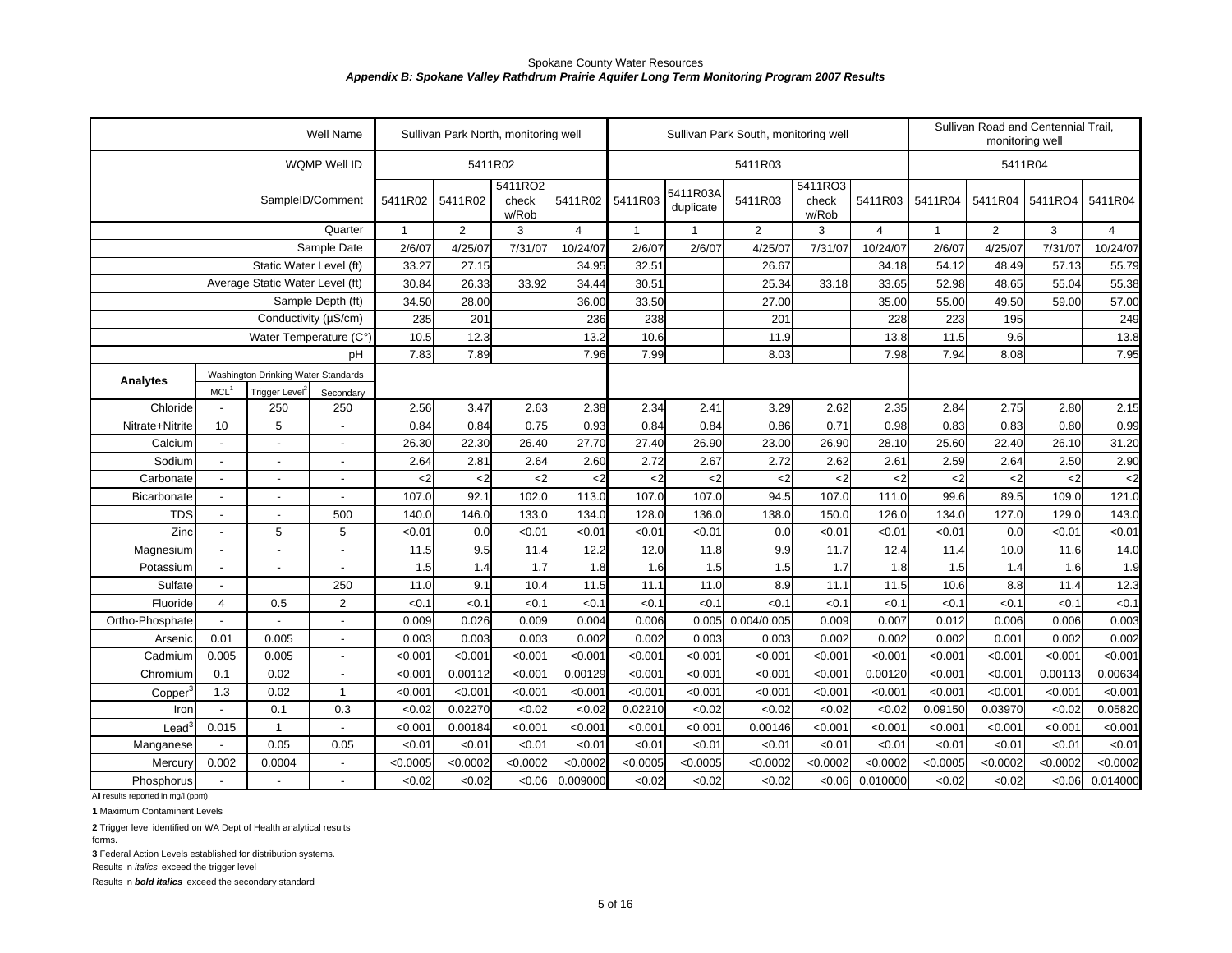| WQMP Well ID<br>5505D01<br>5507A04<br>5507H01<br>SampleID/Comment<br>5505D01<br>5505D01<br>5505D01<br>5505D01<br>5507A04<br>5507A04<br>5507A04<br>5507A04<br>5507H01<br>5507H01<br>5507H01<br>5507H01<br>Quarter<br>$\overline{2}$<br>3<br>$\overline{2}$<br>3<br>4<br>2<br>3<br>$\overline{4}$<br>$\mathbf{1}$<br>4<br>$\mathbf{1}$<br>$\mathbf{1}$<br>Sample Date<br>2/6/07<br>4/25/07<br>7/30/07<br>10/22/07<br>2/6/07<br>4/25/07<br>7/30/07<br>10/22/07<br>2/6/07<br>4/25/07<br>7/30/07<br>10/22/07<br>Static Water Level (ft)<br>93.82<br>89.43<br>95.72<br>94.87<br>70.94<br>66.35<br>73.04<br>72.04<br>49.53<br>44.81<br>51.51<br>50.43<br>Average Static Water Level (ft)<br>71.28<br>93.45<br>90.48<br>94.53<br>95.10<br>70.58<br>66.96<br>72.11<br>49.59<br>45.35<br>49.58<br>50.59<br>Sample Depth (ft)<br>51.50<br>95.00<br>90.50<br>97.00<br>96.00<br>72.00<br>67.50<br>74.00<br>73.00<br>50.50<br>46.00<br>52.50<br>Conductivity (µS/cm)<br>356<br>52<br>55<br>64<br>353<br>355<br>350<br>346<br>342<br>336<br>354<br>51<br>14.6<br>11.7<br>21.9<br>7.1<br>8.3<br>23.4<br>12.0<br>11.8<br>11.4<br>21.4<br>11.1<br>Water Temperature (C°)<br>11.0<br>7.91<br>7.76<br>7.84<br>7.85<br>7.70<br>7.71<br>7.72<br>7.79<br>7.06<br>7.16<br>7.78<br>7.72<br>pH<br>Washington Drinking Water Standards<br><b>Analytes</b><br>Trigger Level <sup>2</sup><br>MCL <sup>1</sup><br>Secondary<br>5.32<br>250<br>4.30<br>5.82<br>2.24<br>2.67<br>2.22<br>1.82<br>2.00<br>2.35<br>Chloride<br>250<br>4.95<br>2.01<br>1.34<br>$\blacksquare$<br>5<br>2.71<br>0.13<br>10<br>2.94<br>3.00<br>2.86<br>1.27<br>1.47<br>1.22<br>1.36<br>0.22<br>0.30<br>Nitrate+Nitrite<br>0.17<br>47.50<br>48.20<br>42.50<br>42.90<br>43.70<br>6.00<br>6.01<br>Calcium<br>46.20<br>47.10<br>41.60<br>5.83<br>6.84<br>$\blacksquare$<br>$\blacksquare$<br>5.88<br>5.93<br>5.81<br>5.98<br>3.02<br>3.20<br>3.11<br>1.72<br>2.08<br>2.15<br>1.87<br>Sodium<br>3.14<br>$\overline{a}$<br>$\overline{\phantom{a}}$<br>5.71<br>$\mathsf{C}2$<br>$\mathsf{<}2$<br>$\mathbf{<}2$<br>$\mathbf{<}2$<br>2.00<br>$\mathsf{C}2$<br>$2$<br>Carbonate<br>$\leq$<br>$<$ 2<br>$\mathbf{<}2$<br><2<br>163.0<br>163.0<br>168.0<br>173.0<br>20.0<br>28.4<br>167.0<br>162.0<br>169.0<br>169.0<br>20.0<br>24.9<br>Bicarbonate<br>$\overline{a}$<br>$\overline{a}$<br>$\overline{a}$<br>500<br>236.0<br>230.0<br>208.0<br>168.0<br>219.0<br>223.0<br>199.0<br>51.0<br>40.0<br>TDS<br>191.0<br>43.0<br>65.6<br>$\overline{a}$<br>$\overline{a}$<br>Zinc<br>5<br>5<br>< 0.01<br>0.0<br>0.0<br>< 0.01<br>< 0.01<br>0.0<br>0.0<br>< 0.01<br>0.0<br>0.0<br>0.0<br>0.0<br>$\blacksquare$<br>1.8<br>14.2<br>14.0<br>14.2<br>18.4<br>17.9<br>18.5<br>19.0<br>1.8<br>1.9<br>2.0<br>Magnesium<br>13.8<br>$\overline{a}$<br>$\overline{a}$<br>$\overline{a}$<br>2.4<br>2.3<br>2.1<br>2.2<br>0.8<br>2.4<br>2.6<br>2.0<br>2.0<br>0.5<br>0.6<br>0.9<br>Potassium<br>$\overline{a}$<br>$\overline{a}$<br>$\blacksquare$<br>16.8<br>3.8<br>4.0<br>Sulfate<br>250<br>11.0<br>11.2<br>11.9<br>11.8<br>15.9<br>15.4<br>16.6<br>4.4<br>3.6<br>$\overline{\phantom{a}}$<br>$\overline{2}$<br>< 0.1<br>0.102<br>< 0.1<br>< 0.1<br>< 0.1<br>< 0.1<br>< 0.1<br>< 0.1<br>< 0.1<br>< 0.1<br>< 0.1<br>Fluoride<br>0.5<br>< 0.1<br>4<br>0.015<br><0.002<br>0.005<br>Ortho-Phosphate<br>0.011<br>0.013<br>0.009<br>0.005<br>0.003/0.004<br>0.004<br>0.009<br>0.010<br>0.012<br>$\sim$<br>0.005<br>0.005<br>0.004<br>0.005<br>0.002<br>0.002<br>0.002<br>< 0.001<br>< 0.001<br>0.01<br>0.005<br>0.002<br>< 0.001<br>< 0.001<br>Arsenic<br>0.005<br>0.005<br>< 0.001<br>< 0.001<br>< 0.001<br>< 0.001<br>< 0.001<br>< 0.001<br>< 0.001<br>< 0.001<br>< 0.001<br>< 0.001<br>< 0.001<br>Cadmium<br>< 0.001<br>0.00279<br>< 0.001<br>< 0.001<br>0.1<br>0.02<br>< 0.001<br>< 0.001<br>< 0.001<br>< 0.001<br>< 0.001<br>< 0.001<br>< 0.001<br>0.00137<br>< 0.001<br>Chromium<br>< 0.001<br>0.00112<br>< 0.001<br>< 0.001<br>0.00101<br>< 0.001<br>< 0.001<br>0.00122<br>1.3<br>0.02<br>$\mathbf{1}$<br>< 0.001<br>< 0.001<br>< 0.001<br>< 0.001<br>Copper<br>0.3<br><0.02<br><0.02<br><0.02<br>0.05750<br>0.02310<br>0.1<br><0.02<br>< 0.02<br>< 0.02<br>< 0.02<br>< 0.02<br>0.04350<br>0.03570<br>Iron<br>< 0.001<br>< 0.001<br>< 0.001<br>< 0.001<br>< 0.001<br>< 0.001<br>0.00183<br>0.015<br>$\mathbf{1}$<br>< 0.001<br>< 0.001<br>< 0.001<br>< 0.001<br>< 0.001<br>$\text{Lead}^3$<br>0.05<br>0.05<br>< 0.01<br>< 0.01<br>< 0.01<br>< 0.01<br>< 0.01<br>< 0.01<br>< 0.01<br>< 0.01<br>< 0.01<br>< 0.01<br>< 0.01<br>< 0.01<br>Manganese<br>< 0.0002<br>< 0.0002<br>< 0.0005<br>< 0.0002<br>< 0.0002<br>< 0.0005<br>< 0.0002<br>0.002<br>0.0004<br>< 0.0005<br>< 0.0002<br>< 0.0002<br>< 0.0002<br>< 0.0002<br>Mercury<br>0.019<br>0.020<br>< 0.06<br>0.025<br><0.02<br><0.02<br>0.06<br>0.010000<br><0.02<br><0.02<br><0.06<br>0.012000<br>Phosphorus<br>$\mathbf{r}$ |  | Well Name |  | Trent & Barker Road, monitoring well |  | Euclid & Barker monitoring well at CID5 |  | Barker Road north of river, monitoring well |  |
|------------------------------------------------------------------------------------------------------------------------------------------------------------------------------------------------------------------------------------------------------------------------------------------------------------------------------------------------------------------------------------------------------------------------------------------------------------------------------------------------------------------------------------------------------------------------------------------------------------------------------------------------------------------------------------------------------------------------------------------------------------------------------------------------------------------------------------------------------------------------------------------------------------------------------------------------------------------------------------------------------------------------------------------------------------------------------------------------------------------------------------------------------------------------------------------------------------------------------------------------------------------------------------------------------------------------------------------------------------------------------------------------------------------------------------------------------------------------------------------------------------------------------------------------------------------------------------------------------------------------------------------------------------------------------------------------------------------------------------------------------------------------------------------------------------------------------------------------------------------------------------------------------------------------------------------------------------------------------------------------------------------------------------------------------------------------------------------------------------------------------------------------------------------------------------------------------------------------------------------------------------------------------------------------------------------------------------------------------------------------------------------------------------------------------------------------------------------------------------------------------------------------------------------------------------------------------------------------------------------------------------------------------------------------------------------------------------------------------------------------------------------------------------------------------------------------------------------------------------------------------------------------------------------------------------------------------------------------------------------------------------------------------------------------------------------------------------------------------------------------------------------------------------------------------------------------------------------------------------------------------------------------------------------------------------------------------------------------------------------------------------------------------------------------------------------------------------------------------------------------------------------------------------------------------------------------------------------------------------------------------------------------------------------------------------------------------------------------------------------------------------------------------------------------------------------------------------------------------------------------------------------------------------------------------------------------------------------------------------------------------------------------------------------------------------------------------------------------------------------------------------------------------------------------------------------------------------------------------------------------------------------------------------------------------------------------------------------------------------------------------------------------------------------------------------------------------------------------------------------------------------------------------------------------------------------------------------------------------------------------------------------------------------------------------------------------------------------------------------------------------------------------------------------------------------------------------------------------------------------------------------------|--|-----------|--|--------------------------------------|--|-----------------------------------------|--|---------------------------------------------|--|
|                                                                                                                                                                                                                                                                                                                                                                                                                                                                                                                                                                                                                                                                                                                                                                                                                                                                                                                                                                                                                                                                                                                                                                                                                                                                                                                                                                                                                                                                                                                                                                                                                                                                                                                                                                                                                                                                                                                                                                                                                                                                                                                                                                                                                                                                                                                                                                                                                                                                                                                                                                                                                                                                                                                                                                                                                                                                                                                                                                                                                                                                                                                                                                                                                                                                                                                                                                                                                                                                                                                                                                                                                                                                                                                                                                                                                                                                                                                                                                                                                                                                                                                                                                                                                                                                                                                                                                                                                                                                                                                                                                                                                                                                                                                                                                                                                                                                                          |  |           |  |                                      |  |                                         |  |                                             |  |
|                                                                                                                                                                                                                                                                                                                                                                                                                                                                                                                                                                                                                                                                                                                                                                                                                                                                                                                                                                                                                                                                                                                                                                                                                                                                                                                                                                                                                                                                                                                                                                                                                                                                                                                                                                                                                                                                                                                                                                                                                                                                                                                                                                                                                                                                                                                                                                                                                                                                                                                                                                                                                                                                                                                                                                                                                                                                                                                                                                                                                                                                                                                                                                                                                                                                                                                                                                                                                                                                                                                                                                                                                                                                                                                                                                                                                                                                                                                                                                                                                                                                                                                                                                                                                                                                                                                                                                                                                                                                                                                                                                                                                                                                                                                                                                                                                                                                                          |  |           |  |                                      |  |                                         |  |                                             |  |
|                                                                                                                                                                                                                                                                                                                                                                                                                                                                                                                                                                                                                                                                                                                                                                                                                                                                                                                                                                                                                                                                                                                                                                                                                                                                                                                                                                                                                                                                                                                                                                                                                                                                                                                                                                                                                                                                                                                                                                                                                                                                                                                                                                                                                                                                                                                                                                                                                                                                                                                                                                                                                                                                                                                                                                                                                                                                                                                                                                                                                                                                                                                                                                                                                                                                                                                                                                                                                                                                                                                                                                                                                                                                                                                                                                                                                                                                                                                                                                                                                                                                                                                                                                                                                                                                                                                                                                                                                                                                                                                                                                                                                                                                                                                                                                                                                                                                                          |  |           |  |                                      |  |                                         |  |                                             |  |
|                                                                                                                                                                                                                                                                                                                                                                                                                                                                                                                                                                                                                                                                                                                                                                                                                                                                                                                                                                                                                                                                                                                                                                                                                                                                                                                                                                                                                                                                                                                                                                                                                                                                                                                                                                                                                                                                                                                                                                                                                                                                                                                                                                                                                                                                                                                                                                                                                                                                                                                                                                                                                                                                                                                                                                                                                                                                                                                                                                                                                                                                                                                                                                                                                                                                                                                                                                                                                                                                                                                                                                                                                                                                                                                                                                                                                                                                                                                                                                                                                                                                                                                                                                                                                                                                                                                                                                                                                                                                                                                                                                                                                                                                                                                                                                                                                                                                                          |  |           |  |                                      |  |                                         |  |                                             |  |
|                                                                                                                                                                                                                                                                                                                                                                                                                                                                                                                                                                                                                                                                                                                                                                                                                                                                                                                                                                                                                                                                                                                                                                                                                                                                                                                                                                                                                                                                                                                                                                                                                                                                                                                                                                                                                                                                                                                                                                                                                                                                                                                                                                                                                                                                                                                                                                                                                                                                                                                                                                                                                                                                                                                                                                                                                                                                                                                                                                                                                                                                                                                                                                                                                                                                                                                                                                                                                                                                                                                                                                                                                                                                                                                                                                                                                                                                                                                                                                                                                                                                                                                                                                                                                                                                                                                                                                                                                                                                                                                                                                                                                                                                                                                                                                                                                                                                                          |  |           |  |                                      |  |                                         |  |                                             |  |
|                                                                                                                                                                                                                                                                                                                                                                                                                                                                                                                                                                                                                                                                                                                                                                                                                                                                                                                                                                                                                                                                                                                                                                                                                                                                                                                                                                                                                                                                                                                                                                                                                                                                                                                                                                                                                                                                                                                                                                                                                                                                                                                                                                                                                                                                                                                                                                                                                                                                                                                                                                                                                                                                                                                                                                                                                                                                                                                                                                                                                                                                                                                                                                                                                                                                                                                                                                                                                                                                                                                                                                                                                                                                                                                                                                                                                                                                                                                                                                                                                                                                                                                                                                                                                                                                                                                                                                                                                                                                                                                                                                                                                                                                                                                                                                                                                                                                                          |  |           |  |                                      |  |                                         |  |                                             |  |
|                                                                                                                                                                                                                                                                                                                                                                                                                                                                                                                                                                                                                                                                                                                                                                                                                                                                                                                                                                                                                                                                                                                                                                                                                                                                                                                                                                                                                                                                                                                                                                                                                                                                                                                                                                                                                                                                                                                                                                                                                                                                                                                                                                                                                                                                                                                                                                                                                                                                                                                                                                                                                                                                                                                                                                                                                                                                                                                                                                                                                                                                                                                                                                                                                                                                                                                                                                                                                                                                                                                                                                                                                                                                                                                                                                                                                                                                                                                                                                                                                                                                                                                                                                                                                                                                                                                                                                                                                                                                                                                                                                                                                                                                                                                                                                                                                                                                                          |  |           |  |                                      |  |                                         |  |                                             |  |
|                                                                                                                                                                                                                                                                                                                                                                                                                                                                                                                                                                                                                                                                                                                                                                                                                                                                                                                                                                                                                                                                                                                                                                                                                                                                                                                                                                                                                                                                                                                                                                                                                                                                                                                                                                                                                                                                                                                                                                                                                                                                                                                                                                                                                                                                                                                                                                                                                                                                                                                                                                                                                                                                                                                                                                                                                                                                                                                                                                                                                                                                                                                                                                                                                                                                                                                                                                                                                                                                                                                                                                                                                                                                                                                                                                                                                                                                                                                                                                                                                                                                                                                                                                                                                                                                                                                                                                                                                                                                                                                                                                                                                                                                                                                                                                                                                                                                                          |  |           |  |                                      |  |                                         |  |                                             |  |
|                                                                                                                                                                                                                                                                                                                                                                                                                                                                                                                                                                                                                                                                                                                                                                                                                                                                                                                                                                                                                                                                                                                                                                                                                                                                                                                                                                                                                                                                                                                                                                                                                                                                                                                                                                                                                                                                                                                                                                                                                                                                                                                                                                                                                                                                                                                                                                                                                                                                                                                                                                                                                                                                                                                                                                                                                                                                                                                                                                                                                                                                                                                                                                                                                                                                                                                                                                                                                                                                                                                                                                                                                                                                                                                                                                                                                                                                                                                                                                                                                                                                                                                                                                                                                                                                                                                                                                                                                                                                                                                                                                                                                                                                                                                                                                                                                                                                                          |  |           |  |                                      |  |                                         |  |                                             |  |
|                                                                                                                                                                                                                                                                                                                                                                                                                                                                                                                                                                                                                                                                                                                                                                                                                                                                                                                                                                                                                                                                                                                                                                                                                                                                                                                                                                                                                                                                                                                                                                                                                                                                                                                                                                                                                                                                                                                                                                                                                                                                                                                                                                                                                                                                                                                                                                                                                                                                                                                                                                                                                                                                                                                                                                                                                                                                                                                                                                                                                                                                                                                                                                                                                                                                                                                                                                                                                                                                                                                                                                                                                                                                                                                                                                                                                                                                                                                                                                                                                                                                                                                                                                                                                                                                                                                                                                                                                                                                                                                                                                                                                                                                                                                                                                                                                                                                                          |  |           |  |                                      |  |                                         |  |                                             |  |
|                                                                                                                                                                                                                                                                                                                                                                                                                                                                                                                                                                                                                                                                                                                                                                                                                                                                                                                                                                                                                                                                                                                                                                                                                                                                                                                                                                                                                                                                                                                                                                                                                                                                                                                                                                                                                                                                                                                                                                                                                                                                                                                                                                                                                                                                                                                                                                                                                                                                                                                                                                                                                                                                                                                                                                                                                                                                                                                                                                                                                                                                                                                                                                                                                                                                                                                                                                                                                                                                                                                                                                                                                                                                                                                                                                                                                                                                                                                                                                                                                                                                                                                                                                                                                                                                                                                                                                                                                                                                                                                                                                                                                                                                                                                                                                                                                                                                                          |  |           |  |                                      |  |                                         |  |                                             |  |
|                                                                                                                                                                                                                                                                                                                                                                                                                                                                                                                                                                                                                                                                                                                                                                                                                                                                                                                                                                                                                                                                                                                                                                                                                                                                                                                                                                                                                                                                                                                                                                                                                                                                                                                                                                                                                                                                                                                                                                                                                                                                                                                                                                                                                                                                                                                                                                                                                                                                                                                                                                                                                                                                                                                                                                                                                                                                                                                                                                                                                                                                                                                                                                                                                                                                                                                                                                                                                                                                                                                                                                                                                                                                                                                                                                                                                                                                                                                                                                                                                                                                                                                                                                                                                                                                                                                                                                                                                                                                                                                                                                                                                                                                                                                                                                                                                                                                                          |  |           |  |                                      |  |                                         |  |                                             |  |
|                                                                                                                                                                                                                                                                                                                                                                                                                                                                                                                                                                                                                                                                                                                                                                                                                                                                                                                                                                                                                                                                                                                                                                                                                                                                                                                                                                                                                                                                                                                                                                                                                                                                                                                                                                                                                                                                                                                                                                                                                                                                                                                                                                                                                                                                                                                                                                                                                                                                                                                                                                                                                                                                                                                                                                                                                                                                                                                                                                                                                                                                                                                                                                                                                                                                                                                                                                                                                                                                                                                                                                                                                                                                                                                                                                                                                                                                                                                                                                                                                                                                                                                                                                                                                                                                                                                                                                                                                                                                                                                                                                                                                                                                                                                                                                                                                                                                                          |  |           |  |                                      |  |                                         |  |                                             |  |
|                                                                                                                                                                                                                                                                                                                                                                                                                                                                                                                                                                                                                                                                                                                                                                                                                                                                                                                                                                                                                                                                                                                                                                                                                                                                                                                                                                                                                                                                                                                                                                                                                                                                                                                                                                                                                                                                                                                                                                                                                                                                                                                                                                                                                                                                                                                                                                                                                                                                                                                                                                                                                                                                                                                                                                                                                                                                                                                                                                                                                                                                                                                                                                                                                                                                                                                                                                                                                                                                                                                                                                                                                                                                                                                                                                                                                                                                                                                                                                                                                                                                                                                                                                                                                                                                                                                                                                                                                                                                                                                                                                                                                                                                                                                                                                                                                                                                                          |  |           |  |                                      |  |                                         |  |                                             |  |
|                                                                                                                                                                                                                                                                                                                                                                                                                                                                                                                                                                                                                                                                                                                                                                                                                                                                                                                                                                                                                                                                                                                                                                                                                                                                                                                                                                                                                                                                                                                                                                                                                                                                                                                                                                                                                                                                                                                                                                                                                                                                                                                                                                                                                                                                                                                                                                                                                                                                                                                                                                                                                                                                                                                                                                                                                                                                                                                                                                                                                                                                                                                                                                                                                                                                                                                                                                                                                                                                                                                                                                                                                                                                                                                                                                                                                                                                                                                                                                                                                                                                                                                                                                                                                                                                                                                                                                                                                                                                                                                                                                                                                                                                                                                                                                                                                                                                                          |  |           |  |                                      |  |                                         |  |                                             |  |
|                                                                                                                                                                                                                                                                                                                                                                                                                                                                                                                                                                                                                                                                                                                                                                                                                                                                                                                                                                                                                                                                                                                                                                                                                                                                                                                                                                                                                                                                                                                                                                                                                                                                                                                                                                                                                                                                                                                                                                                                                                                                                                                                                                                                                                                                                                                                                                                                                                                                                                                                                                                                                                                                                                                                                                                                                                                                                                                                                                                                                                                                                                                                                                                                                                                                                                                                                                                                                                                                                                                                                                                                                                                                                                                                                                                                                                                                                                                                                                                                                                                                                                                                                                                                                                                                                                                                                                                                                                                                                                                                                                                                                                                                                                                                                                                                                                                                                          |  |           |  |                                      |  |                                         |  |                                             |  |
|                                                                                                                                                                                                                                                                                                                                                                                                                                                                                                                                                                                                                                                                                                                                                                                                                                                                                                                                                                                                                                                                                                                                                                                                                                                                                                                                                                                                                                                                                                                                                                                                                                                                                                                                                                                                                                                                                                                                                                                                                                                                                                                                                                                                                                                                                                                                                                                                                                                                                                                                                                                                                                                                                                                                                                                                                                                                                                                                                                                                                                                                                                                                                                                                                                                                                                                                                                                                                                                                                                                                                                                                                                                                                                                                                                                                                                                                                                                                                                                                                                                                                                                                                                                                                                                                                                                                                                                                                                                                                                                                                                                                                                                                                                                                                                                                                                                                                          |  |           |  |                                      |  |                                         |  |                                             |  |
|                                                                                                                                                                                                                                                                                                                                                                                                                                                                                                                                                                                                                                                                                                                                                                                                                                                                                                                                                                                                                                                                                                                                                                                                                                                                                                                                                                                                                                                                                                                                                                                                                                                                                                                                                                                                                                                                                                                                                                                                                                                                                                                                                                                                                                                                                                                                                                                                                                                                                                                                                                                                                                                                                                                                                                                                                                                                                                                                                                                                                                                                                                                                                                                                                                                                                                                                                                                                                                                                                                                                                                                                                                                                                                                                                                                                                                                                                                                                                                                                                                                                                                                                                                                                                                                                                                                                                                                                                                                                                                                                                                                                                                                                                                                                                                                                                                                                                          |  |           |  |                                      |  |                                         |  |                                             |  |
|                                                                                                                                                                                                                                                                                                                                                                                                                                                                                                                                                                                                                                                                                                                                                                                                                                                                                                                                                                                                                                                                                                                                                                                                                                                                                                                                                                                                                                                                                                                                                                                                                                                                                                                                                                                                                                                                                                                                                                                                                                                                                                                                                                                                                                                                                                                                                                                                                                                                                                                                                                                                                                                                                                                                                                                                                                                                                                                                                                                                                                                                                                                                                                                                                                                                                                                                                                                                                                                                                                                                                                                                                                                                                                                                                                                                                                                                                                                                                                                                                                                                                                                                                                                                                                                                                                                                                                                                                                                                                                                                                                                                                                                                                                                                                                                                                                                                                          |  |           |  |                                      |  |                                         |  |                                             |  |
|                                                                                                                                                                                                                                                                                                                                                                                                                                                                                                                                                                                                                                                                                                                                                                                                                                                                                                                                                                                                                                                                                                                                                                                                                                                                                                                                                                                                                                                                                                                                                                                                                                                                                                                                                                                                                                                                                                                                                                                                                                                                                                                                                                                                                                                                                                                                                                                                                                                                                                                                                                                                                                                                                                                                                                                                                                                                                                                                                                                                                                                                                                                                                                                                                                                                                                                                                                                                                                                                                                                                                                                                                                                                                                                                                                                                                                                                                                                                                                                                                                                                                                                                                                                                                                                                                                                                                                                                                                                                                                                                                                                                                                                                                                                                                                                                                                                                                          |  |           |  |                                      |  |                                         |  |                                             |  |
|                                                                                                                                                                                                                                                                                                                                                                                                                                                                                                                                                                                                                                                                                                                                                                                                                                                                                                                                                                                                                                                                                                                                                                                                                                                                                                                                                                                                                                                                                                                                                                                                                                                                                                                                                                                                                                                                                                                                                                                                                                                                                                                                                                                                                                                                                                                                                                                                                                                                                                                                                                                                                                                                                                                                                                                                                                                                                                                                                                                                                                                                                                                                                                                                                                                                                                                                                                                                                                                                                                                                                                                                                                                                                                                                                                                                                                                                                                                                                                                                                                                                                                                                                                                                                                                                                                                                                                                                                                                                                                                                                                                                                                                                                                                                                                                                                                                                                          |  |           |  |                                      |  |                                         |  |                                             |  |
|                                                                                                                                                                                                                                                                                                                                                                                                                                                                                                                                                                                                                                                                                                                                                                                                                                                                                                                                                                                                                                                                                                                                                                                                                                                                                                                                                                                                                                                                                                                                                                                                                                                                                                                                                                                                                                                                                                                                                                                                                                                                                                                                                                                                                                                                                                                                                                                                                                                                                                                                                                                                                                                                                                                                                                                                                                                                                                                                                                                                                                                                                                                                                                                                                                                                                                                                                                                                                                                                                                                                                                                                                                                                                                                                                                                                                                                                                                                                                                                                                                                                                                                                                                                                                                                                                                                                                                                                                                                                                                                                                                                                                                                                                                                                                                                                                                                                                          |  |           |  |                                      |  |                                         |  |                                             |  |
|                                                                                                                                                                                                                                                                                                                                                                                                                                                                                                                                                                                                                                                                                                                                                                                                                                                                                                                                                                                                                                                                                                                                                                                                                                                                                                                                                                                                                                                                                                                                                                                                                                                                                                                                                                                                                                                                                                                                                                                                                                                                                                                                                                                                                                                                                                                                                                                                                                                                                                                                                                                                                                                                                                                                                                                                                                                                                                                                                                                                                                                                                                                                                                                                                                                                                                                                                                                                                                                                                                                                                                                                                                                                                                                                                                                                                                                                                                                                                                                                                                                                                                                                                                                                                                                                                                                                                                                                                                                                                                                                                                                                                                                                                                                                                                                                                                                                                          |  |           |  |                                      |  |                                         |  |                                             |  |
|                                                                                                                                                                                                                                                                                                                                                                                                                                                                                                                                                                                                                                                                                                                                                                                                                                                                                                                                                                                                                                                                                                                                                                                                                                                                                                                                                                                                                                                                                                                                                                                                                                                                                                                                                                                                                                                                                                                                                                                                                                                                                                                                                                                                                                                                                                                                                                                                                                                                                                                                                                                                                                                                                                                                                                                                                                                                                                                                                                                                                                                                                                                                                                                                                                                                                                                                                                                                                                                                                                                                                                                                                                                                                                                                                                                                                                                                                                                                                                                                                                                                                                                                                                                                                                                                                                                                                                                                                                                                                                                                                                                                                                                                                                                                                                                                                                                                                          |  |           |  |                                      |  |                                         |  |                                             |  |
|                                                                                                                                                                                                                                                                                                                                                                                                                                                                                                                                                                                                                                                                                                                                                                                                                                                                                                                                                                                                                                                                                                                                                                                                                                                                                                                                                                                                                                                                                                                                                                                                                                                                                                                                                                                                                                                                                                                                                                                                                                                                                                                                                                                                                                                                                                                                                                                                                                                                                                                                                                                                                                                                                                                                                                                                                                                                                                                                                                                                                                                                                                                                                                                                                                                                                                                                                                                                                                                                                                                                                                                                                                                                                                                                                                                                                                                                                                                                                                                                                                                                                                                                                                                                                                                                                                                                                                                                                                                                                                                                                                                                                                                                                                                                                                                                                                                                                          |  |           |  |                                      |  |                                         |  |                                             |  |
|                                                                                                                                                                                                                                                                                                                                                                                                                                                                                                                                                                                                                                                                                                                                                                                                                                                                                                                                                                                                                                                                                                                                                                                                                                                                                                                                                                                                                                                                                                                                                                                                                                                                                                                                                                                                                                                                                                                                                                                                                                                                                                                                                                                                                                                                                                                                                                                                                                                                                                                                                                                                                                                                                                                                                                                                                                                                                                                                                                                                                                                                                                                                                                                                                                                                                                                                                                                                                                                                                                                                                                                                                                                                                                                                                                                                                                                                                                                                                                                                                                                                                                                                                                                                                                                                                                                                                                                                                                                                                                                                                                                                                                                                                                                                                                                                                                                                                          |  |           |  |                                      |  |                                         |  |                                             |  |
|                                                                                                                                                                                                                                                                                                                                                                                                                                                                                                                                                                                                                                                                                                                                                                                                                                                                                                                                                                                                                                                                                                                                                                                                                                                                                                                                                                                                                                                                                                                                                                                                                                                                                                                                                                                                                                                                                                                                                                                                                                                                                                                                                                                                                                                                                                                                                                                                                                                                                                                                                                                                                                                                                                                                                                                                                                                                                                                                                                                                                                                                                                                                                                                                                                                                                                                                                                                                                                                                                                                                                                                                                                                                                                                                                                                                                                                                                                                                                                                                                                                                                                                                                                                                                                                                                                                                                                                                                                                                                                                                                                                                                                                                                                                                                                                                                                                                                          |  |           |  |                                      |  |                                         |  |                                             |  |
|                                                                                                                                                                                                                                                                                                                                                                                                                                                                                                                                                                                                                                                                                                                                                                                                                                                                                                                                                                                                                                                                                                                                                                                                                                                                                                                                                                                                                                                                                                                                                                                                                                                                                                                                                                                                                                                                                                                                                                                                                                                                                                                                                                                                                                                                                                                                                                                                                                                                                                                                                                                                                                                                                                                                                                                                                                                                                                                                                                                                                                                                                                                                                                                                                                                                                                                                                                                                                                                                                                                                                                                                                                                                                                                                                                                                                                                                                                                                                                                                                                                                                                                                                                                                                                                                                                                                                                                                                                                                                                                                                                                                                                                                                                                                                                                                                                                                                          |  |           |  |                                      |  |                                         |  |                                             |  |
|                                                                                                                                                                                                                                                                                                                                                                                                                                                                                                                                                                                                                                                                                                                                                                                                                                                                                                                                                                                                                                                                                                                                                                                                                                                                                                                                                                                                                                                                                                                                                                                                                                                                                                                                                                                                                                                                                                                                                                                                                                                                                                                                                                                                                                                                                                                                                                                                                                                                                                                                                                                                                                                                                                                                                                                                                                                                                                                                                                                                                                                                                                                                                                                                                                                                                                                                                                                                                                                                                                                                                                                                                                                                                                                                                                                                                                                                                                                                                                                                                                                                                                                                                                                                                                                                                                                                                                                                                                                                                                                                                                                                                                                                                                                                                                                                                                                                                          |  |           |  |                                      |  |                                         |  |                                             |  |
|                                                                                                                                                                                                                                                                                                                                                                                                                                                                                                                                                                                                                                                                                                                                                                                                                                                                                                                                                                                                                                                                                                                                                                                                                                                                                                                                                                                                                                                                                                                                                                                                                                                                                                                                                                                                                                                                                                                                                                                                                                                                                                                                                                                                                                                                                                                                                                                                                                                                                                                                                                                                                                                                                                                                                                                                                                                                                                                                                                                                                                                                                                                                                                                                                                                                                                                                                                                                                                                                                                                                                                                                                                                                                                                                                                                                                                                                                                                                                                                                                                                                                                                                                                                                                                                                                                                                                                                                                                                                                                                                                                                                                                                                                                                                                                                                                                                                                          |  |           |  |                                      |  |                                         |  |                                             |  |
|                                                                                                                                                                                                                                                                                                                                                                                                                                                                                                                                                                                                                                                                                                                                                                                                                                                                                                                                                                                                                                                                                                                                                                                                                                                                                                                                                                                                                                                                                                                                                                                                                                                                                                                                                                                                                                                                                                                                                                                                                                                                                                                                                                                                                                                                                                                                                                                                                                                                                                                                                                                                                                                                                                                                                                                                                                                                                                                                                                                                                                                                                                                                                                                                                                                                                                                                                                                                                                                                                                                                                                                                                                                                                                                                                                                                                                                                                                                                                                                                                                                                                                                                                                                                                                                                                                                                                                                                                                                                                                                                                                                                                                                                                                                                                                                                                                                                                          |  |           |  |                                      |  |                                         |  |                                             |  |
|                                                                                                                                                                                                                                                                                                                                                                                                                                                                                                                                                                                                                                                                                                                                                                                                                                                                                                                                                                                                                                                                                                                                                                                                                                                                                                                                                                                                                                                                                                                                                                                                                                                                                                                                                                                                                                                                                                                                                                                                                                                                                                                                                                                                                                                                                                                                                                                                                                                                                                                                                                                                                                                                                                                                                                                                                                                                                                                                                                                                                                                                                                                                                                                                                                                                                                                                                                                                                                                                                                                                                                                                                                                                                                                                                                                                                                                                                                                                                                                                                                                                                                                                                                                                                                                                                                                                                                                                                                                                                                                                                                                                                                                                                                                                                                                                                                                                                          |  |           |  |                                      |  |                                         |  |                                             |  |
|                                                                                                                                                                                                                                                                                                                                                                                                                                                                                                                                                                                                                                                                                                                                                                                                                                                                                                                                                                                                                                                                                                                                                                                                                                                                                                                                                                                                                                                                                                                                                                                                                                                                                                                                                                                                                                                                                                                                                                                                                                                                                                                                                                                                                                                                                                                                                                                                                                                                                                                                                                                                                                                                                                                                                                                                                                                                                                                                                                                                                                                                                                                                                                                                                                                                                                                                                                                                                                                                                                                                                                                                                                                                                                                                                                                                                                                                                                                                                                                                                                                                                                                                                                                                                                                                                                                                                                                                                                                                                                                                                                                                                                                                                                                                                                                                                                                                                          |  |           |  |                                      |  |                                         |  |                                             |  |
|                                                                                                                                                                                                                                                                                                                                                                                                                                                                                                                                                                                                                                                                                                                                                                                                                                                                                                                                                                                                                                                                                                                                                                                                                                                                                                                                                                                                                                                                                                                                                                                                                                                                                                                                                                                                                                                                                                                                                                                                                                                                                                                                                                                                                                                                                                                                                                                                                                                                                                                                                                                                                                                                                                                                                                                                                                                                                                                                                                                                                                                                                                                                                                                                                                                                                                                                                                                                                                                                                                                                                                                                                                                                                                                                                                                                                                                                                                                                                                                                                                                                                                                                                                                                                                                                                                                                                                                                                                                                                                                                                                                                                                                                                                                                                                                                                                                                                          |  |           |  |                                      |  |                                         |  |                                             |  |

**1** Maximum Contaminent Levels

**2** Trigger level identified on WA Dept of Health analytical results

forms.

**3** Federal Action Levels established for distribution systems.

Results in *italics* exceed the trigger level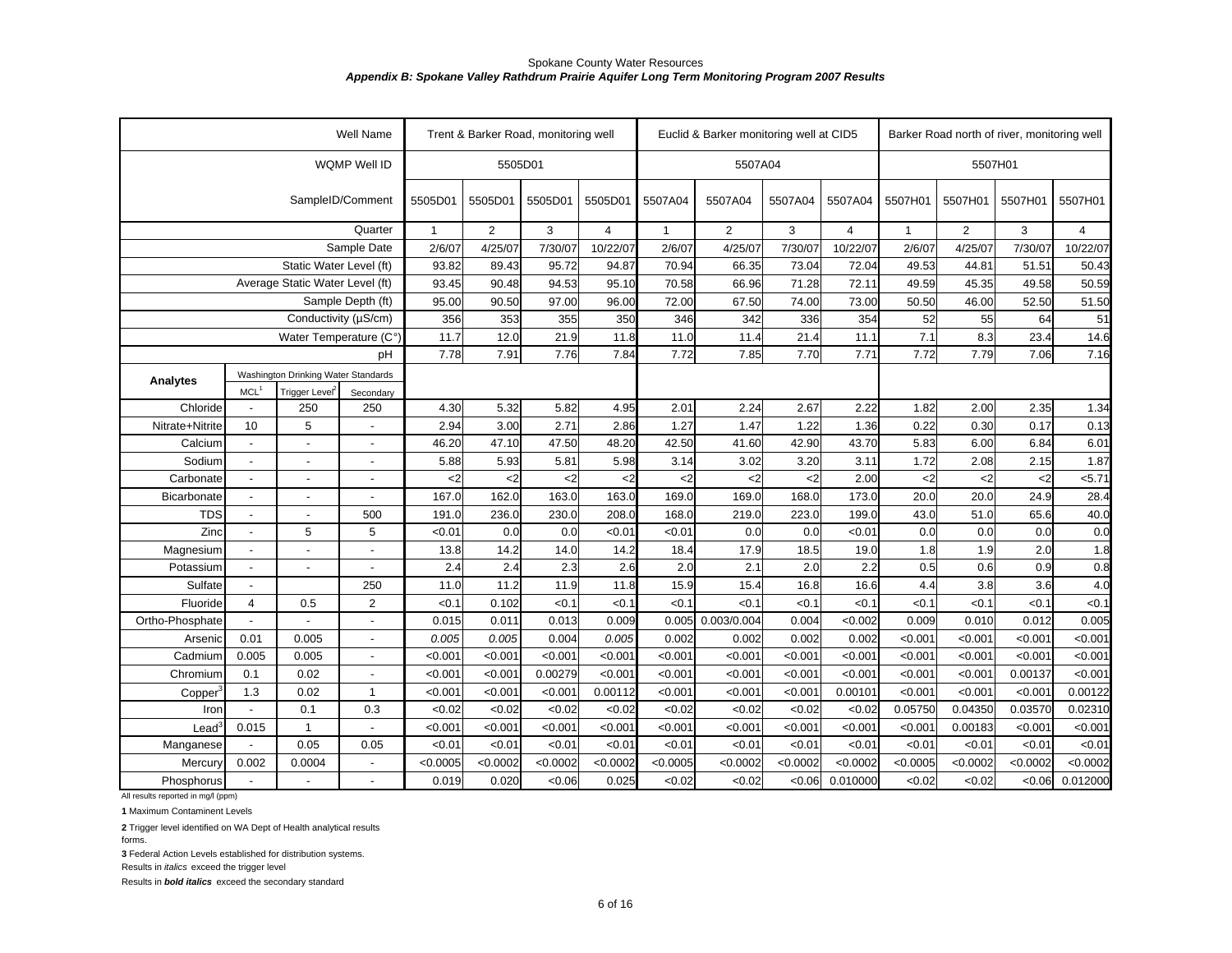|                                    |                                            |                                     | Well Name                |              |                |             | Barker Road Centennial Trail North, monitoring well |                 |               | Barker Road Centennial Trail South, monitoring well |            |                |                       |               |                | Mission & Barker monitoring well at CID 4 |             |                |
|------------------------------------|--------------------------------------------|-------------------------------------|--------------------------|--------------|----------------|-------------|-----------------------------------------------------|-----------------|---------------|-----------------------------------------------------|------------|----------------|-----------------------|---------------|----------------|-------------------------------------------|-------------|----------------|
|                                    |                                            |                                     | WQMP Well ID             |              |                | 5508M01     |                                                     |                 |               |                                                     | 5508M02    |                |                       |               |                | 5517D05                                   |             |                |
|                                    |                                            |                                     | SampleID/Comment         | 5508M01      | 5508M01        | 5508M01     | 5508M01a<br>duplicate                               | 5508M01         | 5508M02       | 5508M02                                             | 5508MO2    | 5508M02        | 5508M02a<br>duplicate | 5517D05       | 5517D05        | 5517D05a                                  | 5517DO5     | 5517D05        |
|                                    |                                            |                                     | Quarter                  | $\mathbf{1}$ | $\overline{2}$ | 3           | 3                                                   | $\overline{4}$  | $\mathbf{1}$  | $\overline{2}$                                      | 3          | $\overline{4}$ | 4                     | $\mathbf{1}$  | $\overline{2}$ | 2                                         | 3           | $\overline{4}$ |
|                                    |                                            |                                     | Sample Date              | 2/6/07       | 4/25/07        | 7/30/07     | 7/30/07                                             | 10/22/07        | 2/6/07        | 4/25/07                                             | 8/6/07     | 10/22/07       | 10/22/07              | 2/6/07        | 4/25/07        | 4/25/07                                   | 8/6/07      | 10/22/07       |
|                                    |                                            | Static Water Level (ft)             |                          | 67.97        | 63.25          | 70.04       | 70.04                                               | 69.00           | 68.77         | 64.11                                               | 71.36      | 69.84          | 69.84                 | 85.39         | 80.80          |                                           | 88.08       | 86.54          |
|                                    |                                            | Average Static Water Level (ft)     |                          | 67.74        | 63.83          | 68.33       | 68.33                                               | 69.15           | 68.65         | 64.78                                               | 69.00      | 69.68          | 69.68                 | 84.78         | 80.34          |                                           | 85.82       | 86.65          |
|                                    |                                            |                                     | Sample Depth (ft)        | 69.00        | 64.00          | 71.00       | 71.00                                               | 70.00           | 70.00         | 65.00                                               | 73.00      | 71.00          |                       | 86.50         | 82.00          |                                           | 89.00       | 87.57          |
|                                    |                                            | Conductivity (µS/cm)                |                          | 49           | 48             | 61          |                                                     | 56              | 50            | 50                                                  | 56         | 58             | 60                    | 94            | 107            |                                           | 65          | 101            |
|                                    |                                            | Water Temperature (C°               |                          | 9.5          | 7.9            | 25.3        |                                                     | 17.2            | 9.9           | 8.4                                                 | 17.7       | 16.7           |                       | 14.4          | 14.8           |                                           | 17.3        | 13.2           |
|                                    |                                            |                                     | рH                       | 7.46         | 7.67           | 7.03        |                                                     | 6.86            | 7.46          | 7.58                                                | 7.39       | 6.92           |                       | 7.30          | 7.47           |                                           | 7.24        | 7.27           |
| Analytes                           |                                            | Washington Drinking Water Standards |                          |              |                |             |                                                     |                 |               |                                                     |            |                |                       |               |                |                                           |             |                |
|                                    | MCL <sup>1</sup>                           | Trigger Level <sup>2</sup>          | Secondary                |              |                |             |                                                     |                 |               |                                                     |            |                |                       |               |                |                                           |             |                |
| Chloride                           | $\overline{\phantom{a}}$                   | 250                                 | 250                      | 1.39         | 1.74           | 2.31        | 2.22                                                | 1.50            | 1.26          | 1.75                                                | 2.13       | 1.52           | 1.50                  | 2.59          | 1.82           | 1.86                                      | 2.28        | 2.11           |
| Nitrate+Nitrite                    | 10                                         | 5                                   | $\sim$                   | 0.16         | 0.15           | 0.13        | 0.13                                                | 0.15            | 0.15          | 0.15                                                | 0.19       | 0.19           | 0.18                  | 0.40          | 0.69           | 0.70                                      | 0.38        | 0.57           |
| Calcium                            | $\overline{\phantom{a}}$                   | $\blacksquare$                      | $\blacksquare$           | 5.68         | 5.49           | 6.36        | 6.30                                                | 6.22            | 5.64          | 5.82                                                | 6.51       | 6.82           | 6.62                  | 11.00         | 12.20          | 12.50                                     | 11.70       | 11.00          |
| Sodium                             | $\blacksquare$                             |                                     | $\overline{a}$           | 1.61         | 1.60           | 2.02        | 2.01                                                | 1.96            | 1.59          | 1.55                                                | 2.07       | 2.15           | 2.10                  | 1.97          | 2.00           | 2.06                                      | 1.93        | 1.78           |
| Carbonate                          | $\overline{\phantom{a}}$                   |                                     | $\overline{a}$           | $<$ 2        | $2$            | $<$ 2       | $2$                                                 | <2              | $\mathbf{<}2$ | $2$                                                 | $2$        | < 6.67         | $<$ 2                 | $<$ 2         | $2$            | $<$ 2                                     | $2$         | $<$ 2          |
| Bicarbonate                        |                                            | $\overline{\phantom{a}}$            |                          | 20.0         | 22.5           | 25.0        | 25.0                                                | 24.9            | 25.0          | 20.0                                                | 25.0       | 16.6           | 24.9                  | 40.0          | 47.4           | 44.9                                      | 44.9        | 49.8           |
| <b>TDS</b><br>Zinc                 | $\overline{a}$                             | $\overline{\phantom{a}}$            | 500<br>5                 | 36.0         | 51.0           | 57.0<br>0.0 | 56.0                                                | 39 <sub>0</sub> | 43.0<br>0.0   | 51.0                                                | 25.4       | 34.0           | 38.0                  | 68.0          | 87.0           | 896.0<br>0.0                              | 57.7<br>0.0 | 65.4           |
|                                    | $\overline{\phantom{a}}$<br>$\blacksquare$ | 5<br>$\blacksquare$                 | $\blacksquare$           | 0.0<br>1.7   | 0.0<br>1.7     | 1.8         | 0.0<br>1.8                                          | 0.0<br>1.8      | 1.7           | 0.0<br>2.0                                          | 0.0<br>1.9 | 0.0<br>1.9     | 0.0<br>1.9            | < 0.01<br>3.8 | 0.0<br>4.3     | 4.4                                       | 4.1         | < 0.01<br>3.7  |
| Magnesium<br>Potassium             | $\overline{\phantom{a}}$                   | $\blacksquare$                      | $\sim$                   | 0.6          | 0.5            | 0.8         | 0.7                                                 | 0.9             | 0.6           | 0.8                                                 | 0.8        | 0.9            | 0.9                   | 1.0           | 1.1            | 1.1                                       | 1.0         | 1.0            |
| Sulfate                            | $\overline{\phantom{a}}$                   |                                     | 250                      | 4.2          | 3.7            | 3.7         | 3.9                                                 | 4.0             | 4.2           | 4.0                                                 | 3.5        | 4.0            | 3.9                   | 4.9           | 4.9            | 5.0                                       | 4.8         | 5.0            |
| Fluoride                           | $\overline{4}$                             | 0.5                                 | $\overline{2}$           | < 0.1        | < 0.1          | < 0.1       | < 0.1                                               | &0.1            | <0.1          | < 0.1                                               | < 0.1      | < 0.1          | < 0.1                 | < 0.1         | < 0.1          | <0.1                                      | <0.1        | < 0.1          |
| Ortho-Phosphate                    |                                            |                                     |                          | 0.010        | 0.007          | 0.011       | 0.011                                               | 0.006           | 0.011         | 0.021/0.007                                         | 0.004      | 0.005          | 0.005                 | 0.005         | 0.004          | 0.004                                     | 0.003       | < 0.002        |
| Arsenic                            | 0.01                                       | 0.005                               |                          | < 0.001      | < 0.001        | < 0.001     | < 0.001                                             | <0.001          | < 0.001       | < 0.001                                             | < 0.001    | < 0.001        | < 0.00                | < 0.001       | < 0.001        | < 0.001                                   | < 0.001     | < 0.001        |
| Cadmium                            | 0.005                                      | 0.005                               | $\overline{a}$           | < 0.001      | < 0.001        | < 0.001     | < 0.001                                             | < 0.001         | < 0.001       | <0.001                                              | < 0.001    | < 0.001        | < 0.00                | < 0.001       | < 0.001        | < 0.001                                   | < 0.001     | < 0.001        |
| Chromium                           | 0.1                                        | 0.02                                | $\overline{a}$           | < 0.001      | < 0.001        | < 0.001     | < 0.001                                             | < 0.001         | < 0.001       | 0.00109                                             | < 0.001    | < 0.001        | < 0.00                | < 0.001       | < 0.001        | < 0.001                                   | 0.00144     | < 0.001        |
| Copper                             | 1.3                                        | 0.02                                | $\mathbf{1}$             | < 0.001      | < 0.001        | < 0.001     | < 0.001                                             | 0.00123         | < 0.001       | 0.00163                                             | < 0.001    | 0.00107        | 0.03170               | < 0.001       | < 0.001        | < 0.001                                   | < 0.001     | < 0.001        |
| Iron                               |                                            | 0.1                                 | 0.3                      | <0.02        | <0.02          | < 0.02      | <0.02                                               | < 0.02          | 0.02840       | 0.67200                                             | < 0.02     | 0.03260        | < 0.02                | 0.04560       | <0.02          | < 0.02                                    | <0.02       | < 0.02         |
| Lead <sup>®</sup>                  | 0.015                                      | $\mathbf{1}$                        |                          | < 0.001      | < 0.001        | < 0.001     | < 0.001                                             | < 0.001         | < 0.001       | < 0.001                                             | < 0.001    | < 0.001        | < 0.00                | < 0.001       | 0.00207        | < 0.001                                   | < 0.001     | < 0.001        |
| Manganese                          | $\overline{\phantom{a}}$                   | 0.05                                | 0.05                     | < 0.01       | < 0.01         | < 0.01      | < 0.01                                              | < 0.01          | < 0.01        | 0.01750                                             | < 0.01     | < 0.01         | < 0.01                | < 0.01        | < 0.01         | < 0.01                                    | < 0.01      | < 0.01         |
| Mercury                            | 0.002                                      | 0.0004                              | $\overline{\phantom{a}}$ | < 0.0005     | < 0.0002       | < 0.0002    | < 0.0002                                            | < 0.0002        | < 0.0005      | < 0.0002                                            | < 0.0002   | < 0.0002       | < 0.0002              | < 0.0005      | < 0.0002       | < 0.0002                                  | < 0.0002    | < 0.0002       |
| Phosphorus                         |                                            |                                     |                          | <0.02        | < 0.02         | <0.06       | <0.06                                               | 0.028000        | < 0.02        | 0.020200                                            | 0.164000   | 0.020000       | 0.019000              | < 0.02        | < 0.02         | < 0.02                                    | 0.064600    | 0.017000       |
| All results reported in mg/l (ppm) |                                            |                                     |                          |              |                |             |                                                     |                 |               |                                                     |            |                |                       |               |                |                                           |             |                |

**1** Maximum Contaminent Levels

**2** Trigger level identified on WA Dept of Health analytical results

forms.

**3** Federal Action Levels established for distribution systems.

Results in *italics* exceed the trigger level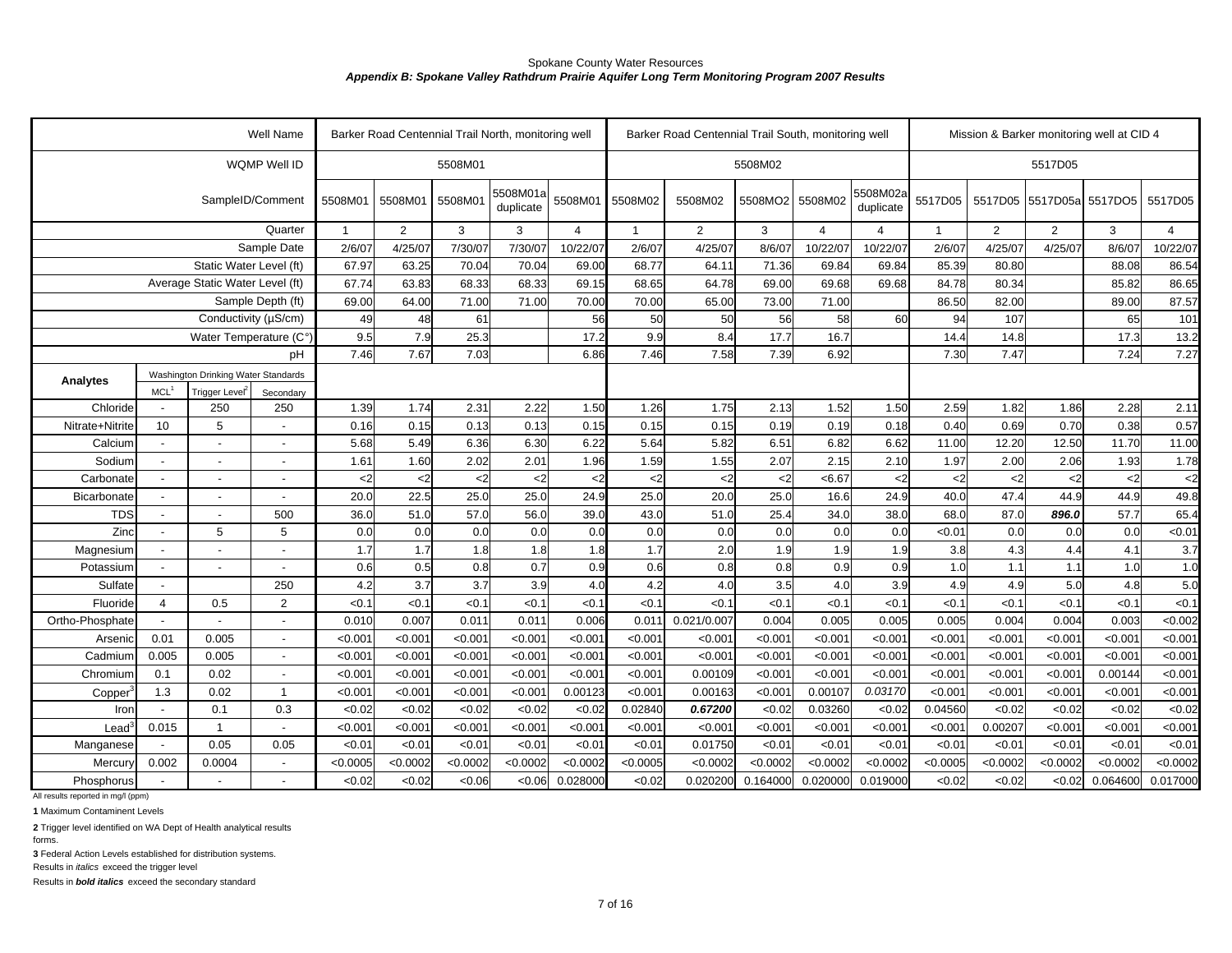|                                    |                          |                                     | Well Name                |              |                | Fire Station Houston & Regal, No. Spokane<br><b>WD</b> |                |              |                       |                |                           | Holy Cross, Rhoades & Washington monitoring well |                |              | Franklin Park, City monitoring well |          |                |
|------------------------------------|--------------------------|-------------------------------------|--------------------------|--------------|----------------|--------------------------------------------------------|----------------|--------------|-----------------------|----------------|---------------------------|--------------------------------------------------|----------------|--------------|-------------------------------------|----------|----------------|
|                                    |                          |                                     | WQMP Well ID             |              |                | 6327N04                                                |                |              |                       | 6330J01        |                           |                                                  |                |              | 6331J01                             |          |                |
|                                    |                          |                                     | SampleID/Comment         | 6327NO4      | 6327NO4        | 6327NO4                                                | 6327N04        | 6330J01      | 6330J01A<br>duplicate | 6330JO1        | 6330JO1<br>a<br>duplicate | 6330JO1                                          | 6330J01        | 6331J01      | 6331JO1                             | 6331JO1  | 6331J01        |
|                                    |                          |                                     | Quarter                  | $\mathbf{1}$ | $\overline{2}$ | 3                                                      | $\overline{4}$ | $\mathbf{1}$ |                       | $\overline{2}$ | 2                         | 3                                                | $\overline{4}$ | $\mathbf{1}$ | 2                                   | 3        | $\overline{4}$ |
|                                    |                          |                                     | Sample Date              | 2/8/07       | 5/3/07         | 8/2/07                                                 | 10/25/07       | 2/8/07       | 2/8/07                | 5/3/07         | 5/3/07                    | 8/2/07                                           | 10/25/07       | 2/8/07       | 5/3/07                              | 8/2/07   | 10/25/07       |
|                                    |                          | Static Water Level (ft)             |                          | 187.29       | 184.50         | 188.67                                                 | 190.02         | 208.45       |                       | 207.23         |                           | 211.88                                           | 212.45         | 204.10       | 201.84                              | 207.40   | 207.05         |
|                                    |                          | Average Static Water Level (ft)     |                          | 187.87       | 185.94         | 188.15                                                 | 189.65         | 209.71       |                       | 208.44         |                           | 211.45                                           | 211.34         | 204.98       | 202.66                              | 206.90   | 207.00         |
|                                    |                          |                                     | Sample Depth (ft)        | 189.00       | 186.00         | 190.00                                                 | 192.00         | 210.00       |                       | 210.00         |                           | 214.00                                           | 214.00         | 208.50       | 208.50                              | 210.00   | 208.50         |
|                                    |                          | Conductivity (µS/cm)                |                          | 381          | 372            | 415                                                    | 426            | 273          |                       | 270            |                           | 257                                              | 260            | 256          | 242                                 | 244      | 240            |
|                                    |                          | Water Temperature (C°               |                          | 11.6         | 13.4           | 17.0                                                   | 13.7           | 11.5         |                       | 13.7           |                           | 16.2                                             | 13.5           | 11.8         | 13.2                                | 17.7     | 13.0           |
|                                    |                          |                                     | pН                       | 7.84         | 7.99           | 7.75                                                   | 7.78           | 7.99         |                       | 8.14           |                           | 7.99                                             | 8.05           | 8.08         | 8.17                                | 8.02     | 7.96           |
|                                    |                          | Washington Drinking Water Standards |                          |              |                |                                                        |                |              |                       |                |                           |                                                  |                |              |                                     |          |                |
| <b>Analytes</b>                    | MCL <sup>1</sup>         | Trigger Level <sup>2</sup>          | Secondary                |              |                |                                                        |                |              |                       |                |                           |                                                  |                |              |                                     |          |                |
| Chloride                           |                          | 250                                 | 250                      | 13.40        | 10.00          | 16.60                                                  | 14.30          | 4.74         | 4.78                  | 3.98           | 3.97                      | 3.53                                             | 4.86           | 5.90         | 3.71                                | 3.60     | 3.11           |
| Nitrate+Nitrite                    | 10                       | 5                                   | $\overline{a}$           | 2.82         | 2.58           | 2.06                                                   | 3.36           | 1.20         | 1.21                  | 1.32           | 1.31                      | 1.01                                             | 1.02           | 1.03         | 1.08                                | 0.93     | 1.42           |
| Calcium                            | $\overline{\phantom{0}}$ |                                     | $\blacksquare$           | 33.10        | 35.20          | 35.50                                                  | 38.90          | 28.80        | 28.90                 | 30.20          | 29.70                     | 26.50                                            | 29.50          | 28.40        | 27.40                               | 25.70    | 26.90          |
| Sodium                             | $\overline{a}$           |                                     | $\overline{\phantom{a}}$ | 11.10        | 9.67           | 11.50                                                  | 13.20          | 3.44         | 3.44                  | 3.82           | 3.74                      | 3.09                                             | 3.31           | 3.10         | 3.05                                | 2.80     | 2.93           |
| Carbonate                          | $\blacksquare$           | $\overline{\phantom{a}}$            | $\overline{a}$           | $<$ 2        | < 4.65         | $2$                                                    | 2.15           | $2$          | $2$                   | $<$ 2          | $2$                       | $<$ 2                                            | $<$ 2          | 2.2          | 5.71                                | $2$      | $2$            |
| Bicarbonate                        | $\blacksquare$           |                                     | $\overline{\phantom{a}}$ | 164.0        | 161.0          | 179.0                                                  | 190.0          | 127.0        | 122.0                 | 124.0          | 124.0                     | 119.0                                            | 118.0          | 123.0        | 113.0                               | 109.0    | 111.0          |
| <b>TDS</b>                         | $\overline{\phantom{a}}$ | $\overline{\phantom{a}}$            | 500                      | 231.0        | 215.0          | 238.0                                                  | 248.0          | 175.0        | 162.0                 | 155.0          | 142.0                     | 148.0                                            | 154.0          | 162.0        | 136.0                               | 137.0    | 141.0          |
| Zinc                               |                          | 5                                   | 5                        | < 0.01       | < 0.01         | 0.2                                                    | < 0.01         | < 0.01       | < 0.01                | < 0.01         | < 0.01                    | 0.0                                              | < 0.01         | < 0.01       | < 0.01                              | < 0.01   | < 0.01         |
| Magnesium                          |                          |                                     |                          | 23.3         | 22.8           | 24.7                                                   | 25.5           | 15.6         | 15.6                  | 16.6           | 16.2                      | 14.3                                             | 15.9           | 14.0         | 13.5                                | 12.7     | 13.2           |
| Potassium                          | $\overline{a}$           |                                     | $\overline{a}$           | 3.5          | 3.3            | 3.7                                                    | 4.0            | 1.8          | 1.8                   | 1.9            | 1.9                       | 1.7                                              | 2.0            | 1.7          | 1.7                                 | 1.7      | 1.8            |
| Sulfate                            | $\overline{a}$           |                                     | 250                      | 18.5         | 16.4           | 19.3                                                   | 21.6           | 13.2         | 13.3                  | 12.5           | 12.1                      | 13.1                                             | 12.4           | 11.6         | 11.0                                | 11.5     | 11.8           |
| Fluoride                           | $\overline{4}$           | 0.5                                 | 2                        | < 0.1        | < 0.1          | < 0.1                                                  | < 0.1          | < 0.1        | <0.1                  | < 0.1          | < 0.1                     | < 0.1                                            | < 0.1          | < 0.1        | <0.1                                | < 0.1    | < 0.1          |
| Ortho-Phosphate                    |                          |                                     | $\overline{a}$           | 0.007        | 0.004          | 0.004                                                  | 0.002          | 0.015        | 0.005                 | 0.003          | 0.003                     | <0.002                                           | 0.004          |              | 0.006 0.004/0.005                   | 0.002    | 0.003          |
| Arsenic                            | 0.01                     | 0.005                               | $\overline{\phantom{a}}$ | 0.002        | 0.001          | 0.002                                                  | 0.002          | 0.003        | 0.003                 | 0.003          | 0.003                     | 0.003                                            | 0.003          | 0.003        | 0.003                               | 0.003    | 0.003          |
| Cadmium                            | 0.005                    | 0.005                               | $\overline{\phantom{a}}$ | < 0.001      | < 0.001        | < 0.001                                                | < 0.001        | < 0.001      | < 0.001               | < 0.001        | < 0.001                   | < 0.001                                          | < 0.001        | < 0.001      | < 0.001                             | < 0.001  | < 0.001        |
| Chromium                           | 0.1                      | 0.02                                | $\overline{a}$           | < 0.00       | < 0.001        | 0.00294                                                | 0.00231        | < 0.001      | < 0.001               | < 0.001        | < 0.001                   | 0.00171                                          | 0.00187        | < 0.001      | 0.00147                             | 0.00398  | 0.00360        |
| Copper                             | 1.3                      | 0.02                                | $\mathbf{1}$             | <0.00'       | 0.00102        | < 0.001                                                | < 0.001        | < 0.001      | < 0.001               | < 0.001        | < 0.001                   | < 0.001                                          | < 0.001        | <0.00'       | < 0.001                             | < 0.001  | < 0.001        |
| Iron                               |                          | 0.1                                 | 0.3                      | < 0.02       | 0.06200        | 0.03010                                                | <0.02          | 0.03290      | 0.04090               | <0.02          | < 0.02                    | < 0.02                                           | < 0.02         | 0.03920      | 0.02210                             | 0.14500  | < 0.02         |
| Lead                               | 0.015                    | $\mathbf{1}$                        | $\sim$                   | <0.00'       | < 0.001        | < 0.001                                                | < 0.001        | < 0.001      | < 0.001               | < 0.001        | < 0.001                   | < 0.001                                          | < 0.001        | <0.00'       | 0.00154                             | < 0.001  | < 0.001        |
| Manganese                          |                          | 0.05                                | 0.05                     | < 0.01       | < 0.01         | < 0.01                                                 | < 0.01         | < 0.01       | < 0.01                | < 0.01         | < 0.01                    | < 0.01                                           | < 0.01         | <0.0'        | < 0.01                              | < 0.01   | < 0.01         |
| Mercury                            | 0.002                    | 0.0004                              | $\blacksquare$           | < 0.0005     | < 0.0002       | < 0.0002                                               | < 0.0002       | < 0.0005     | < 0.0005              | < 0.0002       | < 0.0002                  | < 0.0002                                         | < 0.0002       | < 0.0005     | < 0.0002                            | < 0.0002 | < 0.0002       |
| Phosphorus                         |                          |                                     |                          | <0.02        | < 0.02         | 0.046300                                               | < 0.005        | < 0.02       | <0.02                 | <0.02          | <0.02                     | <0.06                                            | 0.010000       | 0.020500     | < 0.02                              | <0.06    | 0.006000       |
| All results reported in mg/l (ppm) |                          |                                     |                          |              |                |                                                        |                |              |                       |                |                           |                                                  |                |              |                                     |          |                |

**1** Maximum Contaminent Levels

**2** Trigger level identified on WA Dept of Health analytical results

forms.

**3** Federal Action Levels established for distribution systems.

Results in *italics* exceed the trigger level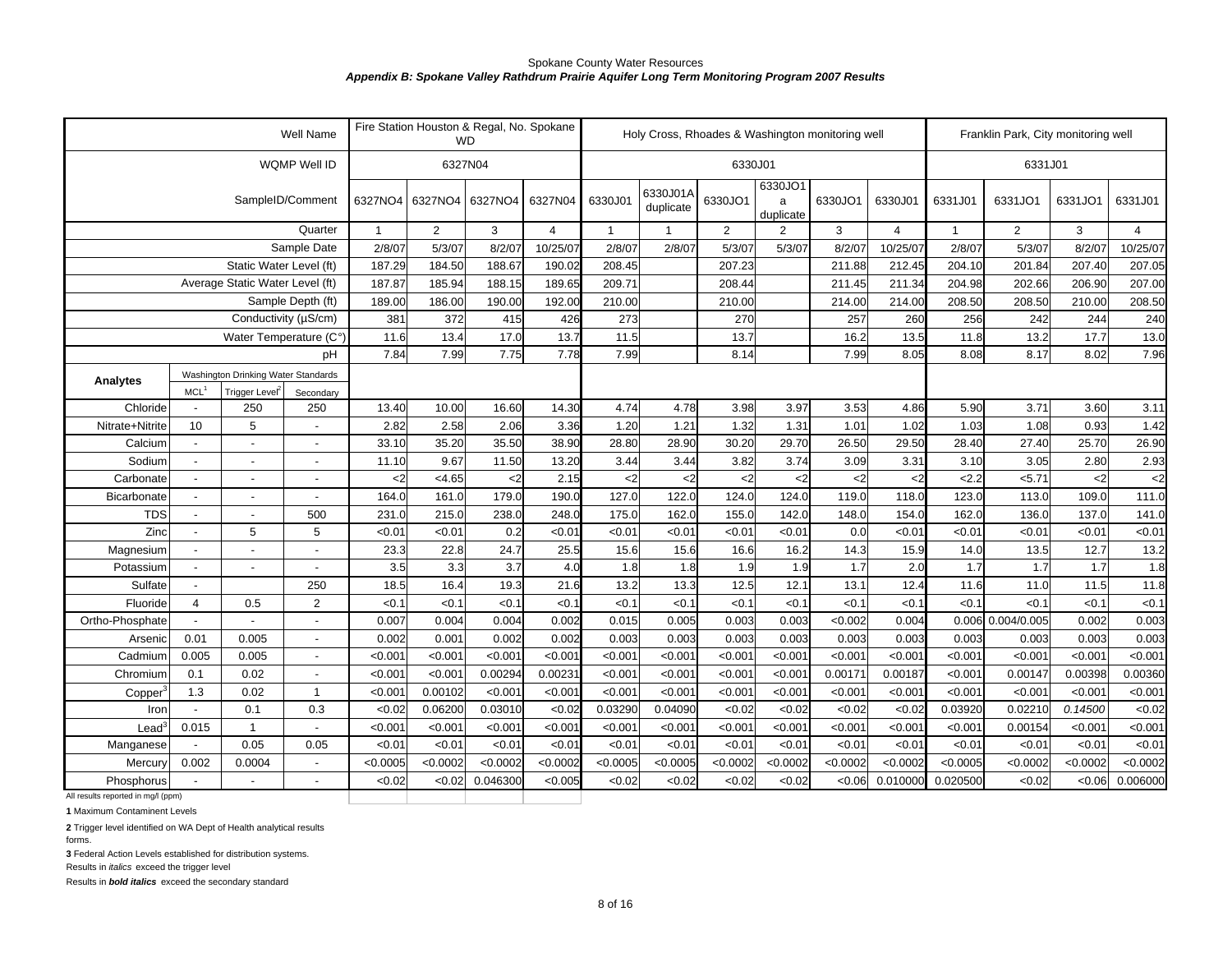|                                                  |                  |                                     | Well Name         |              |          |                       |          | East Valley High School monitoring well |                |                       |          | Idaho Road 1000 ft south of Trent.<br>monitoring well |          |                |              | Idaho Road 300 ft south of pipeline, monitoring<br>well |          |                |
|--------------------------------------------------|------------------|-------------------------------------|-------------------|--------------|----------|-----------------------|----------|-----------------------------------------|----------------|-----------------------|----------|-------------------------------------------------------|----------|----------------|--------------|---------------------------------------------------------|----------|----------------|
|                                                  |                  |                                     | WQMP Well ID      |              |          |                       | 6436N01  |                                         |                |                       |          | 6524R01                                               |          |                |              | 6525R01                                                 |          |                |
|                                                  |                  |                                     | SampleID/Comment  | 6436N01      | 6436NO1  | 6436NO1A<br>duplicate | 6436NO1  | 6436NO1A<br>duplicate                   | 6436N01        | 6436N01a<br>duplicate | 6425R01  | 6524R01                                               | 6524R01  | 6524R01        | 6525R01      | 6525R01                                                 | 6525R01  | 6525R01        |
|                                                  |                  |                                     | Quarter           | $\mathbf{1}$ | 2        | $\overline{2}$        | 3        | 3                                       | $\overline{4}$ | $\overline{4}$        | 1        | 2                                                     | 3        | $\overline{4}$ | $\mathbf{1}$ | $\overline{2}$                                          | 3        | $\overline{4}$ |
|                                                  |                  |                                     | Sample Date       | 2/7/07       | 4/26/07  | 4/26/07               | 7/31/07  | 7/31/07                                 | 10/24/07       | 10/24/07              | 2/6/07   | 4/25/07                                               | 7/30/07  | 10/22/07       | 2/6/07       | 4/25/07                                                 | 7/30/07  | 10/22/07       |
|                                                  |                  | Static Water Level (ft)             |                   | 115.43       | 110.38   | 110.38                | 118.71   | 118.71                                  | 117.24         | 118.7'                | 127.54   | 124.52                                                | 128.47   | 128.10         | 105.77       | 102.57                                                  | 106.67   | 106.22         |
|                                                  |                  | Average Static Water Level (ft)     |                   | 115.43       | 110.38   | 110.38                | 118.37   | 118.37                                  | 117.04         | 118.37                | 127.76   | 126.12                                                | 127.79   | 129.12         | 106.03       | 103.25                                                  | 105.61   | 106.43         |
|                                                  |                  |                                     | Sample Depth (ft) | 116.50       | 111.50   | 111.50                | 120.00   | 120.00                                  | 118.50         | 120.00                | 129.00   | 125.50                                                | 130.00   | 129.00         | 107.00       | 103.50                                                  | 108.00   | 107.00         |
|                                                  |                  | Conductivity (µS/cm)                |                   | 526          | 473      |                       | 520      |                                         | 653            |                       | 289      | 298                                                   | 282      | 284            | 303          | 297                                                     | 304      | 304            |
|                                                  |                  | Water Temperature (C°)              |                   | 12.7         | 13.5     |                       |          |                                         | 13.5           |                       | 10.7     | 11.7                                                  | 22.1     | 11.0           | 10.2         | 10.9                                                    | 18.1     | 11.0           |
|                                                  |                  |                                     | рH                | 7.47         | 7.66     |                       |          |                                         | 7.45           |                       | 7.86     | 7.94                                                  | 7.78     | 7.82           | 7.75         | 7.99                                                    | 7.86     | 7.83           |
| Analytes                                         |                  | Washington Drinking Water Standards |                   |              |          |                       |          |                                         |                |                       |          |                                                       |          |                |              |                                                         |          |                |
|                                                  | MCL <sup>1</sup> | Trigger Level <sup>2</sup>          | Secondary         |              |          |                       |          |                                         |                |                       |          |                                                       |          |                |              |                                                         |          |                |
| Chloride                                         |                  | 250                                 | 250               | 9.34         | 11.70    | 11.70                 | 6.93     | 7.02                                    | 7.23           | 7.37                  | 2.36     | 3.05                                                  | 3.11     | 2.49           | 1.33         | 1.74                                                    | 2.05     | 1.67           |
| Nitrate+Nitrite                                  | 10               | 5                                   | $\overline{a}$    | 4.78         | 5.15     | 5.05                  | 5.67     | 5.71                                    | 6.20           | 6.50                  | 1.75     | 2.40                                                  | 1.59     | 1.93           | 0.81         | 0.88                                                    | 0.78     | 0.91           |
| Calcium                                          |                  | $\overline{\phantom{a}}$            | $\blacksquare$    | 64.90        | 52.30    | 53.50                 | 63.60    | 65.20                                   | 79.30          | 79.70                 | 34.70    | 36.40                                                 | 33.90    | 35.30          | 33.90        | 34.20                                                   | 33.80    | 35.20          |
| Sodium                                           |                  |                                     |                   | 8.55         | 10.50    | 10.70                 | 8.47     | 8.72                                    | 9.41           | 9.51                  | 3.27     | 3.23                                                  | 3.15     | 3.26           | 2.96         | 2.92                                                    | 2.93     | 3.04           |
| Carbonate                                        | $\mathbf{r}$     | $\overline{a}$                      | $\overline{a}$    | $2$          | $\leq$ 2 | $2$                   | $2$      | $<$ 2                                   | $2$            | 2.05                  | $2$      | $\leq$ 2                                              | $2$      | $\mathbf{<}2$  | $2$          | $2$                                                     | $2$      | $<$ 2          |
| Bicarbonate                                      |                  |                                     | $\overline{a}$    | 249.0        | 204.0    | 204.0                 | 249.0    | 261.0                                   | 323.0          | 323.0                 | 132.0    | 142.0                                                 | 136.0    | 133.0          | 145.0        | 147.0                                                   | 146.0    | 138.0          |
| <b>TDS</b>                                       | $\blacksquare$   | $\blacksquare$                      | 500               | 330.0        | 293.0    | 289.0                 | 338.0    | 337.0                                   | 382.0          | 392.0                 | 144.0    | 205.0                                                 | 182.0    | 166.0          | 160.0        | 183.0                                                   | 186.0    | 170.0          |
| Zinc                                             | $\blacksquare$   | 5                                   | 5                 | < 0.01       | < 0.01   | < 0.01                | <0.01    | < 0.01                                  | < 0.01         | <0.0'                 | < 0.01   | 0.0                                                   | 0.0      | < 0.01         | < 0.01       | 0.0                                                     | 0.0      | <0.01          |
| Magnesium                                        |                  | $\blacksquare$                      | $\frac{1}{2}$     | 26.0         | 22.6     | 23.1                  | 28.5     | 29.3                                    | 35.9           | 36.0                  | 14.0     | 14.7                                                  | 13.9     | 14.3           | 16.8         | 16.9                                                    | 17.0     | 17.7           |
| Potassium                                        | $\blacksquare$   | $\overline{a}$                      | $\blacksquare$    | 4.0          | 3.7      | 3.8                   | 4.0      | 4.1                                     | 5.0            | 4.9                   | 1.9      | 2.1                                                   | 1.8      | 2.1            | 1.8          | 1.9                                                     | 1.9      | 2.1            |
| Sulfate                                          | $\blacksquare$   |                                     | 250               | 18.5         | 19.0     | 19.2                  | 20.5     | 18.6                                    | 18.3           | 18.3                  | 8.7      | 9.3                                                   | 9.4      | 9.7            | 14.9         | 14.5                                                    | 16.9     | 16.4           |
| Fluoride                                         | $\overline{4}$   | 0.5                                 | $\overline{2}$    | 0.113        | 0.125    | 0.120                 | 0.110    | 0.110                                   | 0.100          | 0.100                 | < 0.1    | <0.1                                                  | < 0.1    | < 0.1          | < 0.1        | < 0.1                                                   | < 0.1    | < 0.1          |
| Ortho-Phosphate                                  |                  |                                     | $\overline{a}$    | 0.050        | 0.060    | 0.060                 | 0.049    | 0.049                                   | 0.040          | 0.039                 | 0.007    | 0.004                                                 | 0.010    | 0.006          | 0.006        | 0.003/0.005                                             | 0.008    | 0.003          |
| Arsenic                                          | 0.01             | 0.005                               | $\blacksquare$    | 0.003        | 0.003    | 0.003                 | 0.002    | 0.003                                   | 0.002          | 0.003                 | 0.003    | 0.003                                                 | 0.003    | 0.004          | 0.002        | 0.002                                                   | 0.002    | 0.003          |
| Cadmium                                          | 0.005            | 0.005                               | $\blacksquare$    | < 0.001      | < 0.001  | < 0.001               | < 0.001  | < 0.001                                 | < 0.001        | < 0.001               | < 0.001  | < 0.001                                               | < 0.001  | < 0.001        | < 0.001      | < 0.001                                                 | < 0.001  | < 0.001        |
| Chromium                                         | 0.1              | 0.02                                | $\blacksquare$    | 0.00162      | 0.00138  | 0.00120               | 0.00331  | 0.00329                                 | 0.00308        | 0.00262               | < 0.001  | < 0.001                                               | 0.00277  | < 0.001        | < 0.001      | < 0.001                                                 | 0.00260  | < 0.001        |
| Copper                                           | 1.3              | 0.02                                | $\overline{1}$    | 0.00177      | 0.00107  | 0.00105               | < 0.001  | < 0.001                                 | 0.00131        | 0.0017'               | < 0.001  | < 0.001                                               | < 0.001  | 0.00123        | < 0.001      | < 0.001                                                 | < 0.001  | 0.00145        |
| Iron                                             |                  | 0.1                                 | 0.3               | 0.97400      | 0.23500  | 0.19600               | 0.17300  | 0.27900                                 | 1.13000        | 0.24700               | <0.02    | <0.02                                                 | <0.02    | <0.02          | 0.04750      | < 0.02                                                  | 0.02620  | < 0.02         |
| $\textsf{lead}^3$                                | 0.015            | $\mathbf{1}$                        | $\blacksquare$    | 0.00106      | < 0.001  | < 0.001               | < 0.001  | < 0.001                                 | < 0.001        | < 0.001               | < 0.001  | 0.00157                                               | < 0.001  | < 0.001        | < 0.001      | 0.00131                                                 | < 0.001  | < 0.001        |
| Manganese                                        |                  | 0.05                                | 0.05              | 0.01630      | < 0.01   | < 0.01                | < 0.01   | < 0.01                                  | < 0.01         | < 0.01                | < 0.01   | < 0.01                                                | < 0.01   | < 0.01         | < 0.01       | < 0.01                                                  | < 0.01   | < 0.01         |
| Mercury                                          | 0.002            | 0.0004                              | $\sim$            | < 0.0005     | < 0.0002 | < 0.0002              | < 0.0002 | < 0.0002                                | < 0.0002       | < 0.0002              | < 0.0005 | <0.0002                                               | < 0.0002 | < 0.0002       | < 0.0005     | < 0.0002                                                | < 0.0002 | < 0.0002       |
| Phosphorus<br>All results reported in mg/l (ppm) |                  |                                     |                   | 0.094400     | 0.130000 | 0.267000              | < 0.06   | 0.065400 0.045000                       |                | 0.054000              | < 0.02   | < 0.02                                                | <0.06    | 0.027000       | < 0.02       | <0.02                                                   | &0.06    | 0.024000       |

**1** Maximum Contaminent Levels

**2** Trigger level identified on WA Dept of Health analytical results

forms.

**3** Federal Action Levels established for distribution systems.

Results in *italics* exceed the trigger level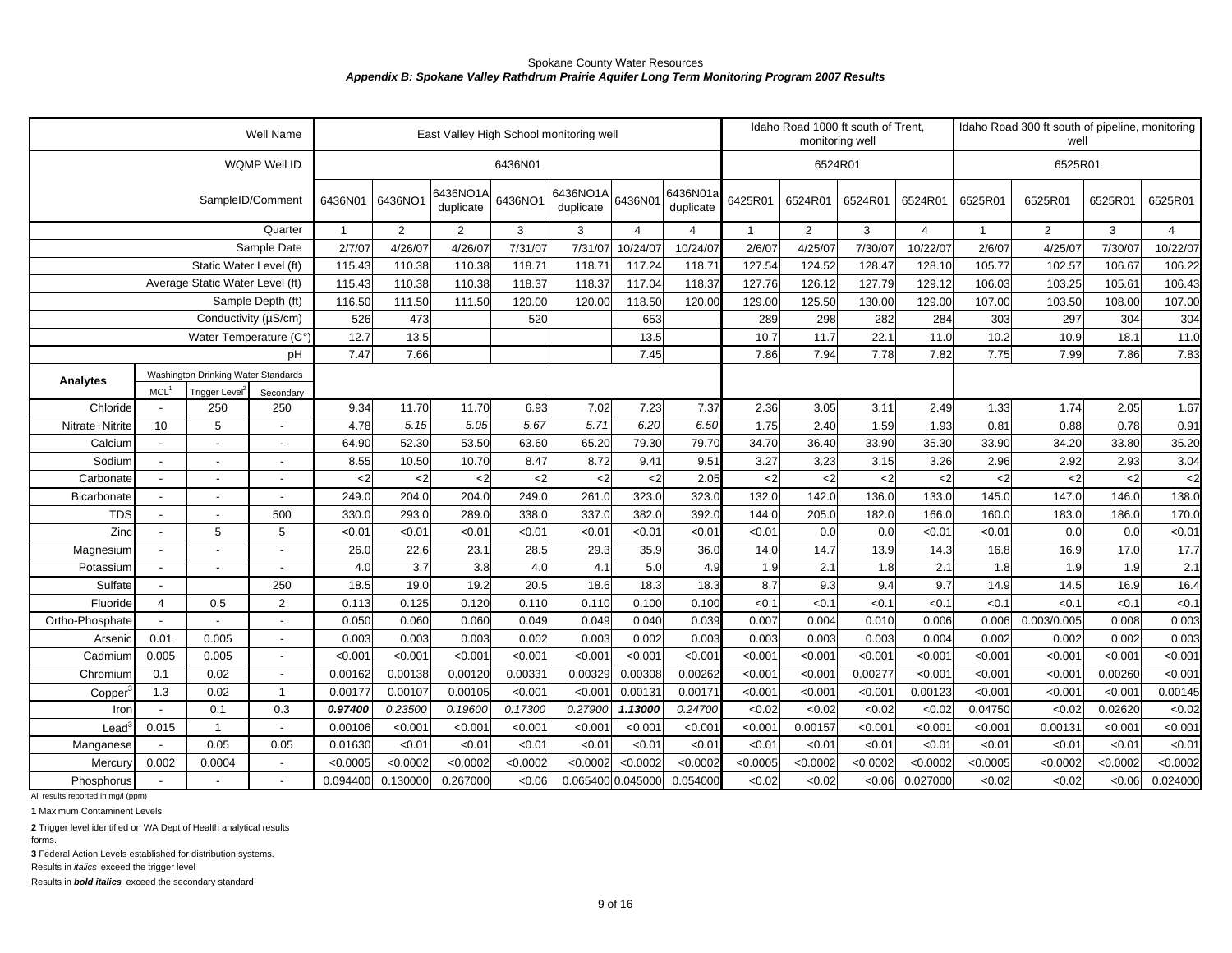|                                    |                          |                                     | Well Name                |                                              |                | Idaho Road - East Farms monitoring well at<br>CID <sub>11</sub> |                |                |                | I.E. COLD STORAGE |                |              | CITY of SPOKANE-Nevada |          |                |
|------------------------------------|--------------------------|-------------------------------------|--------------------------|----------------------------------------------|----------------|-----------------------------------------------------------------|----------------|----------------|----------------|-------------------|----------------|--------------|------------------------|----------|----------------|
|                                    |                          |                                     | WQMP Well ID             |                                              |                | 6631M07                                                         |                |                |                | 5213B01           |                |              | 5308A02                |          |                |
|                                    |                          |                                     | SampleID/Comment         | 6631M07                                      | 6631M07        | 6631M07                                                         | 6631M07        | 5213B01        | 5213BOI        | 5213BO1           | 5213B01        | 5308A02      | 5308AO2                | 5308AO2  | 5308A02        |
|                                    |                          |                                     | Quarter                  | $\mathbf{1}$                                 | $\overline{2}$ | 3                                                               | $\overline{4}$ | $\overline{1}$ | $\overline{2}$ | 3                 | $\overline{4}$ | $\mathbf{1}$ | $\overline{2}$         | 3        | $\overline{4}$ |
|                                    |                          |                                     | Sample Date              | 2/6/07                                       | 4/25/07        | 7/30/07                                                         | 10/22/07       | 1/30/07        | 4/24/07        | 7/31/07           | 10/30/07       | 1/30/07      | 4/24/07                | 7/31/07  | 10/30/07       |
|                                    |                          | Static Water Level (ft)             |                          | 116.12                                       | 113.44         | 117.70                                                          | 117.11         |                |                |                   |                |              |                        |          |                |
|                                    |                          | Average Static Water Level (ft)     |                          | 117.02                                       | 114.25         | 116.73                                                          | 117.42         |                |                |                   |                |              |                        |          |                |
|                                    |                          |                                     | Sample Depth (ft)        |                                              | 114.50         | 119.00                                                          | 118.00         |                |                |                   |                |              |                        |          |                |
|                                    |                          | Conductivity (µS/cm)                |                          | 244                                          | 272            | 266                                                             | 274            | 359            | 347            | 317               | 337            | 246          | 238                    | 221      | 257            |
|                                    |                          | Water Temperature (C°)              |                          | 11.3                                         | 13.9           | 19.5                                                            | 13.6           | 12.9           | 16.2           | 13.7              | 10.8           | 11.4         | 12.8                   | 12.4     | 10.5           |
|                                    |                          |                                     | pH                       | 7.93                                         | 7.21           | 7.66                                                            | 7.73           | 7.32           | 7.87           | 7.50              | 7.80           | 7.78         | 8.02                   | 8.04     | 7.99           |
| <b>Analytes</b>                    |                          | Washington Drinking Water Standards |                          |                                              |                |                                                                 |                |                |                |                   |                |              |                        |          |                |
|                                    | MCL <sup>1</sup>         | Trigger Level <sup>2</sup>          | Secondary                |                                              |                |                                                                 |                |                |                |                   |                |              |                        |          |                |
| Chloride                           |                          | 250                                 | 250                      | 4.26                                         | 3.97           | 4.96                                                            | 3.82           | 22.10          | 18.50          | 23.30             | 18.40          | 4.92         | 4.48                   | 5.03     | 5.60           |
| Nitrate+Nitrite                    | 10                       | 5                                   |                          | 1.44                                         | 1.63           | 1.36                                                            | 1.68           | 2.58           | 2.58           | 1.79              | 2.37           | 0.98         | 1.14                   | 0.94     | 1.29           |
| Calcium                            | $\mathbf{r}$             | $\blacksquare$                      | $\blacksquare$           | 30.80                                        | 31.30          | 30.20                                                           | 32.10          | 43.50          | 39.10          | 37.00             | 39.80          | 32.70        | 30.10                  | 27.70    | 32.30          |
| Sodium                             | $\overline{\phantom{a}}$ |                                     | $\overline{\phantom{a}}$ | 2.77                                         | 2.80           | 2.72                                                            | 2.87           | 8.19           | 8.27           | 7.28              | 7.56           | 3.22         | 3.04                   | 2.77     | 3.34           |
| Carbonate                          | $\overline{\phantom{a}}$ |                                     |                          | $<$ 2                                        | $2$            | $<$ 2                                                           | <2             | $2$            | $2$            | 2.22              | <2             | $2$          | $2$                    | $2$      | $\mathbf{<}2$  |
| Bicarbonate                        | $\mathbf{r}$             |                                     | $\blacksquare$           | 127.0                                        | 124.0          | 121.0                                                           | 124.0          | 107.0          | 67.0           | 121.0             | 128.0          | 112.0        | 104.0                  | 104.0    | 113.0          |
| <b>TDS</b>                         | $\blacksquare$           |                                     | 500                      | 139.0                                        | 173.0          | 171.0                                                           | 150.0          | 214.0          | 208.0          | 191.0             | 200.0          | 155.0        | 142.0                  | 136.0    | 150.0          |
| Zinc                               | $\overline{a}$           | 5                                   | 5                        | 0.0                                          | <0.01          | 0.0                                                             | < 0.01         | < 0.01         | < 0.01         | < 0.01            | < 0.01         | < 0.01       | < 0.01                 | < 0.01   | < 0.01         |
| Magnesium                          | $\overline{\phantom{a}}$ |                                     |                          | 13.6                                         | 13.9           | 13.2                                                            | 14.3           | 14.2           | 13.0           | 12.4              | 13.0           | 10.7         | 10.0                   | 10.0     | 11.2           |
| Potassium                          | $\mathbf{r}$             | $\blacksquare$                      | $\overline{\phantom{a}}$ | 2.1                                          | 2.2            | 2.0                                                             | 2.3            | 2.5            | 2.5            | 2.3               | 2.5            | 1.7          | 1.7                    | 1.5      | 1.8            |
| Sulfate                            | $\overline{\phantom{a}}$ |                                     | 250                      | 10.5                                         | 10.2           | 11.4                                                            | 11.0           | 17.3           | 13.4           | 15.0              | 15.5           | 9.3          | 8.8                    | 9.6      | 10.4           |
| Fluoride                           | $\overline{4}$           | 0.5                                 | $\overline{2}$           | < 0.1                                        | < 0.1          | < 0.1                                                           | < 0.1          | 0.100          | < 0.1          | < 0.1             | <0.7           | <0.1         | < 0.1                  | < 0.1    | < 0.1          |
| Ortho-Phosphate                    |                          |                                     | $\blacksquare$           | 0.009                                        | 0.007          | 0.011                                                           | 0.005          | 0.012          | 0.011          | 0.140             | 0.01C          | 0.005        | 0.006/0.010            | 0.006    | < 0.002        |
| Arsenic                            | 0.01                     | 0.005                               |                          | 0.004                                        | 0.004          | 0.004                                                           | 0.004          | 0.002          | 0.003          | 0.002             | 0.002          | 0.002        | 0.002                  | 0.002    | 0.002          |
| Cadmium                            | 0.005                    | 0.005                               |                          | < 0.001                                      | < 0.001        | < 0.001                                                         | < 0.001        | < 0.001        | < 0.001        | < 0.001           | < 0.001        | < 0.001      | < 0.001                | < 0.001  | <0.001         |
| Chromium                           | 0.1                      | 0.02                                |                          | < 0.001                                      | < 0.001        | 0.00111                                                         | < 0.001        | < 0.001        | < 0.001        | < 0.001           | < 0.001        | < 0.001      | < 0.001                | < 0.001  | < 0.001        |
| Copper <sup>®</sup>                | 1.3                      | 0.02                                | $\overline{1}$           | < 0.001                                      | < 0.001        | < 0.001                                                         | < 0.001        | 0.00107        | 0.00180        | 0.00261           | < 0.001        | 0.00123      | 0.00135                | 0.00248  | < 0.001        |
| Iron                               |                          | 0.1                                 | 0.3                      | <0.02                                        | 0.14000        | < 0.02                                                          | < 0.02         | <0.02          | < 0.02         | <0.02             | < 0.02         | <0.02        | <0.02                  | <0.02    | <0.02          |
| $\text{Lead}^3$                    | 0.015                    | $\mathbf{1}$                        |                          | < 0.001                                      | < 0.001        | < 0.001                                                         | < 0.001        | < 0.001        | 0.00145        | < 0.001           | < 0.001        | < 0.001      | 0.00191                | < 0.001  | < 0.001        |
| Manganese                          |                          | 0.05                                | 0.05                     | < 0.01                                       | < 0.01         | < 0.01                                                          | < 0.01         | < 0.01         | < 0.01         | < 0.01            | < 0.01         | <0.01        | < 0.01                 | < 0.01   | < 0.01         |
| Mercury                            | 0.002                    | 0.0004                              |                          | < 0.0002<br>< 0.0005<br>< 0.0002<br>< 0.0002 |                |                                                                 |                |                | < 0.0002       | < 0.0002          | < 0.0002       | < 0.0005     | < 0.0002               | < 0.0002 | < 0.0002       |
| Phosphorus                         |                          |                                     |                          | <0.02                                        | <0.02          | <0.06                                                           | 0.027000       | 0.017600       | <0.02          | <0.06             | 0.019000       | <0.02        | <0.02                  | 0.031800 | 0.012000       |
| All results reported in mg/l (ppm) |                          |                                     |                          |                                              |                |                                                                 |                |                |                |                   |                |              |                        |          |                |

**1** Maximum Contaminent Levels

**2** Trigger level identified on WA Dept of Health analytical results

forms.

**3** Federal Action Levels established for distribution systems.

Results in *italics* exceed the trigger level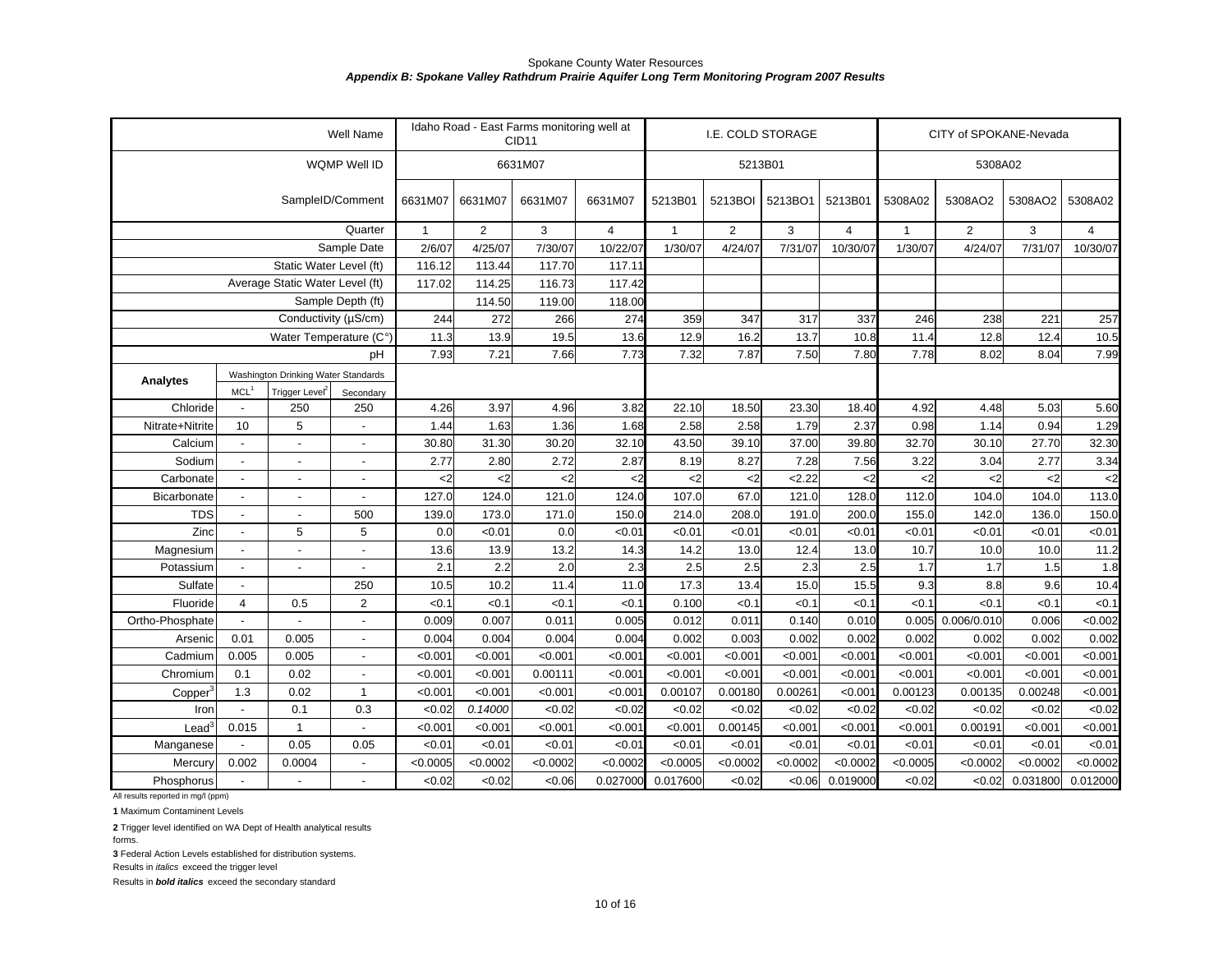|                                    |                                             |                                     | Well Name                |               |                | ORCHARD AVE IRRIG DIST, Site |              |                | CITY of SPOKANE-Ray |                |              | E. SPOKANE WTR DIST, Site 1 |          |                |
|------------------------------------|---------------------------------------------|-------------------------------------|--------------------------|---------------|----------------|------------------------------|--------------|----------------|---------------------|----------------|--------------|-----------------------------|----------|----------------|
|                                    |                                             |                                     | WQMP Well ID             |               | 5312H01        |                              |              | 5322F01        |                     |                |              | 5324G01                     |          |                |
|                                    |                                             |                                     | SampleID/Comment         | 5312H01       | 5312HO1        | 5312H01                      | 5322F01      | 5322FO1        | 5322FO1             | 5322F01        | 5324G01      | 5324GO1                     | 5324GO1  | 5324G01        |
|                                    |                                             |                                     | Quarter                  | $\mathbf{1}$  | $\overline{2}$ | $\overline{4}$               | $\mathbf{1}$ | $\overline{2}$ | 3                   | $\overline{4}$ | $\mathbf{1}$ | $\overline{2}$              | 3        | $\overline{4}$ |
|                                    |                                             |                                     | Sample Date              | 1/30/07       | 7/31/07        | 10/30/07                     | 1/30/07      | 4/24/07        | 7/31/07             | 10/30/07       | 1/30/07      | 4/24/07                     | 7/31/07  | 10/30/07       |
|                                    |                                             | Static Water Level (ft)             |                          |               |                |                              |              |                |                     |                |              |                             |          |                |
|                                    |                                             | Average Static Water Level (ft)     |                          |               |                |                              |              |                |                     |                |              |                             |          |                |
|                                    |                                             |                                     | Sample Depth (ft)        |               |                |                              |              |                |                     |                |              |                             |          |                |
|                                    |                                             | Conductivity (µS/cm)                |                          | 306           | 315            | 209                          | 453          | 428            | 354                 | 445            | 412          | 411                         | 360      | 418            |
|                                    |                                             | Water Temperature (C°)              |                          | 10.1          | 16.9           | 11.0                         | 11.0         | 12.4           | 13.3                | 11.6           | 9.9          | 12.3                        | 14.9     | 11.9           |
|                                    |                                             |                                     | pH                       | 7.96          | 7.95           | 7.72                         | 7.49         | 7.68           | 7.72                | 7.61           | 7.35         | 7.56                        | 7.75     | 7.28           |
|                                    |                                             | Washington Drinking Water Standards |                          |               |                |                              |              |                |                     |                |              |                             |          |                |
| Analytes                           | MCL <sup>1</sup>                            | Trigger Level <sup>2</sup>          | Secondary                |               |                |                              |              |                |                     |                |              |                             |          |                |
| Chloride                           |                                             | 250                                 | 250                      | 3.34          | 4.92           | 3.46                         | 19.40        | 16.70          | 13.60               | 15.90          | 22.30        | 19.30                       | 12.40    | 19.80          |
| Nitrate+Nitrite                    | 10                                          | 5                                   |                          | 1.82          | 1.84           | 1.65                         | 3.82         | 3.92           | 2.46                | 3.78           | 4.50         | 4.74                        | 2.39     | 4.16           |
| Calcium                            | $\overline{\phantom{a}}$                    | $\blacksquare$                      | $\overline{a}$           | 38.20         | 37.20          | 35.40                        | 59.20        | 53.30          | 43.80               | 57.10          | 51.50        | 47.60                       | 44.00    | 50.90          |
| Sodium                             | $\overline{\phantom{a}}$                    |                                     | $\overline{\phantom{0}}$ | 4.07          | 4.07           | 3.95                         | 10.30        | 9.97           | 7.15                | 9.65           | 11.00        | 9.78                        | 6.97     | 11.10          |
| Carbonate                          | $\blacksquare$                              | $\overline{a}$                      | $\overline{a}$           | $\mathsf{C}2$ | $\leq$ 2       | 2.22                         | $\leq$ 2     | $2$            | $2$                 | <2             | $2$          | $2$                         | $2$      | $<$ 2          |
| Bicarbonate                        | $\blacksquare$                              | $\blacksquare$                      | $\blacksquare$           | 142.0         | 144.0          | 133.0                        | 187.0        | 174.0          | 159.0               | 191.0          | 165.0        | 165.0                       | 159.0    | 164.0          |
| <b>TDS</b>                         | $\blacksquare$                              | $\blacksquare$                      | 500                      | 196.0         | 175.0          | 166.0                        | 278.0        | 260.0          | 216.0               | 276.0          | 268.0        | 261.0                       | 215.0    | 269.0          |
| Zinc                               | $\overline{\phantom{a}}$                    | 5                                   | 5                        | 0.0           | 0.0            | 0.0                          | 0.0          | 0.0            | 0.0                 | 0.0            | < 0.01       | < 0.01                      | <0.01    | < 0.01         |
| Magnesium                          | $\overline{\phantom{a}}$                    | $\overline{a}$                      | $\overline{a}$           | 14.4          | 14.5           | 13.5                         | 18.9         | 17.2           | 14.6                | 18.5           | 16.3         | 16.2                        | 15.1     | 16.0           |
| Potassium                          | $\overline{\phantom{a}}$                    | $\overline{a}$                      | $\overline{\phantom{a}}$ | 2.0           | 2.1            | 2.1                          | 2.9          | 2.9            | 2.4                 | 3.0            | 2.5          | 2.6                         | 2.5      | 2.7            |
| Sulfate                            | $\overline{\phantom{a}}$                    |                                     | 250                      | 11.4          | 12.5           | 10.9                         | 17.8         | 15.6           | 13.7                | 17.2           | 15.0         | 13.2                        | 13.6     | 15.6           |
| Fluoride                           | $\overline{4}$                              | 0.5                                 | $\overline{2}$           | < 0.1         | < 0.1          | < 0.1                        | 0.100        | < 0.1          | < 0.1               | < 0.1          | 0.110        | 0.103                       | <0.1     | < 0.1          |
| Ortho-Phosphate                    |                                             |                                     | $\overline{a}$           | 0.017         | 0.023          | 0.013                        | 0.026        | 0.026          | 0.024               | 0.018          | 0.057        | 0.049/0.017                 | 0.018    | 0.047          |
| Arsenic                            | 0.01                                        | 0.005                               | $\overline{\phantom{a}}$ | 0.005         | 0.005          | 0.006                        | 0.004        | 0.004          | 0.004               | 0.004          | 0.002        | 0.003                       | 0.003    | 0.003          |
| Cadmium                            | 0.005                                       | 0.005                               | $\blacksquare$           | < 0.001       | < 0.001        | < 0.001                      | < 0.001      | < 0.001        | < 0.001             | < 0.001        | < 0.001      | < 0.001                     | < 0.001  | < 0.001        |
| Chromium                           | 0.1                                         | 0.02                                | $\overline{a}$           | < 0.001       | < 0.001        | < 0.001                      | < 0.001      | < 0.001        | 0.00111             | < 0.001        | 0.00118      | < 0.001                     | 0.00100  | < 0.001        |
| Copper <sup>3</sup>                | 0.02<br>$\mathbf{1}$<br>1.3                 |                                     |                          | 0.00120       | < 0.001        | < 0.001                      | 0.00132      | 0.00172        | 0.00121             | 0.00141        | 0.00417      | 0.00377                     | 0.00170  | 0.00498        |
| Iron                               | 0.1<br>0.3                                  |                                     |                          | <0.02         | <0.02          | < 0.02                       | <0.02        | < 0.02         | < 0.02              | < 0.02         | 0.16400      | 0.09910                     | 0.10500  | 0.57200        |
| $\text{Lead}^3$                    | 0.015                                       | $\mathbf{1}$                        |                          | < 0.001       | < 0.001        | < 0.001                      | < 0.001      | 0.00218        | < 0.001             | < 0.001        | < 0.001      | 0.00106                     | < 0.001  | 0.00196        |
| Manganese                          | 0.05<br>0.05                                |                                     |                          | < 0.01        | < 0.01         | < 0.01                       | < 0.01       | < 0.01         | < 0.01              | < 0.01         | < 0.01       | < 0.01                      | < 0.01   | < 0.01         |
| Mercury                            | 0.002<br>0.0004<br>$\overline{\phantom{a}}$ |                                     |                          | < 0.0005      | < 0.0002       | < 0.0002                     | < 0.0005     | < 0.0002       | < 0.0002            | < 0.0002       | < 0.0005     | < 0.0002                    | < 0.0002 | < 0.0002       |
| Phosphorus                         | $\mathbf{r}$                                |                                     |                          | 0.024900      | 0.073000       | 0.029000                     | 0.030300     | < 0.02         | 0.041200            | 0.030000       | 0.075900     | <0.02                       | 0.050500 | 0.256000       |
| All results reported in mg/l (ppm) |                                             |                                     |                          |               |                |                              |              |                |                     |                |              |                             |          |                |

**1** Maximum Contaminent Levels

**2** Trigger level identified on WA Dept of Health analytical results

forms.

**3** Federal Action Levels established for distribution systems.

Results in *italics* exceed the trigger level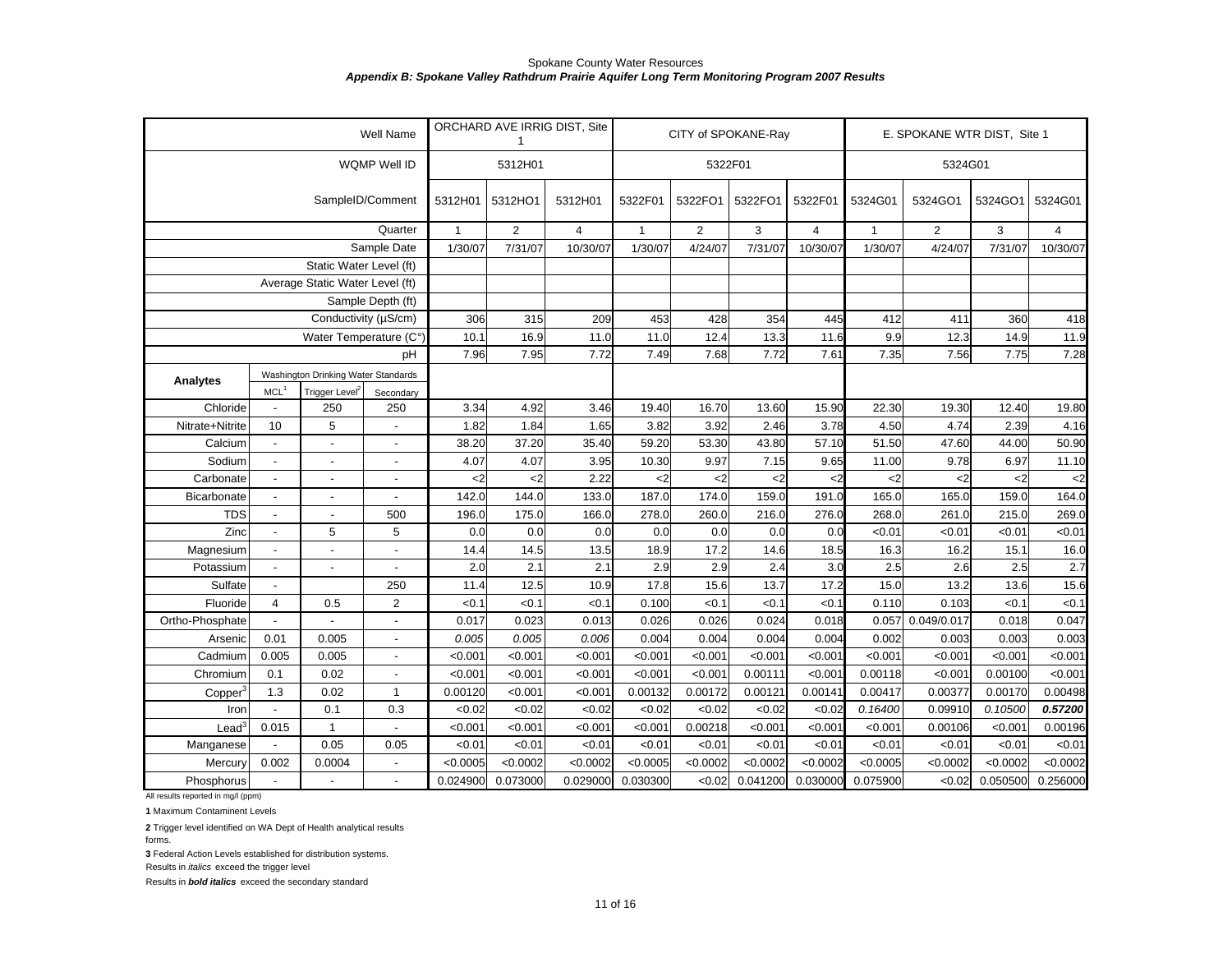|                                    |                          |                                     | Well Name                |              |                 | PASADENA PARK #2 |                 |                       | Dist, Site 2 Buckeye<br>8. Dick | Olulaid Ave liliy |                 |                 | MODERN ELECT WATER, Site 6 |                        |              |                       | VERA WATER & POWER, Well 4 |                       |
|------------------------------------|--------------------------|-------------------------------------|--------------------------|--------------|-----------------|------------------|-----------------|-----------------------|---------------------------------|-------------------|-----------------|-----------------|----------------------------|------------------------|--------------|-----------------------|----------------------------|-----------------------|
|                                    |                          |                                     | WQMP Well ID             |              |                 | 5405K01          |                 |                       | 5407C01                         |                   |                 | 5408N01         |                            |                        |              | 5426L01               |                            |                       |
|                                    |                          |                                     | SampleID/Comment         | 5405K01      | 5405KO1         | 5405KO1          | 5405KO1         | 5405K01               | 5407CO1 5407CO1                 |                   | 5408N01         | 5408NO1         | 5408NO1                    | 5408N01                | 5426L01      | 5426L02/c<br>uplicate | 5426LO1                    | 5426LO1a<br>duplicate |
|                                    |                          |                                     | Quarter                  | $\mathbf{1}$ | $\overline{2}$  | 3                | 3               | $\overline{4}$        | $\overline{2}$                  | 3                 | $\mathbf{1}$    | $\overline{2}$  | 3                          | $\overline{4}$         | $\mathbf{1}$ | $\overline{2}$        | 3                          | 3                     |
|                                    |                          |                                     | Sample Date              | 1/30/07      | 4/24/07         | 7/31/07          | 7/31/07         | 10/30/07              | 4/24/07                         | 7/31/07           | 1/30/07         | 4/24/07         | 7/31/07                    | 10/30/0                | 1/30/07      | 1/30/07               | 7/31/07                    | 7/31/07               |
|                                    |                          | Static Water Level (ft)             |                          |              |                 |                  |                 |                       |                                 |                   |                 |                 |                            |                        |              |                       |                            |                       |
|                                    |                          | Average Static Water Level (ft)     |                          |              |                 |                  |                 |                       |                                 |                   |                 |                 |                            |                        |              |                       |                            |                       |
|                                    |                          |                                     | Sample Depth (ft)        |              |                 |                  |                 |                       |                                 |                   |                 |                 |                            |                        |              |                       |                            |                       |
|                                    |                          | Conductivity (µS/cm)                |                          | 210          | 180             | 189              | 178             | 209                   | 333                             | 306               | 264             | 281             | 268                        | 259                    | 305          |                       | 406                        |                       |
|                                    |                          | Water Temperature (C°)              |                          | 10.8         | 11.2            | 13.0             | 13.0            | 11.0                  | 14.6                            | 12.9              | 10.6            | 11.7            | 13.4                       | 10.8                   | 11.1         |                       | 14.2                       |                       |
|                                    |                          |                                     | pH                       | 7.64         | 7.87            | 7.75             | 7.75            | 7.72                  | 8.01                            | 8.03              | 8.00            | 8.15            | 8.09                       | 8.11                   | 7.61         |                       | 7.90                       |                       |
| Analytes                           |                          | Washington Drinking Water Standards |                          |              |                 |                  |                 |                       |                                 |                   |                 |                 |                            |                        |              |                       |                            |                       |
|                                    | MCL <sup>1</sup>         | Trigger Level <sup>2</sup>          | Secondary                |              |                 |                  |                 |                       |                                 |                   |                 |                 |                            |                        |              |                       |                            |                       |
| Chloride                           |                          | 250                                 | 250                      | 4.58         | 4.42            | 3.74             | 3.91            | 3.37                  | 3.30                            |                   | 3.01            | 3.45            | 3.97                       | 3.24                   | 4.95         | 5.55                  | 9.13                       | 8.84                  |
| Nitrate+Nitrite                    | 10                       | 5                                   |                          | 1.78         | 1.45            |                  | 1.06            | 1.14                  | 1.49                            |                   | 1.28            | 1.33            | 1.21                       | 1.28                   | 1.55         | 1.60                  | 2.90                       | 2.91                  |
| Calcium                            |                          |                                     | $\overline{\phantom{a}}$ | 27.10        | 21.60           |                  | 21.80           | 27.30                 | 28.60                           |                   | 32.00           | 32.20           | 32.00                      | 32.70                  | 40.90        | 40.70                 | 50.90                      | 52.90                 |
| Sodium                             |                          | $\blacksquare$                      | $\overline{\phantom{a}}$ | 3.82         | 3.61            | 3.48             | 3.39            | 4.14                  | 4.34                            |                   | 2.99            | 3.14            | 3.09                       | 3.13                   | 4.86         | 4.77                  | 6.59                       | 6.80                  |
| Carbonate                          |                          | $\overline{a}$                      | $\overline{a}$           | $2$<br>89.8  | $2$<br>77.3     |                  | $2$<br>81.0     | $\mathbf{<}2$<br>98.9 | $2$<br>107.0                    |                   | $2$<br>130.0    | $2$<br>129.0    | $2$<br>129.0               | $\mathbf{<}2$<br>126.0 | $2$<br>132.0 | $2$<br>135.0          | $<$ 2<br>181.0             | $2$<br>178.0          |
| Bicarbonate                        |                          | $\overline{a}$                      |                          |              |                 |                  |                 |                       |                                 |                   |                 |                 |                            |                        |              | 195.0                 |                            |                       |
| <b>TDS</b><br>Zinc                 | $\overline{\phantom{a}}$ | 5                                   | 500<br>5                 | 128.0<br>0.0 | 109.0<br>< 0.01 | 115.0<br>< 0.01  | 110.0<br>< 0.01 | 136.0<br>0.0          | 134.0<br>< 0.01                 |                   | 159.0<br>< 0.01 | 162.0<br>< 0.01 | 155.0<br>< 0.01            | 163.0<br><0.0'         | 187.0<br>0.0 | 0.0                   | 245.0<br>0.0               | 238.0<br><0.01        |
| Magnesium                          |                          | $\overline{a}$                      | ÷,                       | 8.5          | 6.7             |                  | 7.1             | 8.7                   | 8.5                             |                   | 14.0            | 14.3            | 14.5                       | 14.4                   | 12.4         | 12.2                  | 14.0                       | 14.5                  |
| Potassium                          |                          | $\overline{\phantom{a}}$            | $\overline{\phantom{a}}$ | 2.0          | 1.9             |                  | 1.8             | 2.1                   | 1.7                             |                   | 1.8             | 1.9             | 1.9                        | 2. <sub>C</sub>        | 2.3          | 2.3                   | 2.8                        | 2.9                   |
| Sulfate                            |                          |                                     | 250                      | 9.2          | 7.5             | 9.1              | 9.5             | 10.4                  | 7.1                             |                   | 11.0            | 10.4            | 11.4                       | 11.0                   | 9.9          | 10.0                  | 14.6                       | 14.2                  |
| Fluoride                           | 4                        | 0.5                                 | $\overline{2}$           | < 0.1        | < 0.1           | < 0.1            | < 0.1           | < 0.1                 | 0.117                           |                   | < 0.1           | < 0.1           | < 0.1                      | <0.                    | < 0.1        | 0.100                 | 0.100                      | 0.100                 |
| Ortho-Phosphate                    |                          |                                     |                          | 0.008        | 0.010           |                  | 0.011           | 0.005                 | 0.015                           |                   | 0.008           | 0.009           | 0.007                      | < 0.002                | 0.016        | 0.009                 | 0.018                      | 0.021                 |
| Arsenic                            | 0.01                     | 0.005                               | $\sim$                   | 0.001        | 0.001           | <0.002           | 0.001           | 0.001                 | 0.003                           |                   | 0.002           | 0.002           | 0.002                      | 0.002                  | 0.004        | 0.004                 | 0.004                      | 0.004                 |
| Cadmium                            | 0.005                    | 0.005                               | $\sim$                   | < 0.001      | < 0.001         | < 0.002          | < 0.001         | < 0.001               | < 0.001                         |                   | < 0.001         | < 0.001         | < 0.001                    | < 0.001                | < 0.001      | < 0.001               | < 0.001                    | < 0.001               |
| Chromium                           | 0.1                      | 0.02                                | $\overline{a}$           | 0.00106      | < 0.001         | < 0.0085         | 0.00313         | <0.001                | < 0.001                         |                   | < 0.001         | < 0.001         | < 0.001                    | < 0.001                | < 0.001      | 0.00102               | 0.00123                    | < 0.001               |
| Copper                             | 1.3                      | 0.02                                | $\mathbf{1}$             | 0.00204      | 0.00588         | < 0.00745        | 0.00132         | 0.01490               | 0.00163                         |                   | < 0.001         | < 0.001         | 0.00102                    | < 0.00                 | 0.00479      | 0.02930               | 0.00182                    | 0.00153               |
| Iron                               |                          | 0.1                                 | 0.3                      | <0.02        | <0.02           | <0.02            | <0.02           | < 0.02                | < 0.02                          |                   | <0.02           | <0.02           | < 0.02                     | < 0.02                 | 0.50300      | 0.49700               | < 0.02                     | < 0.02                |
| $\textsf{lead}^3$                  | 0.015                    | $\overline{1}$                      |                          | < 0.001      | 0.00164         | < 0.001          | < 0.001         | 0.00159               | 0.00256                         |                   | < 0.001         | 0.00177         | < 0.001                    | < 0.00                 | < 0.001      | 0.00301               | < 0.001                    | < 0.001               |
| Manganese                          |                          | 0.05                                | 0.05                     | < 0.01       | < 0.01          | < 0.01           | < 0.01          | < 0.01                | < 0.01                          |                   | < 0.01          | < 0.01          | < 0.01                     | < 0.0                  | < 0.01       | < 0.01                | < 0.01                     | < 0.01                |
| Mercury                            | 0.002                    | 0.0004                              | $\overline{\phantom{a}}$ | < 0.0005     | < 0.0002        | < 0.0002         | < 0.0002        | < 0.0002              | < 0.0002                        |                   | < 0.0005        | < 0.0002        | < 0.0002                   | < 0.0002               | < 0.0005     | < 0.0005              | < 0.0002                   | < 0.0002              |
| Phosphorus                         |                          |                                     | $\overline{a}$           | <0.02        | <0.02           |                  | 0.033700        | 0.040000              | <0.02                           |                   | <0.02           | <0.02           | 0.033700                   | 0.059000               | 0.021200     | <0.02                 | 0.033700                   | < 0.06                |
| All results reported in mg/l (ppm) |                          |                                     |                          |              |                 |                  |                 |                       |                                 |                   |                 |                 |                            |                        |              |                       |                            |                       |

**1** Maximum Contaminent Levels

**2** Trigger level identified on WA Dept of Health analytical results

forms.

**3** Federal Action Levels established for distribution systems.

Results in *italics* exceed the trigger level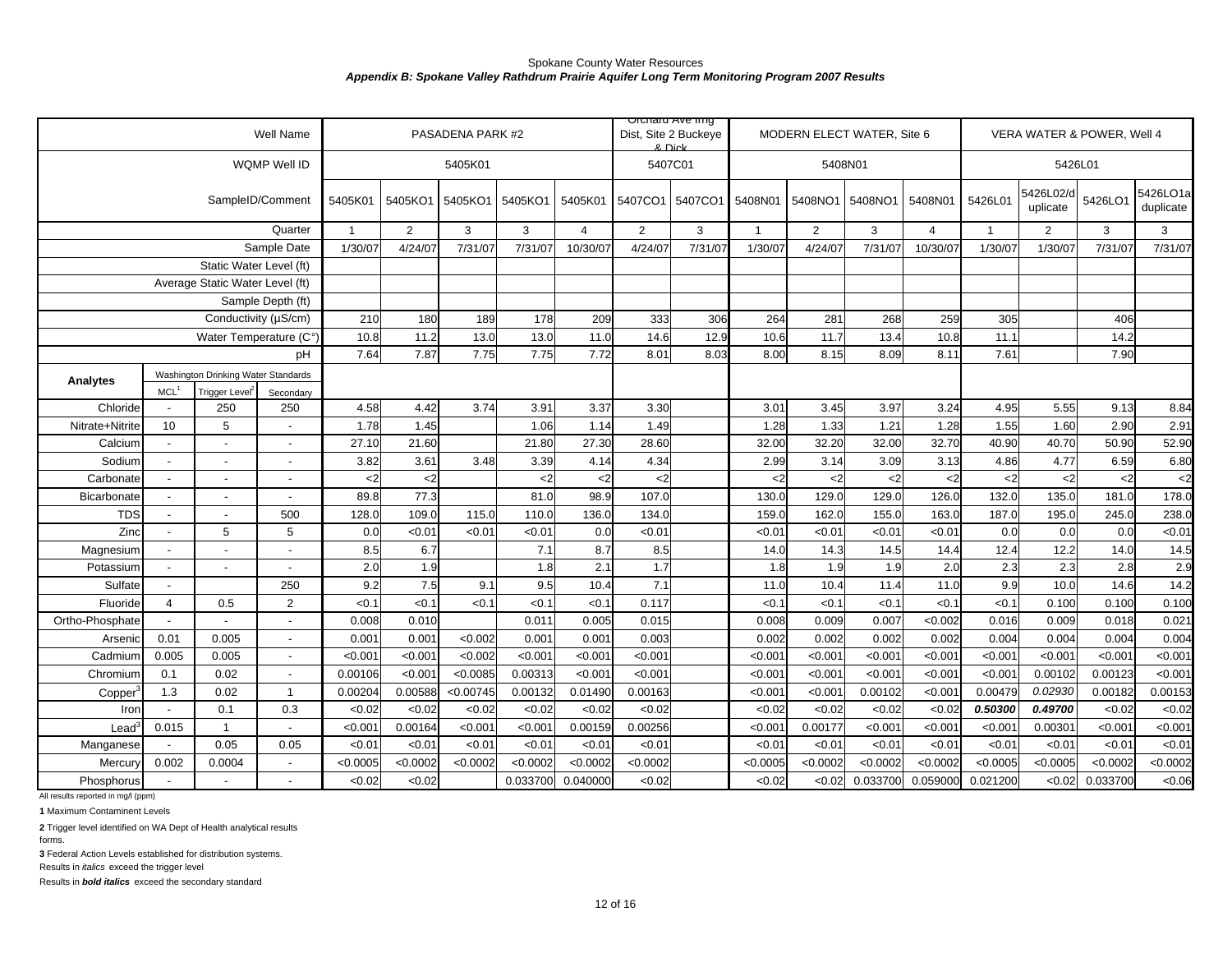|                                                  |                          |                                     | Well Name                |              |            | Spokane Co Water Dist #3, Site 2-5, 26th & Vercler |                |                       |               |                | Mission Well, LIBERTY LAKE SEWER DIST |          |                |              |                | CONSOLIDATED IRRIG DIST 19, Site 2A |                         |
|--------------------------------------------------|--------------------------|-------------------------------------|--------------------------|--------------|------------|----------------------------------------------------|----------------|-----------------------|---------------|----------------|---------------------------------------|----------|----------------|--------------|----------------|-------------------------------------|-------------------------|
|                                                  |                          |                                     | WQMP Well ID             |              |            | 5427L01                                            |                |                       |               |                | 5515C01                               |          |                |              |                | 5518R01                             |                         |
|                                                  |                          |                                     | SampleID/Comment         | 5427L01      | 5427LO1    | 5427LO1                                            | 5427L01        | 5427L01a<br>duplicate | 5515C01       | 5515CO1        | 5515CO1A<br>duplicate                 | 5515CO1  | 5515C01        | 5518R01      | 5518R01        | 5518RO1                             | 5518R01                 |
|                                                  |                          |                                     | Quarter                  | $\mathbf{1}$ | 2          | 3                                                  | $\overline{4}$ | 4                     | $\mathbf{1}$  | $\overline{2}$ | 2                                     | 3        | $\overline{4}$ | $\mathbf{1}$ | $\overline{2}$ | 3                                   | $\overline{\mathbf{A}}$ |
|                                                  |                          |                                     | Sample Date              | 1/30/07      | 4/24/07    | 7/31/07                                            | 10/30/07       | 10/30/07              | 1/30/07       | 4/24/07        | 4/24/07                               | 7/31/07  | 10/30/07       | 1/30/07      | 4/24/07        | 7/31/07                             | 10/30/07                |
|                                                  |                          | Static Water Level (ft)             |                          |              |            |                                                    |                |                       |               |                |                                       |          |                |              |                |                                     |                         |
|                                                  |                          | Average Static Water Level (ft)     |                          |              |            |                                                    |                |                       |               |                |                                       |          |                |              |                |                                     |                         |
|                                                  |                          |                                     | Sample Depth (ft)        |              |            |                                                    |                |                       |               |                |                                       |          |                |              |                |                                     |                         |
|                                                  |                          | Conductivity (µS/cm)                |                          | 313          | 380        | 386                                                | 370            |                       | 265           | 225            |                                       | 269      | 213            | 143          | 142            | 159                                 | 142                     |
|                                                  |                          | Water Temperature (C°)              |                          | 10.8         | 13.7       | 14.3                                               | 11.5           |                       | 10.8          | 12.1           |                                       | 15.3     | 12.4           | 12.3         | 13.3           | 14.9                                | 13.2                    |
|                                                  |                          |                                     | pH                       | 7.90         | 7.97       | 7.96                                               | 7.88           |                       | 8.01          | 8.13           |                                       | 8.03     | 7.82           | 8.40         | 8.60           | 8.47                                | 8.49                    |
| Analytes                                         |                          | Washington Drinking Water Standards |                          |              |            |                                                    |                |                       |               |                |                                       |          |                |              |                |                                     |                         |
|                                                  | MCL <sup>1</sup>         | Trigger Level <sup>2</sup>          | Secondary                |              |            |                                                    |                |                       |               |                |                                       |          |                |              |                |                                     |                         |
| Chloride                                         |                          | 250                                 | 250                      | 6.50         | 6.14       | 7.60                                               | 6.22           | 6.17                  | 3.65          | 5.55           | 3.32                                  | 4.48     | 2.28           | 2.34         | 2.52           | 3.45                                | 3.72                    |
| Nitrate+Nitrite                                  | 10                       | 5                                   | $\blacksquare$           | 2.68         | 2.86       | 2.47                                               | 2.46           | 2.46                  | 1.45          | 1.83           | 1.50                                  | 1.61     | 0.49           | 0.51         | 0.49           | 0.56                                | 1.37                    |
| Calcium                                          |                          |                                     |                          | 50.20        | 47.50      | 49.70                                              | 47.40          | 46.70                 | 34.40         | 40.10          | 28.90                                 | 34.70    | 19.30          | 20.50        | 19.30          | 20.70                               | 36.00                   |
| Sodium                                           |                          |                                     |                          | 6.66         | 6.62       | 6.77                                               | 6.48           | 6.39                  | 3.27          | 4.36           | 4.37                                  | 4.64     | 2.08           | 2.10         | 2.10           | 2.11                                | 5.08                    |
| Carbonate                                        |                          |                                     |                          | $2$          | $\epsilon$ | $2$                                                | 2.49           | 2.88                  | $\mathbf{<}2$ | $2$            | $\mathsf{<}2$                         | $2$      | <2             | $<$ 2        | $\leq$         | $\epsilon$                          | 2.17                    |
| Bicarbonate                                      | $\blacksquare$           |                                     | $\blacksquare$           | 182.0        | 176.0      | 181.0                                              | 175.0          | 172.0                 | 127.0         | 149.0          | 99.4                                  | 124.0    | 63.4           | 67.3         | 64.5           | 71.9                                | 133.0                   |
| <b>TDS</b>                                       | $\overline{a}$           | $\overline{a}$                      | 500                      | 226.0        | 226.0      | 227.0                                              | 224.0          | 223.0                 | 177.0         | 193.0          | 133.0                                 | 157.0    | 95.0           | 106.0        | 84.0           | 90.0                                | 168.0                   |
| Zinc                                             | $\overline{a}$           | 5                                   | 5                        | < 0.01       | < 0.01     | < 0.01                                             | < 0.01         | < 0.01                | 0.0           | < 0.01         | < 0.01                                | 0.0      | < 0.01         | < 0.01       | <0.01          | < 0.01                              | < 0.01                  |
| Magnesium                                        | $\overline{\phantom{a}}$ |                                     | $\overline{\phantom{a}}$ | 17.8         | 17.0       | 17.8                                               | 17.0           | 16.7                  | 11.6          | 16.4           | 8.6                                   | 10.7     | 4.7            | 4.9          | 4.7            | 5.2                                 | 11.1                    |
| Potassium                                        | $\overline{\phantom{a}}$ | $\blacksquare$                      | $\blacksquare$           | 2.5          | 2.6        | 2.6                                                | 2.7            | 2.6                   | 1.7           | 2.3            | 1.8                                   | 1.9      | 1.2            | 1.1          | 1.2            | 1.2                                 | 2.1                     |
| Sulfate                                          | $\blacksquare$           |                                     | 250                      | 13.0         | 12.1       | 15.2                                               | 13.0           | 13.1                  | 9.4           | 13.8           | 7.1                                   | 10.7     | 5.4            | 5.4          | 5.1            | 5.9                                 | 10.2                    |
| Fluoride                                         | $\overline{4}$           | 0.5                                 | 2                        | < 0.1        | < 0.1      | < 0.1                                              | < 0.1          | < 0.1                 | < 0.1         | < 0.1          | 0.117                                 | 0.100    | < 0.1          | < 0.1        | < 0.1          | < 0.1                               | < 0.1                   |
| Ortho-Phosphate                                  |                          |                                     |                          | 0.015        | 0.010      | 0.012                                              | 0.005          | 0.004                 | 0.019         | 0.023          | 0.013/0.054                           | 0.019    | 0.002          | 0.006        | 0.008          | 0.006                               | 0.007                   |
| Arsenic                                          | 0.01                     | 0.005                               | $\blacksquare$           | 0.005        | 0.004      | 0.004                                              | 0.004          | 0.004                 | 0.003         | 0.004          | 0.003                                 | 0.003    | < 0.001        | 0.001        | 0.001          | 0.001                               | 0.003                   |
| Cadmium                                          | 0.005                    | 0.005                               | $\blacksquare$           | < 0.001      | < 0.001    | < 0.001                                            | < 0.001        | < 0.001               | < 0.001       | < 0.001        | < 0.001                               | < 0.001  | < 0.001        | < 0.001      | < 0.001        | < 0.001                             | < 0.001                 |
| Chromium                                         | 0.1                      | 0.02                                | $\overline{\phantom{a}}$ | 0.00128      | < 0.001    | < 0.001                                            | < 0.001        | < 0.001               | < 0.001       | < 0.001        | < 0.001                               | < 0.001  | < 0.001        | < 0.001      | < 0.001        | < 0.001                             | < 0.001                 |
| Copper                                           | 1.3                      | 0.02                                | $\mathbf{1}$             | 0.00379      | 0.00247    | 0.00147                                            | 0.00419        | 0.00280               | 0.00332       | 0.00223        | 0.00186                               | 0.00290  | < 0.001        | < 0.001      | 0.00109        | < 0.001                             | 0.00238                 |
| Iron                                             |                          | 0.1                                 | 0.3                      | <0.02        | < 0.02     | < 0.02                                             | <0.02          | < 0.02                | <0.02         | 0.03570        | <0.02                                 | <0.02    | < 0.02         | < 0.02       | < 0.02         | < 0.02                              | < 0.02                  |
| Lead                                             | 0.015                    | $\mathbf{1}$                        |                          | < 0.001      | 0.00258    | < 0.001                                            | < 0.001        | < 0.001               | < 0.001       | 0.00176        | 0.00175                               | < 0.001  | < 0.001        | < 0.001      | 0.00164        | < 0.001                             | < 0.001                 |
| Manganese                                        |                          | 0.05                                | 0.05                     | < 0.01       | < 0.01     | < 0.01                                             | < 0.01         | < 0.01                | < 0.01        | < 0.01         | < 0.01                                | < 0.01   | < 0.01         | < 0.01       | < 0.01         | < 0.01                              | < 0.01                  |
| Mercury                                          | 0.002                    | 0.0004                              | $\blacksquare$           | < 0.0005     | < 0.0002   | < 0.0002                                           | < 0.0002       | < 0.0002              | < 0.0005      | < 0.0002       | < 0.0002                              | < 0.0002 | < 0.0002       | < 0.0005     | < 0.0002       | < 0.0002                            | < 0.0002                |
| Phosphorus<br>All results reported in mg/l (ppm) |                          |                                     |                          | < 0.02       | < 0.02     | 0.044900                                           | 0.020000       | 0.018000              | 0.017600      | < 0.02         | < 0.02                                | <0.06    | 0.009000       | <0.02        | <0.02          | 0.06                                | 0.019000                |

**1** Maximum Contaminent Levels

**2** Trigger level identified on WA Dept of Health analytical results

forms.

**3** Federal Action Levels established for distribution systems.

Results in *italics* exceed the trigger level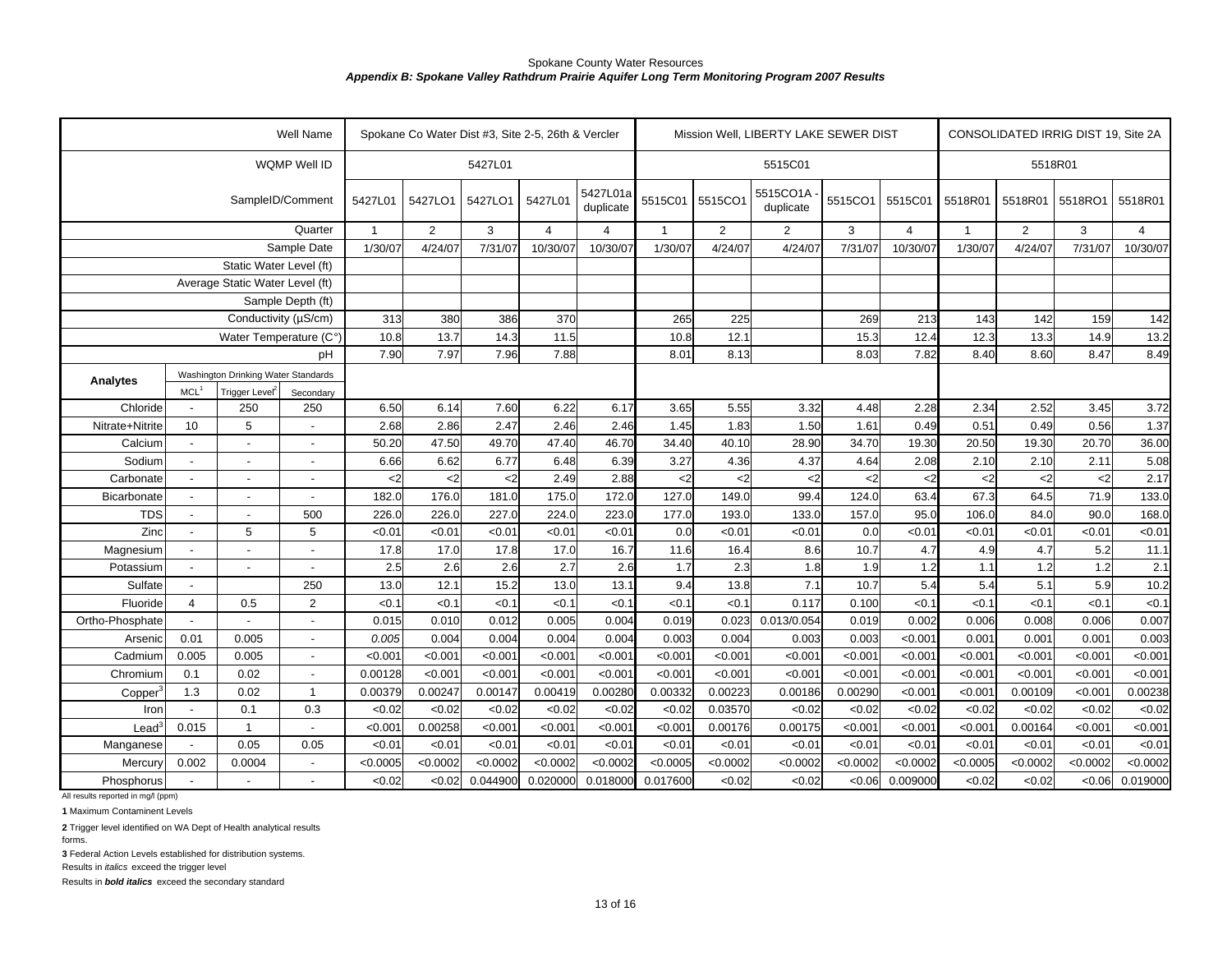|                                                  |                          |                                     | Well Name                |                       |                | Spokane Fish Hatchery well |          |                |              | WHITWORTH WATER DIST. #2, Well 2A |          |                |              |                |          | NORTH SPOKANE IRRIG. DIST. #4, Site 4<br>6328H01<br>$\overline{4}$<br>250<br>229<br>11.8<br>13.8<br>8.26<br>8.28<br>9.11<br>7.74<br>1.08<br>1.18<br>26.00<br>25.90<br>4.96<br>5.14<br>$\mathbf{<}2$<br>102.0<br>98.3<br>142.0<br>147.0<br>0.0<br>< 0.01<br>11.6<br>11.8<br>2.3<br>2.1<br>12.2<br>11.8<br>< 0.1<br>< 0.1<br>0.007<br>0.004<br>0.002<br>0.002<br>< 0.001<br>< 0.001 |  |  |
|--------------------------------------------------|--------------------------|-------------------------------------|--------------------------|-----------------------|----------------|----------------------------|----------|----------------|--------------|-----------------------------------|----------|----------------|--------------|----------------|----------|-----------------------------------------------------------------------------------------------------------------------------------------------------------------------------------------------------------------------------------------------------------------------------------------------------------------------------------------------------------------------------------|--|--|
|                                                  |                          |                                     | 6211K01                  |                       |                |                            | 6320D01  |                |              |                                   | 6328H01  |                |              |                |          |                                                                                                                                                                                                                                                                                                                                                                                   |  |  |
|                                                  | 6211KO1                  | 6211KO1                             | 6211KO1                  | 6211KO1a<br>duplicate | 6211K01        | 6320DO1                    | 6320DO1  | 6320DO1        | 6320D01      | 6328HO1                           | 6328HO1  | 6328HO1        |              |                |          |                                                                                                                                                                                                                                                                                                                                                                                   |  |  |
|                                                  |                          |                                     | Quarter                  | $\overline{1}$        | $\overline{2}$ | 3                          | 3        | $\overline{4}$ | $\mathbf{1}$ | $\overline{2}$                    | 3        | $\overline{4}$ | $\mathbf{1}$ | $\overline{2}$ | 3        |                                                                                                                                                                                                                                                                                                                                                                                   |  |  |
|                                                  |                          |                                     | Sample Date              | 2/8/07                | 5/3/07         | 8/2/07                     | 8/2/07   | 10/25/07       | 2/8/07       | 5/3/07                            | 8/2/07   | 10/25/07       | 2/8/07       | 5/3/07         | 8/2/07   | 10/25/07                                                                                                                                                                                                                                                                                                                                                                          |  |  |
|                                                  |                          | Static Water Level (ft)             |                          |                       |                |                            |          |                |              |                                   |          |                |              |                |          |                                                                                                                                                                                                                                                                                                                                                                                   |  |  |
|                                                  |                          | Average Static Water Level (ft)     |                          |                       |                |                            |          |                |              |                                   |          |                |              |                |          |                                                                                                                                                                                                                                                                                                                                                                                   |  |  |
|                                                  |                          |                                     | Sample Depth (ft)        |                       |                |                            |          |                |              |                                   |          |                |              |                |          |                                                                                                                                                                                                                                                                                                                                                                                   |  |  |
|                                                  |                          | Conductivity (µS/cm)                |                          | 294                   | 301            | 294                        |          | 293            | 260          | 259                               | 254      | 243            | 242          | 372            |          |                                                                                                                                                                                                                                                                                                                                                                                   |  |  |
|                                                  |                          | Water Temperature (C°)              |                          | 10.7                  | 11.9           | 13.7                       |          | 11.2           | 10.6         | 11.8                              | 13.7     | 12.1           | 11.2         | 13.4           |          |                                                                                                                                                                                                                                                                                                                                                                                   |  |  |
|                                                  |                          |                                     | рH                       | 8.08                  | 8.23           | 8.13                       |          | 7.93           | 8.15         | 8.30                              | 8.24     | 8.23           | 8.17         | 7.99           |          |                                                                                                                                                                                                                                                                                                                                                                                   |  |  |
| Analytes                                         |                          | Washington Drinking Water Standards |                          |                       |                |                            |          |                |              |                                   |          |                |              |                |          |                                                                                                                                                                                                                                                                                                                                                                                   |  |  |
|                                                  | MCL <sup>1</sup>         | Trigger Level <sup>2</sup>          | Secondary                |                       |                |                            |          |                |              |                                   |          |                |              |                |          |                                                                                                                                                                                                                                                                                                                                                                                   |  |  |
| Chloride                                         | $\overline{\phantom{a}}$ | 250                                 | 250                      | 6.88                  | 6.33           | 6.88                       | 6.96     | 6.02           | 4.56         | 3.63                              | 3.58     | 3.05           | 11.00        | 8.89           |          |                                                                                                                                                                                                                                                                                                                                                                                   |  |  |
| Nitrate+Nitrite                                  | 10                       | 5                                   |                          | 1.37                  | 1.59           | 1.42                       | 1.43     | 1.54           | 0.99         | 1.09                              | 0.94     | 1.07           | 0.93         | 1.00           |          |                                                                                                                                                                                                                                                                                                                                                                                   |  |  |
| Calcium                                          |                          | L,                                  | $\blacksquare$           | 31.50                 | 32.90          | 32.10                      | 30.40    | 32.80          | 26.50        | 28.20                             | 25.60    | 28.00          | 25.80        | 26.70          |          |                                                                                                                                                                                                                                                                                                                                                                                   |  |  |
| Sodium                                           | $\sim$                   | $\overline{a}$                      |                          | 3.96                  | 4.13           | 3.98                       | 3.78     | 4.14           | 2.96         | 3.15                              | 2.85     | 3.16           | 4.62         | 4.85           |          |                                                                                                                                                                                                                                                                                                                                                                                   |  |  |
| Carbonate                                        | $\blacksquare$           | $\sim$                              | $\blacksquare$           | $\mathsf{<}2$         | $2$            | $\mathbf{<}2$              | $2$      | 2.10           | $2$          | 2.67                              | <2       | <2             | $<$ 2        | $2$            |          | $\leq$                                                                                                                                                                                                                                                                                                                                                                            |  |  |
| Bicarbonate                                      |                          | ÷,                                  | $\blacksquare$           | 79.4                  | 131.0          | 136.0                      | 136.0    | 138.0          | 119.0        | 119.0                             | 119.0    | 118.0          | 99.3         | 96.8           |          |                                                                                                                                                                                                                                                                                                                                                                                   |  |  |
| <b>TDS</b>                                       | $\blacksquare$           | $\overline{\phantom{a}}$            | 500                      | 166.0                 | 172.0          | 168.0                      | 171.0    | 180.0          | 156.0        | 147.0                             | 147.0    | 149.0          | 130.0        | 142.0          |          |                                                                                                                                                                                                                                                                                                                                                                                   |  |  |
| Zinc                                             | $\blacksquare$           | 5                                   | 5                        | 0.0                   | <0.01          | 0.0                        | 0.0      | < 0.01         | < 0.01       | < 0.01                            | 0.0      | < 0.01         | < 0.01       | <0.01          |          |                                                                                                                                                                                                                                                                                                                                                                                   |  |  |
| Magnesium                                        | $\overline{\phantom{a}}$ | L,                                  |                          | 16.8                  | 17.5           | 17.3                       | 16.4     | 17.8           | 14.7         | 15.7                              | 14.4     | 15.7           | 11.4         | 11.6           |          |                                                                                                                                                                                                                                                                                                                                                                                   |  |  |
| Potassium                                        | $\blacksquare$           | ÷,                                  | $\overline{\phantom{a}}$ | 2.1                   | 2.1            | 2.1                        | 2.0      | 2.3            | 1.8          | 1.8                               | 1.7      | 2.0            | 2.1          | 2.2            |          |                                                                                                                                                                                                                                                                                                                                                                                   |  |  |
| Sulfate                                          | $\overline{\phantom{a}}$ |                                     | 250                      | 15.0                  | 13.9           | 15.1                       | 15.2     | 15.4           | 13.7         | 12.2                              | 13.4     | 13.7           | 11.7         | 10.1           |          |                                                                                                                                                                                                                                                                                                                                                                                   |  |  |
| Fluoride                                         | $\overline{4}$           | 0.5                                 | $\overline{2}$           | < 0.1                 | < 0.1          | < 0.1                      | < 0.1    | < 0.1          | <0.1         | < 0.1                             | < 0.1    | < 0.1          | <0.1         | < 0.1          |          |                                                                                                                                                                                                                                                                                                                                                                                   |  |  |
| Ortho-Phosphate                                  |                          |                                     |                          | 0.009                 | 0.007          | 0.004                      | 0.005    | 0.010          | 0.007        | 0.006/0.005                       | 0.003    | 0.007          | 0.008        | 0.005          |          |                                                                                                                                                                                                                                                                                                                                                                                   |  |  |
| Arsenic                                          | 0.01                     | 0.005                               | $\blacksquare$           | 0.003                 | 0.003          | 0.003                      | 0.003    | 0.004          | 0.003        | 0.003                             | 0.004    | 0.004          | 0.002        | 0.002          |          |                                                                                                                                                                                                                                                                                                                                                                                   |  |  |
| Cadmium                                          | 0.005                    | 0.005                               | $\blacksquare$           | < 0.001               | < 0.001        | < 0.001                    | < 0.001  | < 0.001        | < 0.001      | < 0.001                           | < 0.001  | < 0.001        | < 0.001      | < 0.001        |          |                                                                                                                                                                                                                                                                                                                                                                                   |  |  |
| Chromium                                         | 0.1                      | 0.02                                |                          | < 0.001               | < 0.001        | < 0.001                    | < 0.001  | < 0.001        | < 0.001      | < 0.001                           | < 0.001  | < 0.001        | < 0.001      | < 0.001        | < 0.001  | < 0.001                                                                                                                                                                                                                                                                                                                                                                           |  |  |
| Copper                                           | 1.3                      | 0.02                                | $\mathbf{1}$             | < 0.001               | < 0.001        | < 0.001                    | < 0.001  | 0.00107        | < 0.001      | < 0.001                           | 0.00447  | 0.00123        | < 0.001      | 0.00130        | < 0.001  | 0.00103                                                                                                                                                                                                                                                                                                                                                                           |  |  |
| Iron                                             |                          | 0.1                                 | 0.3                      | <0.02                 | <0.02          | <0.02                      | <0.02    | < 0.02         | <0.02        | <0.02                             | <0.02    | <0.02          | 0.02180      | < 0.02         | <0.02    | < 0.02                                                                                                                                                                                                                                                                                                                                                                            |  |  |
| $\textsf{lead}^3$                                | 0.015                    | $\mathbf{1}$                        |                          | < 0.001               | < 0.001        | < 0.001                    | < 0.001  | < 0.001        | < 0.001      | < 0.001                           | 0.00169  | < 0.001        | < 0.001      | < 0.001        | < 0.001  | < 0.001                                                                                                                                                                                                                                                                                                                                                                           |  |  |
| Manganese                                        |                          | 0.05                                | 0.05                     | < 0.01                | < 0.01         | < 0.01                     | < 0.01   | < 0.01         | < 0.01       | < 0.01                            | < 0.01   | < 0.01         | < 0.01       | < 0.01         | < 0.01   | < 0.01                                                                                                                                                                                                                                                                                                                                                                            |  |  |
| Mercury                                          | 0.002                    | 0.0004                              |                          | < 0.0005              | < 0.0002       | < 0.0002                   | < 0.0002 | < 0.0002       | < 0.0005     | < 0.0002                          | < 0.0002 | < 0.0002       | < 0.0005     | < 0.0002       | < 0.0002 | < 0.0002                                                                                                                                                                                                                                                                                                                                                                          |  |  |
| Phosphorus<br>All results reported in mg/l (ppm) |                          | $\overline{a}$                      |                          | 0.027800              | <0.02          | 0.035100                   | 0.063200 | 0.005000       | <0.02        | < 0.02                            | <0.06    | < 0.005        | < 0.02       | 0.026300       | <0.06    | < 0.005                                                                                                                                                                                                                                                                                                                                                                           |  |  |

**1** Maximum Contaminent Levels

**2** Trigger level identified on WA Dept of Health analytical results

forms.

**3** Federal Action Levels established for distribution systems.

Results in *italics* exceed the trigger level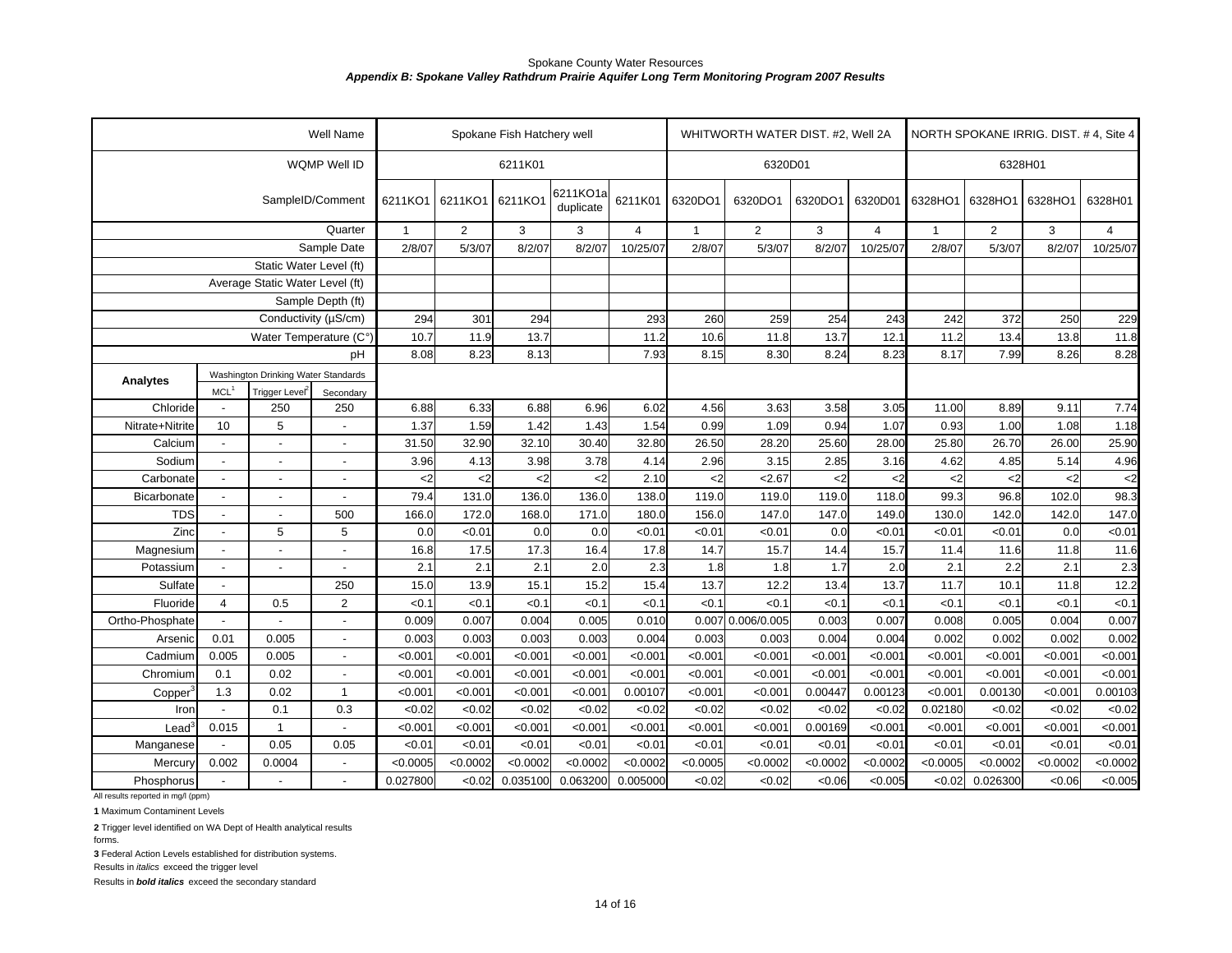|                                          |                          |                                     | Well Name                |                               |                |               |                |               | CONSOLIDATED IRRIG DIST 19, Site 11B MODERN ELECT WATER, Site 11 |                |              | 6th & Havana monitoring well (MW-2) |            |          |  |  |
|------------------------------------------|--------------------------|-------------------------------------|--------------------------|-------------------------------|----------------|---------------|----------------|---------------|------------------------------------------------------------------|----------------|--------------|-------------------------------------|------------|----------|--|--|
|                                          |                          |                                     | WQMP Well ID             | 6631M04<br>5415E03<br>5323E01 |                |               |                |               |                                                                  |                |              |                                     |            |          |  |  |
|                                          |                          |                                     | SampleID/Comment         | 6631M04                       | 6631M04        | 6631M04       | 6631M04        | 5415E03       | 5415E03                                                          | 5415E03        | 5323E01      | 5323EO1                             | 5323EO1    | 5323E01  |  |  |
|                                          |                          |                                     | Quarter                  | $\overline{1}$                | $\overline{2}$ | 3             | $\overline{4}$ | 1             | 2                                                                | $\overline{4}$ | $\mathbf{1}$ | $\overline{2}$                      | 3          | 4        |  |  |
|                                          |                          |                                     | Sample Date              | 2/6/07                        | 4/25/07        | 7/30/07       | 10/22/07       | 1/30/07       | 4/24/07                                                          | 10/30/07       | 2/7/07       | 4/26/07                             | 8/1/07     | 10/23/07 |  |  |
|                                          |                          | Static Water Level (ft)             |                          |                               |                |               |                |               |                                                                  |                | 50.38        | 45.61                               | 53.57      | 52.32    |  |  |
|                                          |                          | Average Static Water Level (ft)     |                          |                               |                |               |                |               |                                                                  |                | 49.71        | 45.80                               | 52.90      | 51.99    |  |  |
|                                          |                          |                                     | Sample Depth (ft)        |                               |                |               |                |               |                                                                  |                | 51.50        | 46.50                               | 54.50      | 53.30    |  |  |
|                                          |                          |                                     | Conductivity (µS/cm)     | 278                           | 233            | 237           | 250            | 209           | 217                                                              | 210            | 390          | 362                                 | 387        | 381      |  |  |
|                                          |                          | Water Temperature (C°)              |                          | 13.2                          | 13.3           | 14.4          | 12.8           | 10.8          | 12.2                                                             | 12.2           | 12.0         | 13.7                                | 16.4       | 12.9     |  |  |
|                                          |                          |                                     | pH                       | 7.51                          | 7.89           | 8.09          | 7.79           | 8.17          | 8.27                                                             | 8.23           | 7.81         | 7.87                                | 7.73       | 7.71     |  |  |
| <b>Analytes</b>                          |                          | Washington Drinking Water Standards |                          |                               |                |               |                |               |                                                                  |                |              |                                     |            |          |  |  |
|                                          | MCL <sup>1</sup>         | Trigger Level <sup>2</sup>          | Secondary                |                               |                |               |                |               |                                                                  |                |              |                                     |            |          |  |  |
| Chloride                                 |                          | 250                                 | 250                      | 3.39                          | 3.66           | 4.23          | 3.45           | 3.05          | 2.72                                                             | 2.51           | 13.40        | 12.00                               | 15.00      | 11.40    |  |  |
| Nitrate+Nitrite                          | 10                       | 5                                   |                          | 1.30                          | 1.27           | 1.16          | 1.30           | 0.90          | 0.98                                                             | 0.90           | 3.04         | 2.80                                | 2.81       | 2.80     |  |  |
| Calcium                                  | $\overline{\phantom{a}}$ | $\overline{a}$                      |                          | 27.90                         | 27.20          | 27.20         | 28.50          | 25.70         | 25.50                                                            | 25.50          | 46.40        | 43.30                               | 47.40      | 47.60    |  |  |
| Sodium                                   | $\blacksquare$           |                                     |                          | 2.77                          | 2.67           | 2.68          | 2.76           | 2.45          | 2.48                                                             | 2.51           | 8.21         | 7.26                                | 7.63       | 8.14     |  |  |
| Carbonate                                | $\overline{\phantom{a}}$ |                                     |                          | $\mathsf{<}2$                 | $\mathsf{C}2$  | $\mathbf{<}2$ | < 6.9          | $\mathbf{<}2$ | <2                                                               | <2             | $\epsilon$   | $<$ 2                               | $\epsilon$ | -2       |  |  |
| Bicarbonate                              | $\overline{\phantom{a}}$ | $\overline{a}$                      | $\overline{a}$           | 107.0                         | 109.0          | 109.0         | 101.0          | 99.6          | 69.5                                                             | 98.2           | 164.0        | 157.0                               | 174.0      | 163.0    |  |  |
| <b>TDS</b>                               | $\overline{a}$           | $\overline{a}$                      | 500                      | 160.0                         | 148.0          | 148.0         | 137.0          | 122.0         | 125.0                                                            | 125.0          | 226.0        | 209.0                               | 239.0      | 223.0    |  |  |
| Zinc                                     | $\overline{\phantom{a}}$ | 5                                   | 5                        | 0.0                           | 0.0            | < 0.01        | < 0.01         | < 0.01        | < 0.01                                                           | < 0.01         | < 0.01       | < 0.01                              | < 0.01     | < 0.01   |  |  |
| Magnesium                                | $\overline{\phantom{a}}$ | $\overline{a}$                      | $\overline{\phantom{a}}$ | 12.7                          | 12.4           | 12.3          | 13.0           | 11.0          | 11.0                                                             | 11.1           | 16.0         | 14.7                                | 16.4       | 16.5     |  |  |
| Potassium                                | $\overline{\phantom{a}}$ | $\overline{a}$                      | $\overline{\phantom{a}}$ | 2.0                           | 2.0            | 1.9           | 2.2            | 1.5           | 1.7                                                              | 1.7            | 2.7          | 2.5                                 | 2.6        | 2.9      |  |  |
| Sulfate                                  | $\overline{\phantom{a}}$ |                                     | 250                      | 10.0                          | 9.0            | 10.0          | 10.4           | 8.9           | 8.6                                                              | 9.1            | 13.7         | 12.6                                | 13.9       | 14.5     |  |  |
| Fluoride                                 | 4                        | 0.5                                 | $\overline{\mathbf{c}}$  | < 0.1                         | <0.1           | < 0.1         | < 0.1          | < 0.1         | < 0.1                                                            | < 0.1          | < 0.1        | < 0.1                               | < 0.1      | < 0.1    |  |  |
| Ortho-Phosphate                          |                          |                                     |                          | 0.010                         | 0.005          | 0.007         | 0.004          | 0.005         | 0.007                                                            | 0.002          | 0.016        | 0.016                               | 0.010      | 0.011    |  |  |
| Arsenic                                  | 0.01                     | 0.005                               |                          | 0.005                         | 0.005          | 0.005         | 0.005          | 0.003         | 0.003                                                            | 0.003          | 0.003        | 0.004                               | 0.003      | 0.003    |  |  |
| Cadmium                                  | 0.005                    | 0.005                               |                          | < 0.001                       | < 0.001        | < 0.001       | < 0.001        | < 0.001       | < 0.001                                                          | < 0.001        | < 0.001      | < 0.001                             | < 0.001    | < 0.001  |  |  |
| Chromium                                 | 0.1                      | 0.02                                |                          | < 0.001                       | < 0.001        | 0.00154       | < 0.001        | < 0.001       | < 0.001                                                          | < 0.001        | < 0.001      | < 0.001                             | 0.00206    | 0.00297  |  |  |
| Copper <sup>3</sup>                      | 1.3                      | 0.02                                | $\mathbf{1}$             | 0.00465                       | 0.00162        | < 0.001       | 0.00100        | < 0.001       | < 0.001                                                          | < 0.001        | < 0.001      | < 0.001                             | < 0.001    | 0.00105  |  |  |
| Iron                                     |                          | 0.1                                 | 0.3                      | 0.14700                       | 0.07870        | < 0.02        | < 0.02         | <0.02         | <0.02                                                            | < 0.02         | <0.02        | < 0.02                              | <0.02      | 0.29100  |  |  |
| 0.015<br>$\mathbf{1}$<br>$\text{Lead}^3$ |                          | < 0.001                             | < 0.001                  | < 0.001                       | < 0.001        | < 0.001       | 0.00182        | < 0.001       | < 0.001                                                          | < 0.001        | < 0.001      | < 0.001                             |            |          |  |  |
| Manganese                                |                          | 0.05                                | 0.05                     | < 0.01                        | < 0.01         | < 0.01        | < 0.01         | < 0.01        | < 0.01                                                           | < 0.01         | < 0.01       | < 0.01                              | < 0.01     | < 0.01   |  |  |
| Mercury                                  | 0.002                    | 0.0004                              |                          | < 0.0005                      | < 0.0002       | < 0.0002      | < 0.0002       | < 0.0005      | < 0.0002                                                         | < 0.0002       | < 0.0005     | < 0.0002                            | < 0.0002   | < 0.0002 |  |  |
| Phosphorus                               |                          | $\overline{a}$                      |                          | <0.02                         | <0.02          | <0.06         | 0.019000       | 0.017600      | <0.02                                                            | 0.052000       | <0.02        | < 0.02                              | <0.06      | 0.020000 |  |  |
| All results reported in mg/l (ppm)       |                          |                                     |                          |                               |                |               |                |               |                                                                  |                |              |                                     |            |          |  |  |

**1** Maximum Contaminent Levels

**2** Trigger level identified on WA Dept of Health analytical results

forms.

**3** Federal Action Levels established for distribution systems.

Results in *italics* exceed the trigger level